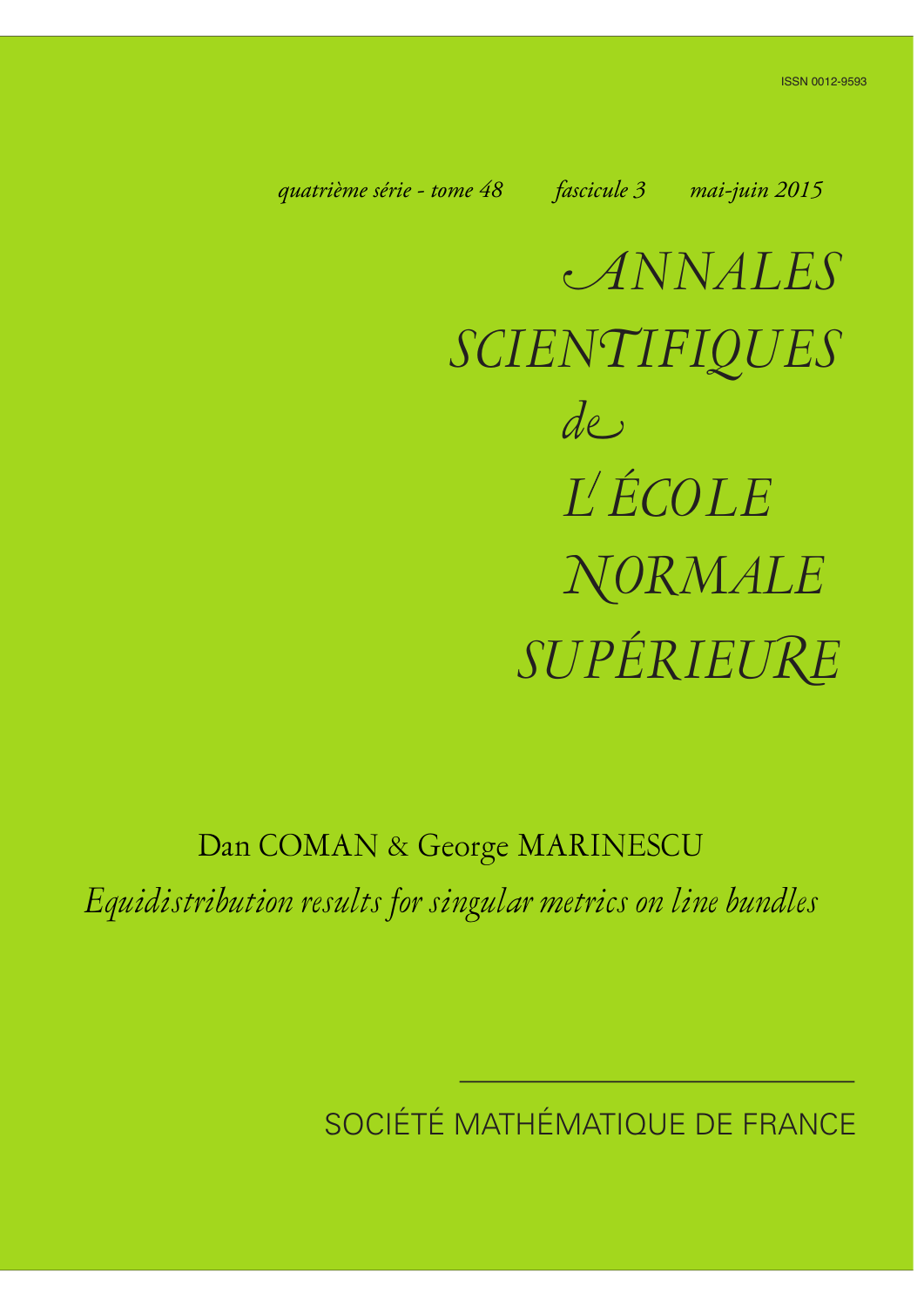# **Annales Scientifiques de l'École Normale Supérieure**

Publiées avec le concours du Centre National de la Recherche Scientifique

#### **Responsable du comité de rédaction /** *Editor-in-chief*

Antoine CHAMBERT-LOIR

| Publication fondée en 1864 par Louis Pasteur          |  |
|-------------------------------------------------------|--|
| Continuée de 1872 à 1882 par H. SAINTE-CLAIRE DEVILLE |  |
| de 1883 à 1888 par H. DEBRAY                          |  |
| de 1889 à 1900 par C. HERMITE                         |  |
| de 1901 à 1917 par G. DARBOUX                         |  |
| de 1918 à 1941 par É. PICARD                          |  |
| de 1942 à 1967 par P. MONTEL                          |  |

| Comité de rédaction au 1 <sup>er</sup> janvier 2015 |                 |  |
|-----------------------------------------------------|-----------------|--|
| N. Anantharaman B. Kleiner                          |                 |  |
| E. Breuillard                                       | E. KOWALSKI     |  |
| R. Cerf                                             | P. LE CALVEZ    |  |
| A. CHAMBERT-LOIR M. MUSTAȚĂ                         |                 |  |
| I. Gallagher                                        | L. SALOFF-COSTE |  |

#### **Rédaction /** *Editor*

Annales Scientifiques de l'École Normale Supérieure, 45, rue d'Ulm, 75230 Paris Cedex 05, France. Tél. : (33) 1 44 32 20 88. Fax : (33) 1 44 32 20 80. annales@ens.fr

#### **Édition /** *Publication* **Abonnements /** *Subscriptions*

Société Mathématique de France Maison de la SMF Institut Henri Poincaré Case 916 - Luminy 11, rue Pierre et Marie Curie 13288 Marseille Cedex 09 Fax : (33) 01 40 46 90 96

75231 Paris Cedex 05 Fax : (33) 04 91 41 17 51 Tél. : (33) 01 44 27 67 99 email : smf@smf.univ-mrs.fr

#### **Tarifs**

Europe : 515  $\in$ . Hors Europe : 545  $\in$ . Vente au numéro : 77  $\in$ .

© 2015 Société Mathématique de France, Paris

En application de la loi du 1er juillet 1992, il est interdit de reproduire, même partiellement, la présente publication sans l'autorisation de l'éditeur ou du Centre français d'exploitation du droit de copie (20, rue des Grands-Augustins, 75006 Paris). *All rights reserved. No part of this publication may be translated, reproduced, stored in a retrieval system or transmitted in any form or by any other means, electronic, mechanical, photocopying, recording or otherwise, without prior permission of the publisher.*

ISSN 0012-9593 Directeur de la publication : Marc Peigné Périodicité : 6 nos / an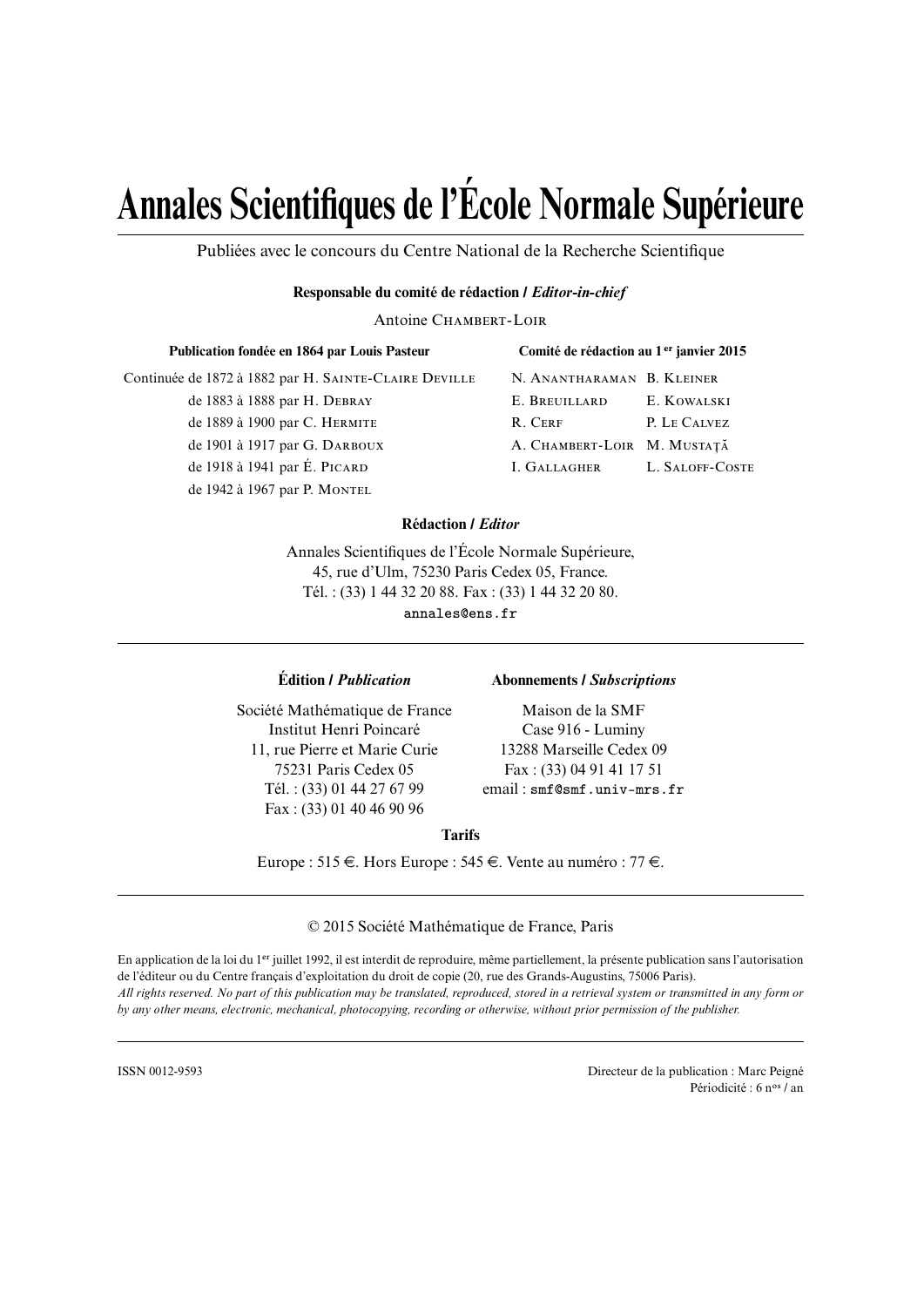## EQUIDISTRIBUTION RESULTS FOR SINGULAR METRICS ON LINE BUNDLES

### BY DAN COMAN AND GEORGE MARINESCU

ABSTRACT. – Let  $(L, h)$  be a holomorphic line bundle with a positively curved singular Hermitian metric over a complex manifold X. One can define naturally the sequence of Fubini-Study currents  $\gamma_p$ associated to the space of  $L^2$ -holomorphic sections of  $L^{\otimes p}$ . Assuming that the singular set of the metric is contained in a compact analytic subset  $\Sigma$  of X and that the logarithm of the Bergman density function of  $L^{\otimes p}|_{X \setminus \Sigma}$  grows like  $o(p)$  as  $p \to \infty$ , we prove the following:

1) the currents  $\gamma_p^k$  converge weakly on the whole X to  $c_1(L, h)^k$ , where  $c_1(L, h)$  is the curvature current of h.

2) the expectations of the common zeros of a random k-tuple of  $L^2$ -holomorphic sections converge weakly in the sense of currents to  $c_1(L, h)^k$ .

Here k is so that codim  $\Sigma > k$ . Our weak asymptotic condition on the Bergman density function is known to hold in many cases, as it is a consequence of its asymptotic expansion. We also prove it here in a quite general setting. We then show that many important geometric situations (singular metrics on big line bundles, Kähler-Einstein metrics on Zariski-open sets, arithmetic quotients) fit into our framework.

RÉSUMÉ. – Considérons un fibré holomorphe en droites L muni d'une métrique singulière  $h$ au-dessus d'une variété complexe X. Soit  $\gamma_p$  le courant de Fubini-Study associé naturellement à l'espace des sections holomorphes de carré intégrable de  $L^{\otimes p}$ . En supposant que le lieu singulier de la métrique h est contenu dans un ensemble analytique compact  $\Sigma \subset X$  tel que codim  $\Sigma \geq k$  et que le logarithme du noyau de Bergman associé à  $L^{\otimes p}|_{X\setminus\Sigma}$  a l'ordre de croissance  $o(p)$ ,  $p \to \infty$ , nous prouvons que :

1) Les courants  $\gamma_p^k$  convergent faiblement sur X vers  $c_1(L, h)^k$ , où  $c_1(L, h)$  est le courant de courbure de h.

2) Les moyennes des zéros communs d'un k-vecteur aléatoire de sections holomphes  $L^2$ -intégrables convergent faiblement dans le sens des courants vers  $c_1(L, h)^k$ .

D. Coman was partially supported by the NSF Grants DMS-0900934 and DMS-1300157. G. Marinescu was partially supported by DFG funded projects SFB/TR 12, MA 2469/2-1.

ANNALES SCIENTIFIQUES DE L'ÉCOLE NORMALE SUPÉRIEURE 0012-9593/03/© 2015 Société Mathématique de France. Tous droits réservés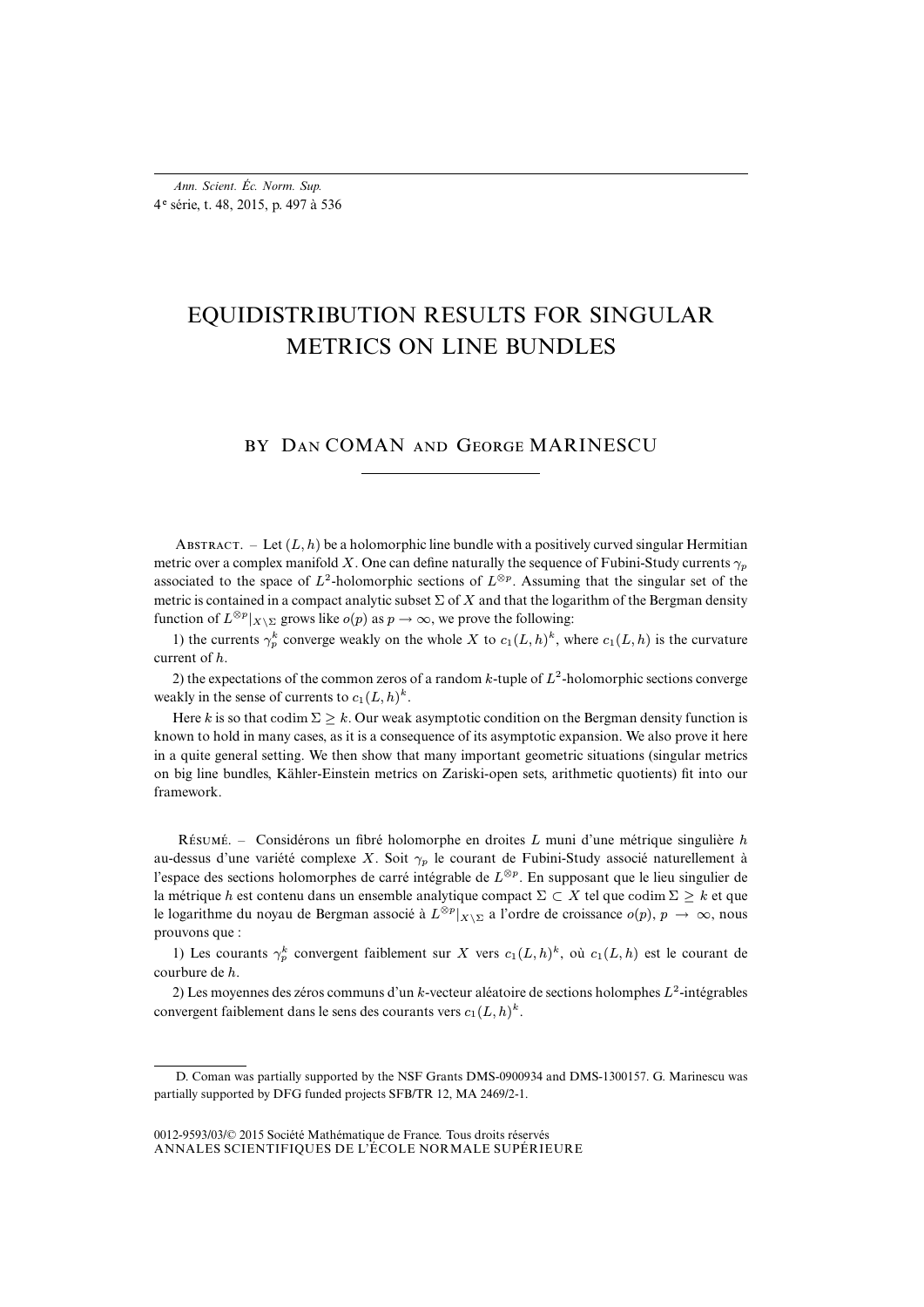L'hypothèse de croissance du noyau de Bergman est la conséquence de son développement asymptotique dans le cas d'une métrique lisse h. Nous la démontrons ici sous des conditions assez générales. Nous montrons ensuite que nos résultats s'appliquent à nombre de situations géométriques (métriques singulières sur un fibré gros, métriques de Kähler-Einstein sur des ouverts de Zariski, quotients arithmétiques...).

#### **1. Introduction**

Let X be a compact complex manifold of dimension  $n, L \longrightarrow X$  be a positive holomorphic line bundle, and h be a smooth Hermitian metric on L whose curvature  $c_1(L, h)$  is a positive (1,1) form on X. Let  $\Phi_p: X \longrightarrow \mathbb{P}^{d_p-1}$  be the Kodaira map defined by an orthonormal basis of  $H^0(X, L^p)$  with respect to the inner product given by the metric induced by h on  $L^p := L^{\otimes p}$  and a fixed volume form on X, where  $d_p = \dim H^0(X, L^p)$ . The pullback  $\Phi_p^{\star}(\omega_{FS})$  of the Fubini-Study form  $\omega_{FS}$  is a smooth (1,1) form for all p sufficiently large, since  $\Phi_p$  is an embedding by Kodaira's embedding theorem. A theorem of Tian [\[59\]](#page-41-0) (with im-provements by Ruan [\[50\]](#page-40-0)) asserts that  $\frac{1}{p} \Phi_p^{\star}(\omega_{FS}) \to c_1(L, h)$  as  $p \to \infty$ , in the  $\mathcal{C}^{\infty}$  topology on X.

Tian's theorem is a consequence of the asymptotic expansion of the Bergman density function associated to the inner product on  $H^0(X, L^p)$  mentioned above. In the context of positive line bundles this asymptotic expansion is proved in various forms in [\[59,](#page-41-0) [11,](#page-38-0) [62,](#page-41-1) [17,](#page-39-0) [42,](#page-40-1) [43,](#page-40-2) [44,](#page-40-3) [6\]](#page-38-1). For line bundles endowed with arbitrary smooth Hermitian metrics the Bergman density function behavior and important consequences are studied in [\[5\]](#page-38-2) and [\[7\]](#page-38-3).

In the case of holomorphic Hermitian line bundles over complete Hermitian manifolds the asymptotic expansion of the Bergman density function associated to the corresponding spaces of  $L^2$ -holomorphic sections was proved in [\[44\]](#page-40-3) (see also [\[42,](#page-40-1) [43\]](#page-40-2)). In particular, a version of Tian's theorem was obtained for a big line bundle  $L$  over a (compact) manifold X. Such a line bundle admits a singular Hermitian metric  $h$ , smooth outside a proper analytic subvariety  $\Sigma \subset X$ , and whose curvature current  $c_1(L, h)$  is strictly positive. It is shown in [\[43,](#page-40-2) Section 6.2] that there exist a smooth positively curved Hermitian metric  $h_{\varepsilon}$  on  $L|_{X\setminus\Sigma}$ , which is a small perturbation of h, and a smooth positive (1,1) form  $\Theta$  defining a generalized Poincaré metric on  $X \setminus \Sigma$ , so that the following hold. If  $H^0_{(2)}(X \setminus \Sigma, L^p)$  is the space of  $L^2$ -holomorphic sections of  $L^p|_{X \setminus \Sigma}$  relative to the metrics  $h_{\varepsilon}$  and  $\Theta$  then  $H^0_{(2)}(X \setminus \Sigma, L^p) \subset H^0(X, L^p)$ , so a Kodaira map  $\Phi_p: X \dashrightarrow \mathbb{P}^{d_p-1}$ can be defined by using an orthonormal basis of  $H^0_{(2)}(X \setminus \Sigma, L^p)$ . Let  $\gamma_p = \Phi_p^{\star}(\omega_{FS})$ and  $\omega = c_1(L|_{X \setminus \Sigma}, h_\varepsilon)$ . Then  $\frac{1}{p} \gamma_p \to \omega$  as  $p \to \infty$ , locally uniformly in the  $\mathscr{C}^\infty$  topology on  $X \setminus \Sigma$ .

Since  $\gamma_p$  are currents on X it is natural to try and study the weak convergence of the sequence  $\{\gamma_p/p\}$ , and to ask whether a global version of Tian's theorem holds in this setting. We will show that this is indeed the case.

Let us work in the following more general setting:

(A) X is a complex manifold of dimension n (not necessarily compact),  $\Sigma$  is a compact analytic subvariety of X, and  $\Omega$  is a smooth positive (1, 1) form on X.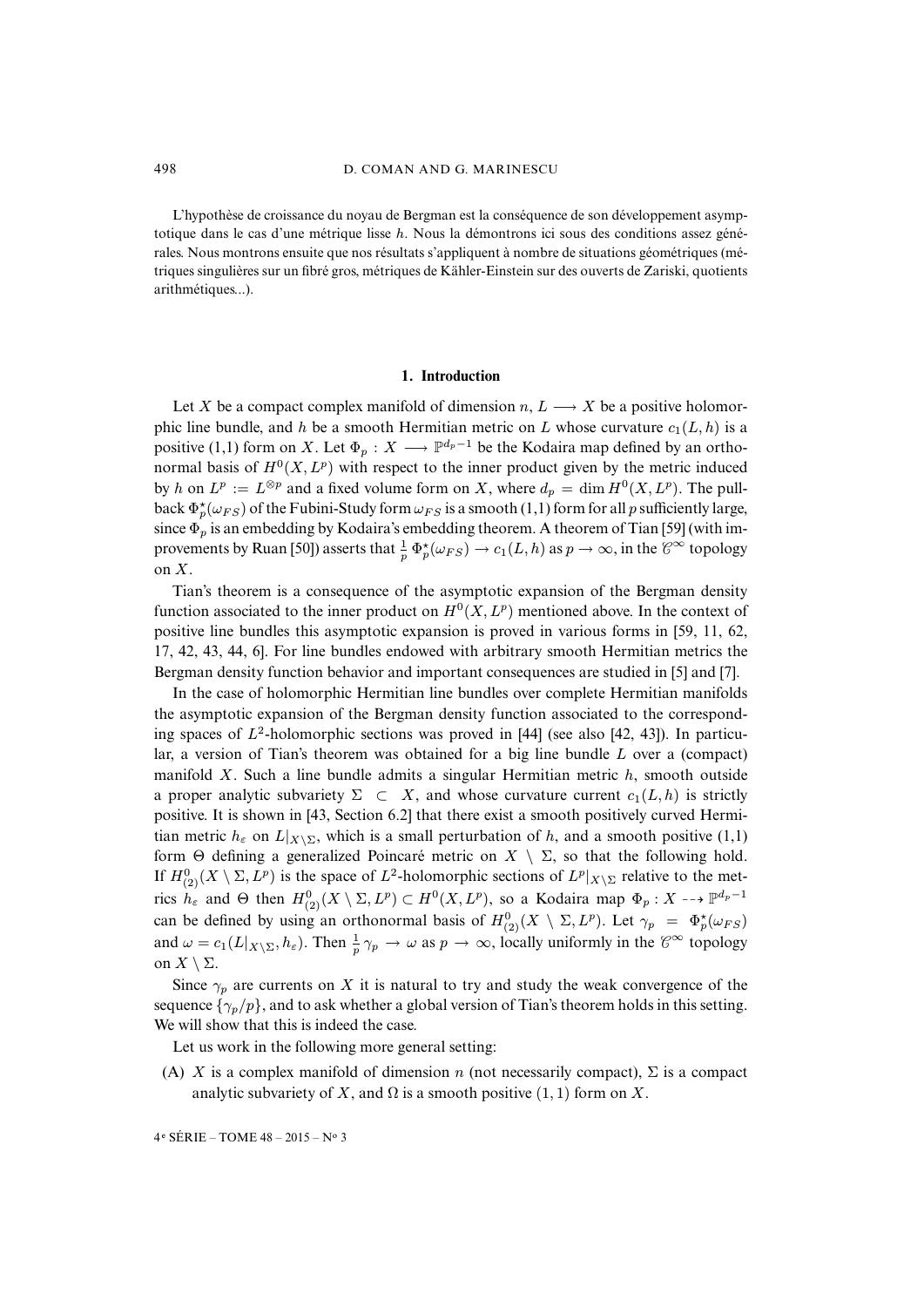- (B)  $(L, h)$  is a holomorphic line bundle on X with a singular (semi)positively curved Hermitian metric h which is continuous on  $X \setminus \Sigma$ . We denote by  $h_p$  the Hermitian metric induced by h on  $L^p := L^{\otimes p}$ .
- (C) The volume form on  $X \setminus \Sigma$  is  $f\Omega^n$ , where  $f \in L^1_{loc}(X \setminus \Sigma, \Omega^n)$  verifies  $f \ge c_x > 0$   $\Omega^n$ -a.e. in a neighborhood  $U_x$  of each  $x \in (X \setminus \Sigma) \cup \Sigma_{\text{reg}}^{n-1}$ . Here  $\Sigma_{\text{reg}}^{n-1}$  is the set of regular points y where  $\dim_{\mathfrak{U}} \Sigma = n - 1$ .

We denote the curvature current of h by  $\gamma = c_1(L, h)$  and consider the space  $H^0_{(2)}(X \setminus \Sigma, L^p)$ of  $L^2$ -holomorphic sections of  $L^p|_{X \setminus \Sigma}$  relative to the metric  $h_p$  on  $L^p$  and the volume form  $f\Omega^n$  on  $X \setminus \Sigma$ , endowed with the inner product

$$
(S, S')_p = \int_{X \setminus \Sigma} \langle S, S' \rangle_{h_p} f \Omega^n, \text{ where } \langle S, S' \rangle_{h_p} = h_p(S, S'), S, S' \in H^0_{(2)}(X \setminus \Sigma, L^p).
$$

We let  $||S||_p^2 = (S, S)_p$ . Since  $H^0_{(2)}(X \setminus \Sigma, L^p)$  is separable, let  $\{S_j^p\}_{j \geq 1}$  be an orthonormal basis and denote by  $P_p$  the Bergman density function defined by

<span id="page-4-2"></span>(1) 
$$
P_p(x) = \sum_{j=1}^{\infty} |S_j^p(x)|_{h_p}^2, \ \ |S_j^p(x)|_{h_p}^2 := \langle S_j^p(x), S_j^p(x) \rangle_{h_p}, \ x \in X \setminus \Sigma.
$$

Note that this definition is independent of the choice of basis, and the function  $P_p$  is continuous on  $X \setminus \Sigma$  (see Section [3\)](#page-9-0).

<span id="page-4-0"></span>Next we define the Fubini-Study currents  $\gamma_p$  on  $X \setminus \Sigma$  by

(2) 
$$
\gamma_p|_U = \frac{1}{2} \, dd^c \log \left( \sum_{j=1}^{\infty} |s_j^p|^2 \right), \ U \subset X \setminus \Sigma \text{ open},
$$

where  $d^c = \frac{1}{2\pi i} (\partial - \overline{\partial}), S_j^p = s_j^p e^{\otimes p}$ , and e is a local holomorphic frame for L on U. One of our main results is the following:

THEOREM  $1.1. - If X, \Sigma, (L, h), f, \Omega$  *verify assumptions* (A)-(C) *then*  $H^0_{(2)}(X \setminus \Sigma, L^p) \subset$  $H^0(X, L^p)$  and  $\gamma_p$  extends to a positive closed current on X defined locally by Formula [\(2\)](#page-4-0) and which is independent of the choice of basis  $\{S_j^p\}_{j\geq 1}$ . Assume further that

<span id="page-4-1"></span>(3) 
$$
\lim_{p \to \infty} \frac{1}{p} \log P_p(x) = 0, \text{ locally uniformly on } X \setminus \Sigma.
$$

*Then*  $\frac{1}{p} \gamma_p \to \gamma$  *weakly on* X*. If, in addition,* dim  $\Sigma \leq n - k$  *for some*  $2 \leq k \leq n$ *, then the*  $\alpha$  *currents*  $\gamma^k$  *and*  $\gamma^k_p$  *are well defined on X* , respectively on each relatively compact neighborhood *of*  $\Sigma$ , for all p sufficiently large. Moreover,  $\frac{1}{p^k} \gamma_p^k \to \gamma^k$  weakly on X.

This theorem is proved in Section [3.](#page-9-0) The proof relies on a local continuity property of the complex Monge-Ampère operator which is of independent interest (see Theorem [3.4\)](#page-0-0). Some background material about singular Hermitian metrics and pluripotential theory needed in the paper is recalled in Section [2.](#page-6-0) We note here that if  $\text{codim }\Sigma < k$  the current  $\gamma^k$  cannot be defined (see [\[9,](#page-38-4) [10\]](#page-38-5)), so the assumption on the dimension in Theorem [1.1](#page-0-0) is optimal.

We examine in Section [6](#page-25-0) a series of important situations where condition [\(3\)](#page-4-1) of Theorem [1.1](#page-0-0) holds, as it is an immediate consequence of deep results regarding the asymptotic expansion of the Bergman density function  $P_p(x) \sim b_0(x)p^n + b_1(x)p^{n-1} + \cdots$ . Especially, Theorem [1.1](#page-0-0) yields equidistribution results for singular metrics on big line bundles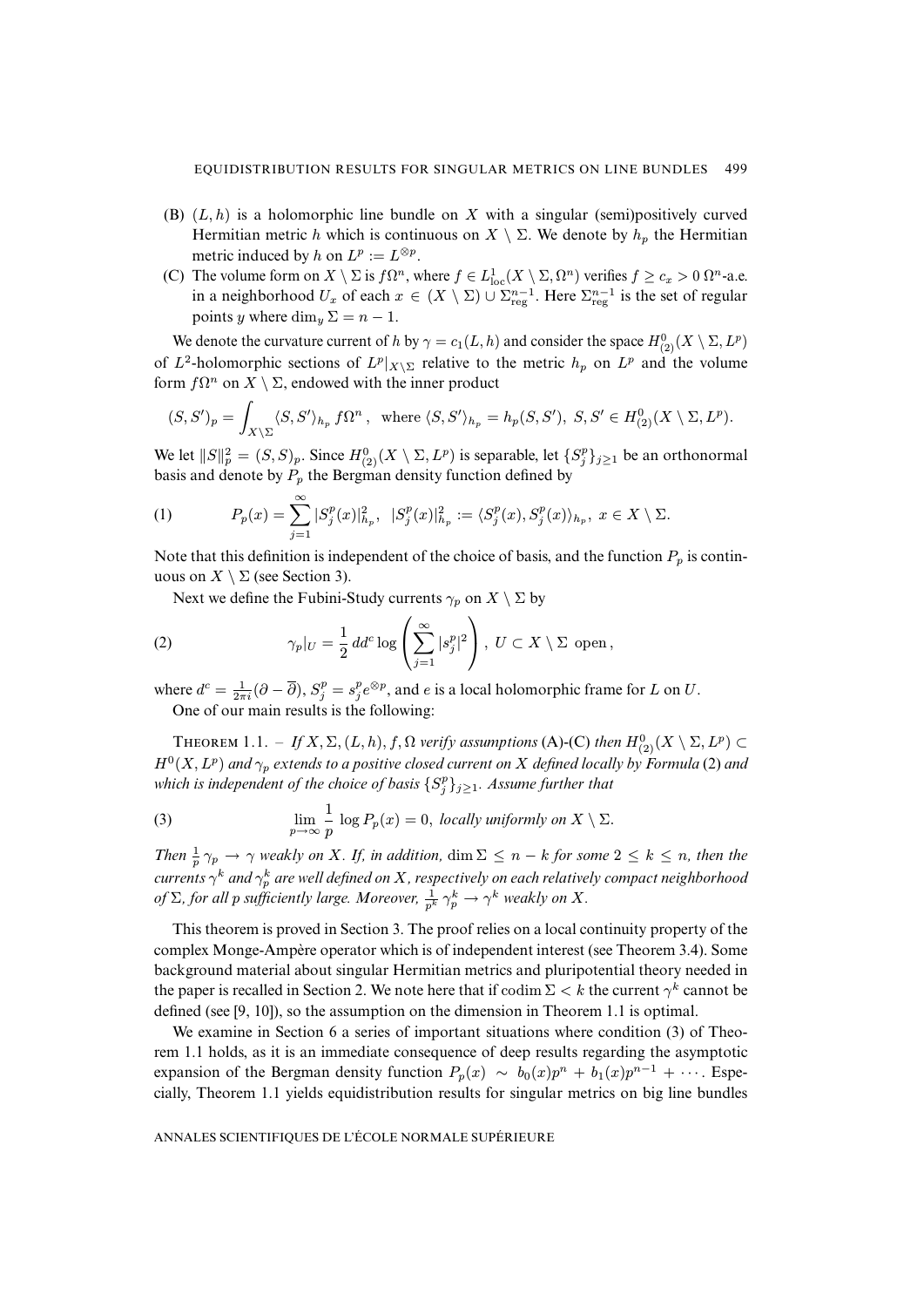(Sections [6.1,](#page-25-1) [6.2\)](#page-27-0), on Zariski-open sets of bounded negative Ricci curvature (Section [6.3\)](#page-28-0), on toroidal compactifications of arithmetic quotients (Section [6.4\)](#page-31-0), and finally on 1-convex manifolds (Sections [6.5,](#page-34-0) [6.6\)](#page-36-0).

The point of view adopted in Theorem [1.1](#page-0-0) is that once some information is known on the asymptotic behavior of  $P_p$  on the set where the metric is continuous, then the global weak convergence on X of the currents  $\gamma_p/p$  and their powers follows. Hypothesis [\(3\)](#page-4-1) is obviously a much weaker condition than the asymptotic expansion of  $P_p$  mentioned above. Indeed, in Section [5](#page-22-0) we give a simple proof that [\(3\)](#page-4-1) holds in the case of line bundles over compact Kähler manifolds endowed with metrics that are assumed to be only continuous outside of  $\Sigma$  (see Theorems [5.3](#page-0-0) and [5.4\)](#page-0-0). In this case the asymptotic expansion of  $P_p$  is not known.

We also prove in Theorem [5.1](#page-0-0) that Tian's theorem [\[59\]](#page-41-0) holds for any singular metric with strictly positive curvature. Namely, let  $(X, \Omega)$  be a compact Kähler manifold and  $(L, h)$  be a holomorphic line bundle on X with a singular metric h so that  $c_1(L, h)$  is a strictly positive current. If  $\gamma_p$  are the Fubini-Study currents defined by [\(2\)](#page-4-0) for the spaces of  $L^2$ -holomorphic sections of  $L^p$  relative to the metric induced by h and the volume form  $\Omega^n$ , then  $\frac{1}{p} \gamma_p \to c_1(L, h)$  in the weak sense of currents on X. The proofs of Theorems [5.1](#page-0-0) and [5.3](#page-0-0) rely on techniques developed by Demailly [\[19,](#page-39-1) [22\]](#page-39-2).

In a series of papers including [\[54,](#page-40-4) [55,](#page-40-5) [56,](#page-40-6) [53\]](#page-40-7), Shiffman and Zelditch describe the asymptotic distribution of zeros of random holomorphic sections of a positive line bundle over a projective manifold endowed with a smooth positively curved metric. They also study the distribution of zeros of quantum ergodic eigenfunctions. To prove these results they develop interesting new techniques, based in part on methods in complex dynamics from [\[29\]](#page-39-3).

Later, using different methods, Dinh and Sibony [\[24\]](#page-39-4) obtain sharper estimates for the speed of convergence in the asymptotic distribution of zeros of random holomorphic sections. In [\[23\]](#page-39-5) these results are generalized to the case of complete Hermitian manifolds. The problem of the distribution of zeros of random sections of line bundles appears in other contexts as well. For example, the case of canonical line bundles over towers of covers is studied in [\[60\]](#page-41-2).

We show here how some of the important results of Shiffman and Zelditch can be obtained in our setting from Theorem [1.1,](#page-0-0) assuming in addition that  $X$  is compact. More precisely, following the framework in [\[54\]](#page-40-4), we let  $\lambda_p$  be the normalized surface measure on the unit sphere  $\beta^p$  of  $H^0_{(2)}(X \setminus \Sigma, L^p)$ , defined in the natural way by using a fixed orthonormal basis (see Section [4\)](#page-15-0). We denote by  $\lambda_p^k$  the product measure on  $({\mathcal{J}}^p)^k$ , and by  $[S = 0]$  the current of integration (with multiplicities) over the analytic hypersurface  $\{S = 0\}$  determined by a nontrivial section  $S \in H^0(X, L^p)$ . We prove in Section [4](#page-15-0) the following generalization of some results of Shiffman and Zelditch [\[54,](#page-40-4) [56\]](#page-40-6) to our situation:

THEOREM 1.2. – *In the setting of Theorem [1.1,](#page-0-0) assume that* X *is compact*, dim  $\Sigma \le n - k$ *for some*  $1 \leq k \leq n$ *, and that* [\(3\)](#page-4-1) *holds. Then, for all p sufficiently large:* 

- (i)  $\sigma = 0$  :=  $\sigma_1 = 0$   $\wedge \cdots \wedge \sigma_k = 0$  *is a well defined positive closed current of bidegree*  $(k, k)$  *on X, for*  $\lambda_p^k$ *-a.e.*  $\sigma = (\sigma_1, \ldots, \sigma_k) \in (\mathcal{J}^p)^k$ *.*
- (ii) The expectation  $E_p^k[\sigma=0]$  of the current-valued random variable  $\sigma \to [\sigma=0]$ , given by

$$
\langle E_p^k[\sigma=0],\varphi\rangle=\int_{(\varphi^p)^k}\langle [\sigma=0],\varphi\rangle\,d\lambda_p^k,
$$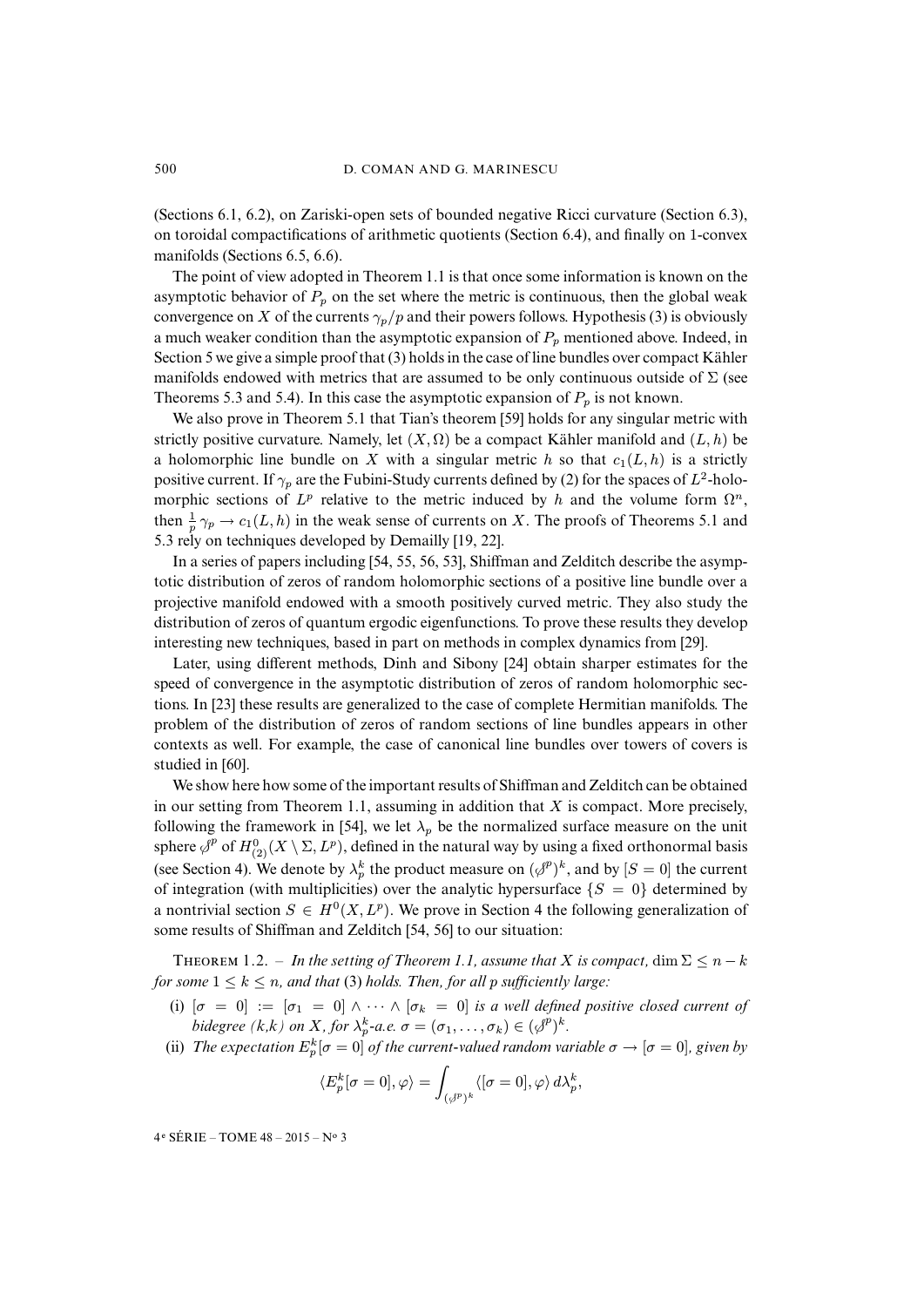where  $\varphi$  is a test form on X, is a well defined current and  $E_p^k[\sigma=0]=\gamma_p^k$ . (iii) We have  $\frac{1}{p^k} E_p^k [\sigma = 0] \to \gamma^k$  as  $p \to \infty$ , weakly in the sense of currents on X.

In particular, this theorem together with [\[54,](#page-40-4) Lemma 3.3] or [\[43,](#page-40-2) Section 5.3], yields an equidistribution result for the zeros of a random sequence of sections  $\{\sigma_p\}_{p\geq 1} \in \prod_{p=1}^{\infty} \varphi^p$ , i.e.,  $\frac{1}{p} [\sigma_p = 0] \rightarrow \gamma$  as  $p \rightarrow \infty$ , in the weak sense of currents on X (see Theorem [4.3\)](#page-0-0).

The kind of results proved in the present paper can be extended to the case of orbifolds [\[15\]](#page-38-6). Theorem 1.2 has applications to the approximation of  $\gamma^k$  by currents of integration on analytic varieties [\[16\]](#page-38-7).

*Acknowledgements*. – Dan Coman is grateful to the Alexander von Humboldt Foundation for their support and to the Mathematics Institute at the University of Cologne for their hospitality. The authors thank the referee for carefully reading the paper and for suggestions which led to the improvement of the exposition.

#### **2. Preliminaries**

<span id="page-6-0"></span>We recall here a few of the notions that we will need. We start with the notion of singular Hermitian metric in Section [2.1](#page-6-1) and some necessary notions about desingularization in Section [2.2.](#page-7-0) In Section [2.3](#page-7-1) we introduce the generalized Poincaré metric on a manifold and an associated metric on a line bundle with strictly positive curvature current. In Section [2.4](#page-9-1) we recall a few facts regarding the definition of complex Monge-Ampère operators.

#### <span id="page-6-1"></span>**2.1. Singular Hermitian metrics on line bundles**

Let  $L \longrightarrow X$  be a holomorphic line bundle over a complex manifold X and fix an open cover  $X = \bigcup U_\alpha$  for which there exist local holomorphic frames  $e_\alpha : U_\alpha \longrightarrow L$ . The transition functions  $g_{\alpha\beta} = e_{\beta}/e_{\alpha} \in \mathcal{O}_X^{\star}(U_{\alpha} \cap U_{\beta})$  determine the Čech 1-cocycle  $\{(U_{\alpha}, g_{\alpha\beta})\}.$ 

Let h be a smooth Hermitian metric on L. If  $|e_{\alpha}(x)|_{h}^{2} = h(e_{\alpha}(x), e_{\alpha}(x))$  for  $x \in U_{\alpha}$ , we recall that the curvature form  $c_1(L, h)$  of h is defined by

$$
c_1(L, h)|_{U_{\alpha}} = -dd^c \log |e_{\alpha}|_h = \frac{i}{2\pi} R^L,
$$

where  $R^L$  is the curvature of the holomorphic Hermitian connection  $\nabla^L$  on  $(L, h)$ .

If h is a singular Hermitian metric on L then (see [\[20\]](#page-39-6), also [\[43,](#page-40-2) p. 97])  $h(e_\alpha, e_\alpha) = e^{-2\varphi_\alpha}$ , where the functions  $\varphi_{\alpha} \in L^1_{loc}(U_{\alpha})$  are called the local weights of the metric h. One has  $\varphi_{\alpha} = \varphi_{\beta} + \log |g_{\alpha\beta}|$  on  $U_{\alpha} \cap U_{\beta}$ , and the curvature of h,

$$
c_1(L, h)|_{U_{\alpha}} = dd^c \varphi_{\alpha},
$$

is a well defined closed  $(1,1)$  current on X. We say that the metric h is (semi)positively curved if  $c_1(L, h)$  is a positive current. Equivalently, the weights  $\varphi_\alpha$  can be chosen to be plurisubharmonic (psh) functions.

Let  $L' \longrightarrow X$  be a holomorphic line bundle isomorphic to L. A metric  $h^L$  on L induces a metric  $h^{L'}$  on  $L'$  with curvature current  $c_1(L, h^L) = c_1(L', h^{L'}).$ 

Suppose now that M is a complex manifold and  $f : M \longrightarrow X$  is a locally biholomorphic map. A metric  $h^L$  on L induces a metric  $f^{\star}h^L$  on  $f^{\star}L$  whose curvature current is  $c_1(f^{\star}L, f^{\star}h^L) = f^{\star}(c_1(L, h^L)).$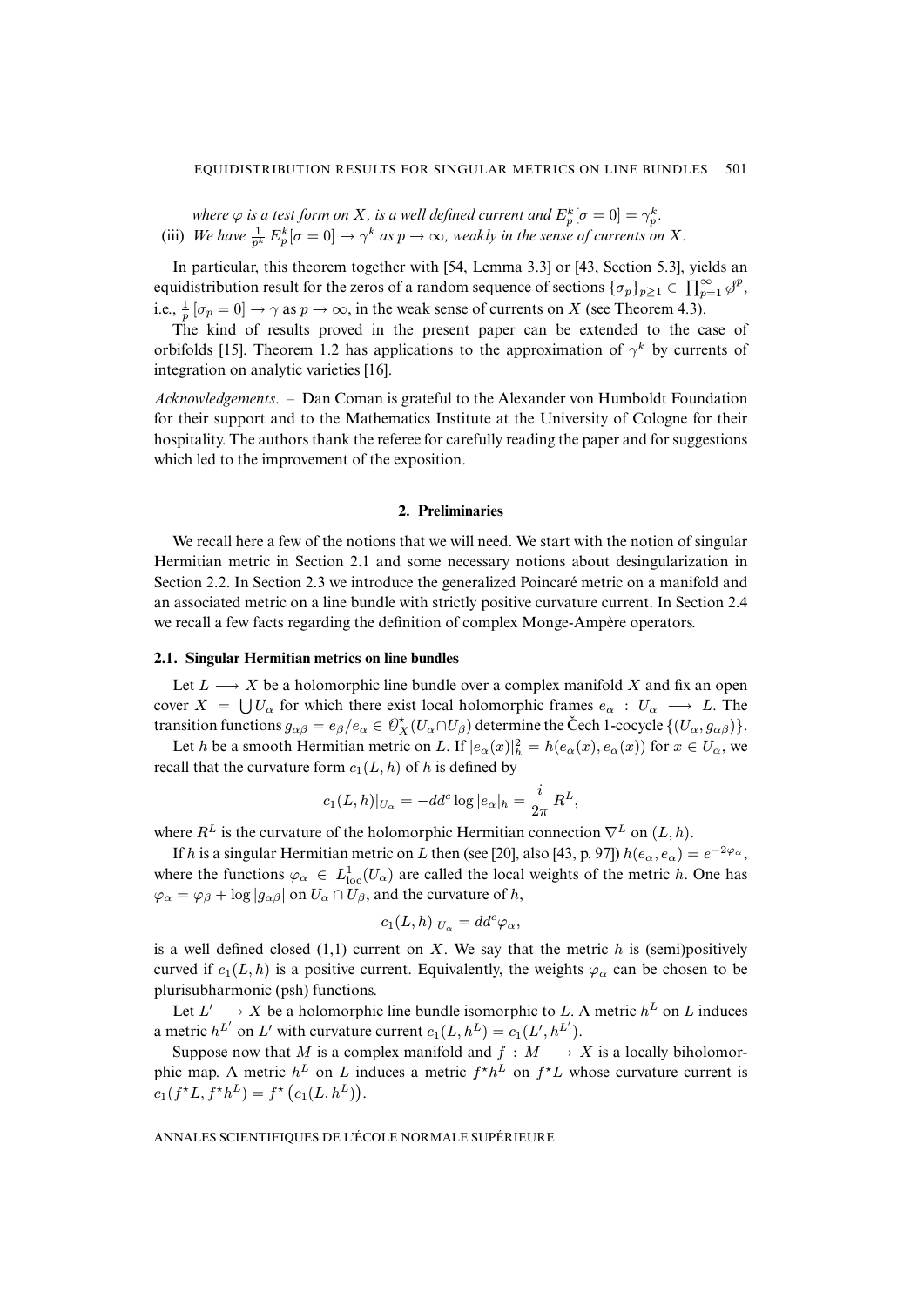#### <span id="page-7-0"></span>**2.2. Desingularization**

We recall here Hironaka's embedded resolution of singularities theorem (see e.g., [\[8\]](#page-38-8), [\[43,](#page-40-2) Theorem 2.1.13]). Let X be a complex manifold and  $\Sigma \subset X$  be a compact analytic subvariety of X. Then there exists a finite sequence of blow up maps  $\sigma_{j+1} : X_{j+1} \longrightarrow X_j$  with smooth centers  $Y_i$ ,

$$
X_m \xrightarrow{\sigma_m} X_{m-1} \longrightarrow \cdots \longrightarrow X_{j+1} \xrightarrow{\sigma_{j+1}} X_j \longrightarrow \cdots \longrightarrow X_1 \xrightarrow{\sigma_1} X_0 = X
$$
  

$$
\Sigma_m \qquad \Sigma_{m-1} \qquad \qquad \Sigma_{j+1} \qquad \Sigma_j \qquad \qquad \Sigma_1 \qquad \Sigma_0 = \Sigma
$$
  

$$
E_m \qquad E_{m-1} \qquad \qquad E_{j+1} \qquad E_j \qquad \qquad E_1 \qquad E_0 = \emptyset,
$$

such that:

(i)  $Y_j$  is a compact submanifold of  $X_j$  with dim  $Y_j \leq \dim X - 2$  and  $Y_j \subset \Sigma_j$ ,

(ii)  $\Sigma_{j+1} = \Sigma'_j$  is the strict transform of  $\Sigma_j$  by  $\sigma_{j+1}$ ,

(iii)  $E_{j+1} = E'_{j} \cup \sigma_{j+1}^{-1}(Y_{j})$  is the set of exceptional hypersurfaces in  $X_{j+1}$ ,

(iv)  $\Sigma_m$  is a smooth hypersurface and  $\Sigma_m \cup E_m$  is a divisor with normal crossings.

Let  $\tau_j = \sigma_1 \circ \cdots \circ \sigma_j : X_j \longrightarrow X$ . Since  $\sigma_{j+1} : X_{j+1} \setminus E_{j+1} \longrightarrow X_j \setminus (E_j \cup Y_j)$  is a biholomorphism, it follows that

$$
\tau_m: X_m \setminus E_m \longrightarrow \tau_m(X_m \setminus E_m) = X \setminus Y
$$

is a biholomorphism, where

$$
Y = Y_0 \cup \tau_1(Y_1) \cup \tau_2(Y_2) \cup \cdots \cup \tau_{m-1}(Y_{m-1}).
$$

As  $Y_j \subset \Sigma_j$  and  $\sigma_j(\Sigma_j) \subset \Sigma_{j-1}$ , we have  $\tau_j(Y_j) \subset \Sigma$  for every  $j = 1, \ldots, m-1$ . Since  $Y_j$  is compact  $\tau_j$  :  $Y_j \longrightarrow X$  is proper, so  $\tau_j(Y_j)$  is an analytic subvariety of X of dimension  $\leq \dim Y_j$ . Hence Y is an analytic subvariety of X,  $Y \subset \Sigma$  and  $\dim Y \leq \dim X - 2$ .

In conclusion, setting  $\widetilde{X} = X_m$ ,  $E = E_m$ , and  $\pi = \tau_m : \widetilde{X} \longrightarrow X$ , we have:

THEOREM 2.1 (Hironaka). – *Let* X *be a complex manifold and*  $\Sigma \subset X$  *be a compact analytic subvariety of* X. Then there exist a complex manifold  $\widetilde{X}$ , an analytic subvariety  $Y \subset \Sigma$ *with* dim  $Y \leq \dim X - 2$ , and a proper surjective holomorphic map  $\pi : \tilde{X} \longrightarrow X$  with the *following properties:*

- (i)  $\pi : \tilde{X} \setminus E \longrightarrow X \setminus Y$  *is a biholomorphism, where*  $E = \pi^{-1}(Y)$ *;*
- (ii) *the strict transform*  $\Sigma' = \overline{\pi^{-1}(\Sigma \setminus Y)}$  *is smooth and*  $\pi^{-1}(\Sigma) = \Sigma' \cup E$  *is a divisor with normal crossings.*

#### <span id="page-7-1"></span>**2.3. Special metrics**

Let X be a complex manifold of dimension n. Assume that  $L \longrightarrow X$  is a holomorphic line bundle with a singular Hermitian metric  $h$  which is continuous outside a proper compact analytic subvariety  $\Sigma \subset X$ , and whose curvature  $\gamma = c_1(L, h)$  is a *strictly positive* closed (1,1) current on  $X$  (i.e., it dominates a smooth positive  $(1,1)$  form on  $X$ ). We write

$$
\Sigma = Z_1 \cup Z_2,
$$

where  $Z_1, Z_2$  are analytic subvarieties of X,  $Z_1$  has pure dimension  $n - 1$ , and dim  $Z_2 \leq n - 2$ . Let  $\pi : \widetilde{X} \longrightarrow X$  be a resolution of singularities of  $\Sigma$  as in Theorem [2.1.](#page-0-0) Then  $\pi : \widetilde{X} \backslash E \longrightarrow X\backslash Y$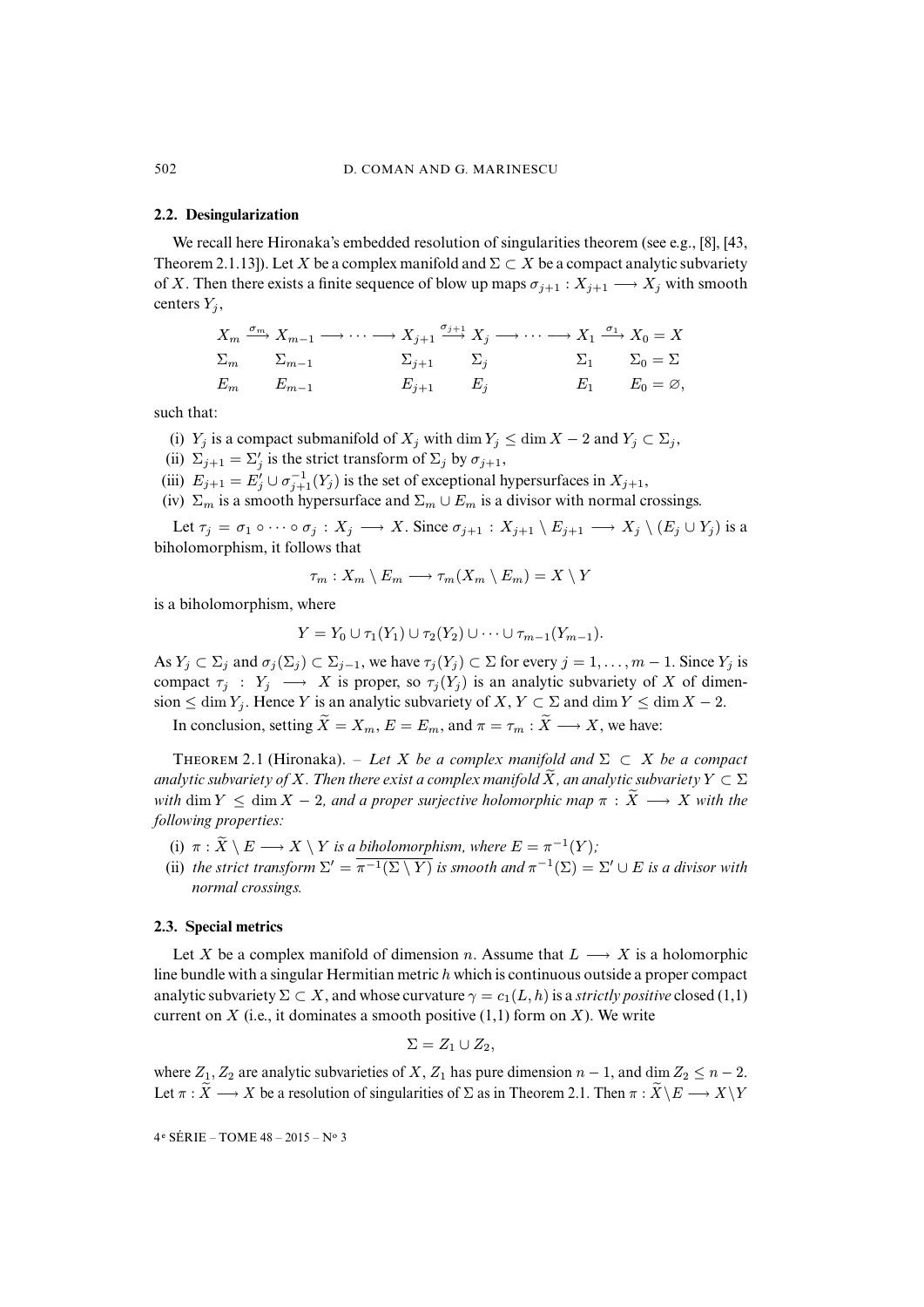is a biholomorphism, where  $Y \subset \Sigma$  is an analytic subvariety with  $\dim Y \leq n-2$ ,  $E = \pi^{-1}(Y)$ ,  $Z_2 \subset Y$ ,  $\Sigma' = Z_1'$  is smooth, and  $\pi^{-1}(\Sigma) = Z_1' \cup E$  is a divisor with normal crossings.

<span id="page-8-1"></span>2.3.1*. The metric* Θ. – We recall here the construction and properties of the generalized Poincaré metric on  $X \setminus \Sigma$  (cf. [\[43,](#page-40-2) Lemma 6.2.1]). Let  $\Omega$  be a smooth positive (1,1) form on X. When X is not compact we take  $\Omega$  so that the associated metric is complete on X.

Let  $\Sigma_1, \ldots, \Sigma_N$  be the irreducible components of  $\pi^{-1}(\Sigma)$ , so  $\Sigma_j$  is a smooth hypersurface in X. Let  $\sigma_i$  be a holomorphic section of the associated holomorphic line bundle  $\mathscr{O}_{\tilde{\mathbf{Y}}}(\Sigma_i)$ vanishing to first order on  $\Sigma_i$  and let  $|\cdot|_i$  be a smooth Hermitian metric on  $\mathscr{O}_{\widetilde{X}}(\Sigma_i)$ so that  $|\sigma_j|_j < 1$  and  $|\sigma_j|_j = 1/e$  outside a relatively compact open set containing  $\pi^{-1}(\Sigma)$ . We define

<span id="page-8-0"></span>(4) 
$$
\widetilde{\Theta}_{\delta} = \widetilde{\Omega} + \delta dd^c F, \text{ where } \delta > 0, F = -\frac{1}{2} \sum_{j=1}^N \log(-\log |\sigma_j|_j).
$$

If  $\delta$  is small enough,  $\Theta_{\delta}$  defines a complete Hermitian metric on  $\widetilde{X} \setminus \pi^{-1}(\Sigma)$  and we have  $\widetilde{\Theta}_{\delta} \geq \widetilde{\Omega}/2$  in the sense of currents on  $\widetilde{X}$ . Moreover, if X is compact then so is  $\widetilde{X}$  and we have that  $\tilde{\Theta}_{\delta}$  has finite volume (see [\[43,](#page-40-2) Lemma 6.2.1]). Fixing such a  $\delta$ , we define the Poincaré metric on  $X \setminus \Sigma$  as the metric associated to the (1, 1) form

$$
\Theta = (\pi^{-1})^{\star} \widetilde{\Theta}_{\delta}.
$$

This metric has the same properties on  $X \setminus \Sigma$  as  $\widetilde{\Theta}_{\delta}$  does on  $\widetilde{X} \setminus \pi^{-1}(\Sigma)$ .

Let now  $x \in \sum_{reg}^{n-1}$  and local coordinates  $z_1, \ldots, z_n$  be chosen so that  $x = 0, \Sigma = \{z_1 = 0\}.$ Then  $\Theta^n \sim (|z_1| \log |z_1|)^{-2} d\lambda$  near x, where  $\lambda$  is the Lebesgue measure in coordinates (see [\[43,](#page-40-2) (6.2.11)]). In particular, we have that  $\Theta^n = f\Omega^n$ , where the function f verifies assumption (C) stated in the introduction.

<span id="page-8-2"></span>2.3.2*. The metric*  $h_{\varepsilon}$ . – It is necessary to perturb the original metric h of L in order to obtain a metric on  $L|_{X\setminus\Sigma}$  whose curvature current dominates a small multiple of  $\Theta$ . By [\[43,](#page-40-2) Lemma 6.2.2] there exists a holomorphic line bundle  $\widetilde{L} \longrightarrow \widetilde{X}$  which has a singular Hermitian metric  $h^L$ , continuous on  $\widetilde{X} \setminus \pi^{-1}(\Sigma)$ , and such that  $\widetilde{L}|_{\widetilde{X} \setminus E}$  is isomorphic to  $\pi^* (L^k|_{X\setminus Y})$ , for some  $k \in \mathbb{N}$ . Moreover,  $c_1(\widetilde{L}, h^{\widetilde{L}}) = k \pi^* \gamma + \theta$  is a strictly positive current on  $\widetilde{X}$ , where  $\theta$  is a smooth real closed (1, 1) form supported in a neighborhood of E and strictly positive along E.

Since  $\widetilde{L}|_{\widetilde{X}\setminus E} \cong \pi^* (L^k|_{X\setminus Y})$  the metric  $h^{\widetilde{L}}$  induces a singular Hermitian metric  $h^{L'}$ on  $L' = \pi^* (L|_{X\setminus Y})$  with curvature current  $\gamma' = \pi^* \gamma + \theta'$ , where  $\theta' = \theta/k$ . For  $\varepsilon > 0$ ,

$$
h_{\varepsilon}^{L'} = h^{L'} \prod_{j=1}^{N} (-\log |\sigma_j|_j)^{\varepsilon}
$$

is a singular Hermitian metric on  $L'$  with curvature current

$$
\gamma'_{\varepsilon} = \gamma' + \varepsilon dd^c F = \pi^* \gamma + \theta' + \varepsilon dd^c F,
$$

where F is given in [\(4\)](#page-8-0). Since  $\gamma'$  is a strictly positive current it follows by the above choice of  $|\sigma_j|_j$  that  $\gamma'_\varepsilon$  is a strictly positive current on  $\widetilde{X}$ , provided that  $\varepsilon$  is sufficiently small (cf. [\[43,](#page-40-2) Lemma 6.2.1]). We fix such an  $\varepsilon$  and note that, as  $\pi : \widetilde{X} \setminus E \longrightarrow X \setminus Y$  is a biholomorphism,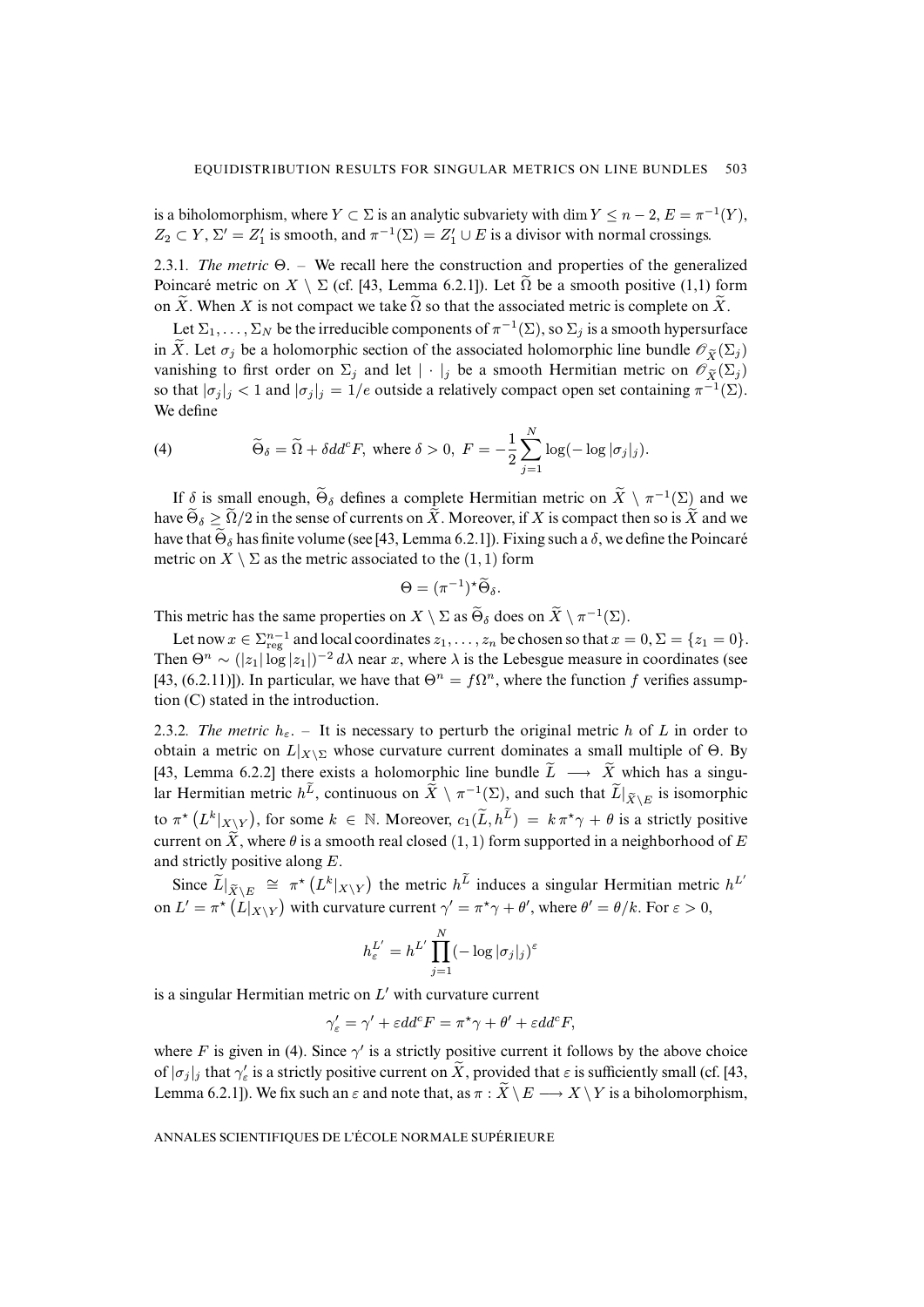the metric  $h_{\varepsilon}^{L'}$  on  $L'$  induces a singular metric  $h_{\varepsilon}$  on  $L|_{X\setminus Y}$  which is continuous on  $X\setminus \Sigma$ . When X is compact the curvature current of  $h_{\varepsilon}$  dominates a small multiple of  $\Theta$  on  $X \setminus \Sigma$ .

#### <span id="page-9-1"></span>**2.4. Wedge products of singular currents**

We recall here a few facts that we need regarding the definition of complex Monge-Ampère operators. Let T be a positive closed current of bidimension  $(l, l)$ ,  $l > 0$ , on an open set U in  $\mathbb{C}^n$ . The coefficients of T are complex Radon measures and their total variations are locally dominated, up to multiplicative constants, by the trace measure of  $T, |T| = T \wedge \Omega^l$ , where  $\Omega$  is any fixed smooth positive  $(1, 1)$  form on U. If u is a psh function on U so that  $u \in L^1_{loc}(U, |T|)$ we say that the wedge product  $dd^c u \wedge T$  is well defined. This is the positive closed current of bidimension  $(l - 1, l - 1)$  defined by  $dd^c u \wedge T = dd^c(uT)$ .

If  $u_1, \ldots, u_q$  are psh functions on U we say that  $dd^c u_1 \wedge \cdots \wedge dd^c u_q$  is well defined if one can define inductively as above all intermediate currents

$$
dd^{c}u_{j_{1}} \wedge \cdots \wedge dd^{c}u_{j_{l}} = dd^{c}(u_{j_{1}}dd^{c}u_{j_{2}} \wedge \cdots \wedge dd^{c}u_{j_{l}}), \ 1 \leq j_{1} < \cdots < j_{l} \leq q.
$$

The wedge product is well defined for locally bounded psh functions [\[3,](#page-38-9) [4\]](#page-38-10), for psh functions that are locally bounded outside a compact subset of a pseudoconvex open set  $U$ , or when the mutual intersection of their unbounded loci is small in a certain sense [\[57,](#page-41-3) [21,](#page-39-7) [30\]](#page-39-8). We recall here one such situation [\[21,](#page-39-7) Corollary 2.11]: if  $u_1, \ldots, u_q$  are psh functions on U so that  $u_j$  is locally bounded outside an analytic subset  $A_j$  of  $U$  and  $\operatorname{codim}\,(A_{j_1}\cap\cdots\cap A_{j_l})\geq l$ for each  $l, 1 \le j_1 < \cdots < j_l \le q$ , then  $dd^c u_1 \wedge \cdots \wedge dd^c u_q$  is well defined. We also note that the natural domain of definition of the Monge-Ampère operator  $u \to (dd^c u)^n$  is completely described in [\[9,](#page-38-4) [10,](#page-38-5) [12\]](#page-38-11).

If T is a positive closed current of bidegree  $(1, 1)$  on a complex manifold X then locally  $T = dd^c u$  for a psh function u [\[41,](#page-40-8) Theorem 2.28]. Hence defining  $T_1 \wedge \cdots \wedge T_q$  for such currents  $T_i$  amounts to verifying locally one of the conditions mentioned above for their psh potentials  $u_i$ . We conclude this brief overview by noting that when X is compact the class of currents for which the wedge product can be globally defined so that it has good continuity properties is larger than the one for which it is well defined by local considerations as above (see e.g., [\[32,](#page-39-9) [33,](#page-39-10) [14\]](#page-38-12)).

#### **3. Proof of Theorem [1.1](#page-0-0)**

<span id="page-9-0"></span>In this section we give the proof of Theorem [1.1.](#page-0-0) We start with a rather elementary property of the Bergman density function  $P_p$  in Lemma [3.1](#page-0-0) and show in Lemma [3.2](#page-0-0) that  $\log P_p$  is, locally on X, the difference of two psh functions. Moreover, the Fubini-Study currents  $\gamma_p$  are well defined, and if the codimension of  $\Sigma$  is bigger than  $k \geq 2$ , then also the wedge products  $\gamma_p^k$  are well defined (Lemma [3.3\)](#page-0-0). We continue with the crucial Theorem [3.4](#page-0-0) about the local continuity properties of the Monge-Ampère operator. This result is of independent interest. With these preparations we can then prove Theorem [1.1.](#page-0-0)

For the convenience of the reader, we include a proof of the following properties of the function  $P_p$  in our setting.

LEMMA 3.1. – If  $P_p$  *is the Bergman density function defined in* [\(1\)](#page-4-2) *then the definition is independent of the basis*  $\{S_j^p\}_{j\geq 1}$  *and the function*  $P_p$  *is continuous on*  $X \setminus \Sigma$ *.*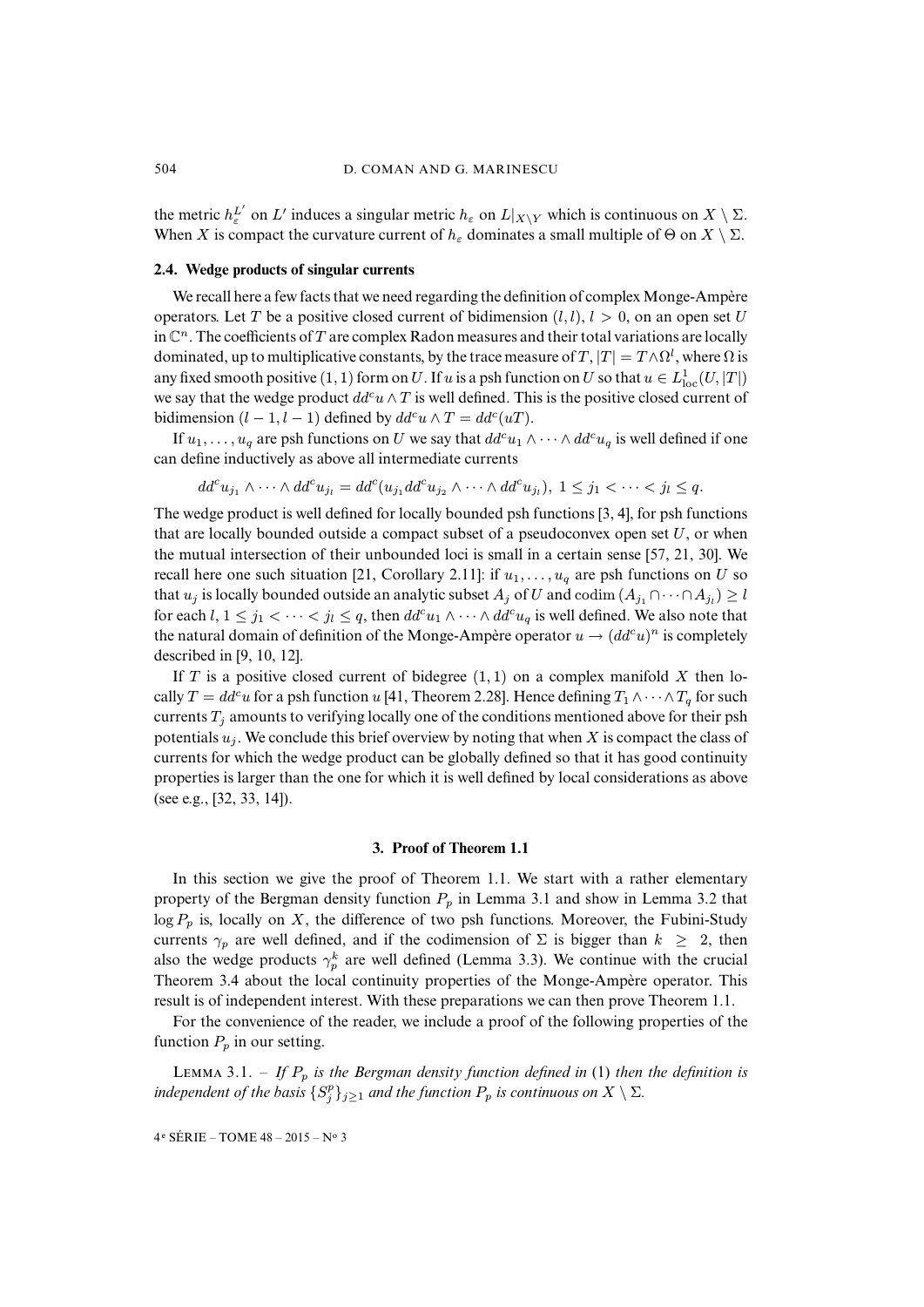*Proof.* – By the Riesz-Fischer theorem we have that  $S \in H^0_{(2)}(X \setminus \Sigma, L^p)$  if and only if there exists a sequence  $a = \{a_j\} \in l^2$  so that  $S = S_a$ , where  $S_a = \sum_{j=1}^{\infty} a_j S_j^p$  and  $||S_a||_p = ||a||_2.$ 

Fix  $x \in X \setminus \Sigma$  and a neighborhood  $U_\alpha \Subset X \setminus \Sigma$  of x with a holomorphic frame  $e_\alpha$  of L over  $U_\alpha$  and so that  $f \ge c > 0$  on  $U_\alpha$ . We write  $S_a = s_a e_\alpha^{\otimes p}$ ,  $S_j^p = s_j^p e_\alpha^{\otimes p}$ , and we let  $\psi_\alpha$  be a continuous psh weight of h on  $U_\alpha$ . It follows that  $s_\alpha = \sum_{j=1}^\infty a_j s_j^p$  and the series converges locally uniformly on  $U_{\alpha}$ . As this holds for every sequence  $a \in l^2$  we have that  $\{s_j^p(z)\} \in l^2$ for all  $z \in U_\alpha$ .

We fix compacts  $K_i$  so that  $x \in \text{int } K_1, K_1 \in K_2 \in K_3 \subset U_\alpha$ . For  $z \in K_2$  consider the sections  $S_z = \sum_{j=1}^{\infty} \overline{s_j^p(z)} S_j^p \in H^0_{(2)}(X \setminus \Sigma, L^p)$ , and write  $S_z = s_z e_{\alpha}^{\otimes p}$ . Then

$$
\left(\sum_{j=1}^{\infty} |s_j^p(z)|^2\right)^2 = |s_z(z)|^2 \le C_1 \int_{K_3} |s_z|^2 e^{-2p\psi_{\alpha}} f\Omega^n \le C_1 ||S_z||_p^2 = C_1 \sum_{j=1}^{\infty} |s_j^p(z)|^2,
$$

for some constant  $C_1$ . This implies that

$$
\sum_{j=1}^{\infty} |s_j^p(z)|^2 \le C_1, \ \forall \, z \in K_2.
$$

We have

<span id="page-10-0"></span>
$$
|s_j^p(y)|^2 \le C_2 \int_{K_2} |s_j^p|^2 \Omega^n, \ \forall \, y \in K_1,
$$

where  $C_2$  is a constant. Therefore

(5) 
$$
\sum_{j=1}^{\infty} \max_{K_1} |s_j^p|^2 \le C_2 \int_{K_2} \left( \sum_{j=1}^{\infty} |s_j^p|^2 \right) \Omega^n \le C_1 C_2 \int_{K_2} \Omega^n,
$$

so the series  $\sum_{j=1}^{\infty} |s_j^p|^2$  converges uniformly on  $K_1$ . This shows that the function  $P_p = \sum_{j=1}^{\infty} |s_j^p|^2 e^{-2p\psi_\alpha}$  is continuous near x.

To see that  $P_p$  does not depend on the choice of basis, observe that

$$
P_p(x) = \max\{|S(x)|_{h_p}^2 : S \in H_{(2)}^0(X \setminus \Sigma, L^p), \|S\|_p = 1\}.
$$

Indeed, using the above notations we have for  $a \in l^2$  with  $||a||_2 = 1$ ,

$$
|S_a(x)|_{h_p}^2 = \left| \sum_{j=1}^{\infty} a_j s_j^p(x) \right|^2 e^{-2p\psi_{\alpha}(x)} \le \left( \sum_{j=1}^{\infty} |s_j^p(x)|^2 \right) e^{-2p\psi_{\alpha}(x)} = P_p(x).
$$

Moreover, if

$$
a = \left\{ c^{-1} \overline{s_j^p(x)} \right\}_{j \ge 1}, \ c := \left( \sum_{j=1}^{\infty} |s_j^p(x)|^2 \right)^{1/2}
$$

then  $||a||_2 = 1$ ,  $S_a(x) = ce_{\alpha}^{\otimes p}$ , so  $|S_a(x)|_{h_p}^2 = P_p(x)$ .

We start the proof of Theorem [1.1](#page-0-0) with two lemmas.

LEMMA 3.2. – *If*  $X$ ,  $\Sigma$ ,  $(L, h)$ ,  $f$ ,  $\Omega$  *are as in Theorem [1.1](#page-0-0) then:* (i)  $H^0_{(2)}(X \setminus \Sigma, L^p) \subset H^0(X, L^p)$ .

#### ANNALES SCIENTIFIQUES DE L'ÉCOLE NORMALE SUPÉRIEURE

 $\Box$ 

,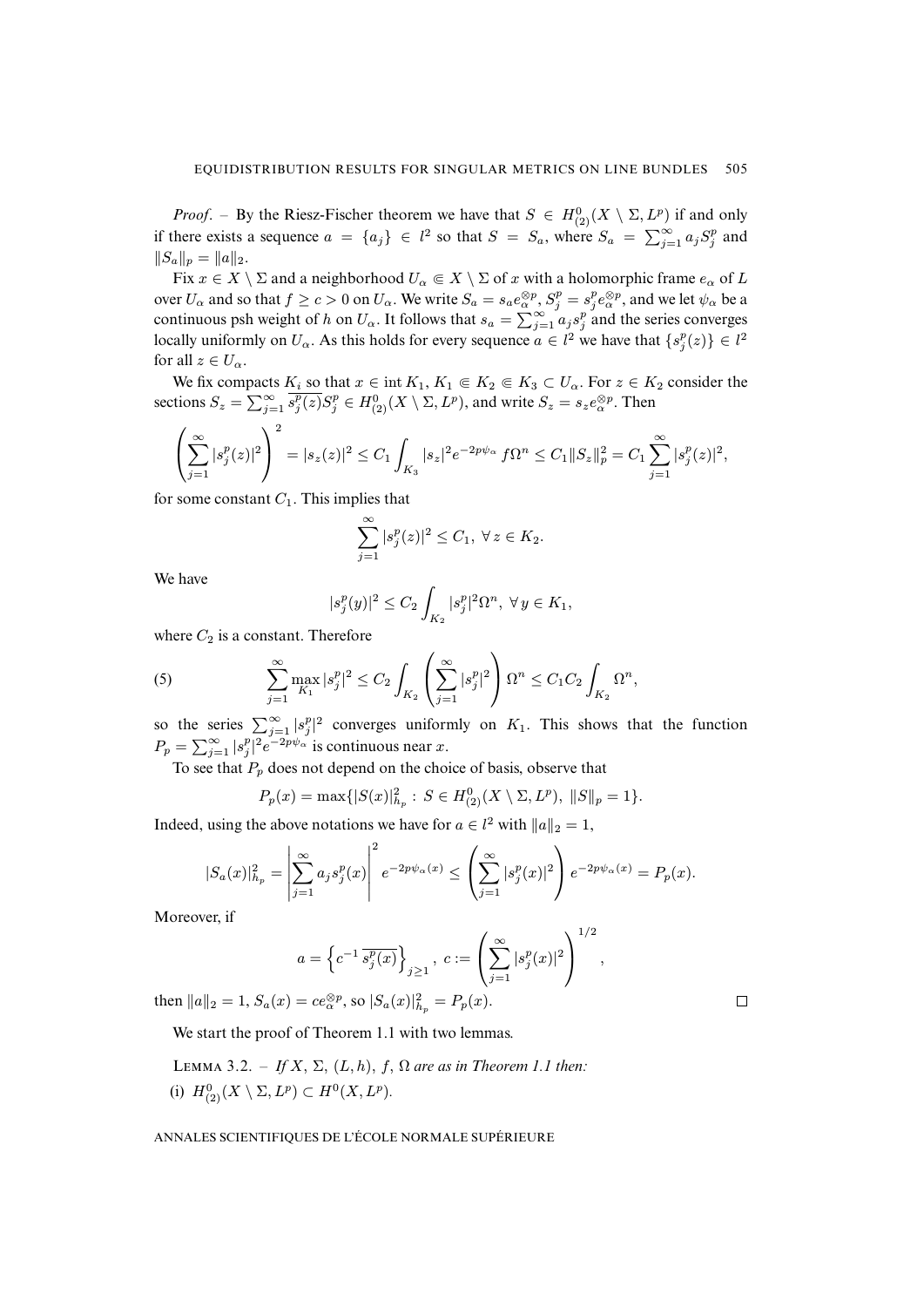- (ii)  $\gamma_p$  *extends to a positive closed current of bidegree* (1, 1) *on* X *defined locally by Formula* [\(2\)](#page-4-0) and which is independent of the choice of basis  $\{S_j^p\}$ .
- (iii)  $\log P_p \in L^1_{\text{loc}}(X, \Omega^n)$  *and dd<sup>c</sup>*  $\log P_p = 2\gamma_p 2p\gamma$  *as currents on* X.

*Proof.* – (i) Let  $x \in \sum_{reg}^{n-1}$  and let  $e_\alpha$  be a holomorphic frame of L on a neighborhood  $U_\alpha$ of x. A section  $S \in H^0_{(2)}(X \setminus \Sigma, L^p)$  can be written on  $U_\alpha$  as  $S = s e_\alpha^{\otimes p}$  where s is a holomorphic function on  $U_\alpha \backslash \Sigma$ . We may assume that h has a psh weight  $\psi_\alpha$  which is bounded above on  $U_{\alpha}$  and that  $f \ge c > 0$  on  $U_{\alpha}$  for some constant c. Then

$$
\int_{U_{\alpha}\backslash\Sigma}|s|^{2}\,\Omega^{n}\leq C\int_{U_{\alpha}\backslash\Sigma}|s|^{2}e^{-2p\psi_{\alpha}}\,f\Omega^{n}\leq C\|S\|_{p}^{2}<\infty.
$$

By Skoda's lemma [\[43,](#page-40-2) Lemma 2.3.22], this implies that S extends holomorphically near  $x$ .

Thus any section  $S \in H^0_{(2)}(X \setminus \Sigma, L^p)$  extends holomorphically to a section of  $L^p$ over  $X \setminus Y$ , where  $Y = \Sigma \setminus \overline{\Sigma_{\text{reg}}^{n-1}}$ , and hence to a holomorphic section of  $L^p$  since Y is an analytic subvariety of X of codimension  $\geq 2$ .

(ii) Let  $U_{\alpha}$  be an open set in X on which there exists a holomorphic frame  $e_{\alpha}$  of L and set  $S_j^p = s_j^p e_\alpha^{\otimes p}$ , where by (i)  $s_j^p$  are holomorphic on  $U_\alpha$ . Let

$$
u_p := \log \left( \sum_{j=1}^{\infty} |s_j^p|^2 \right)
$$
 on  $U_{\alpha}$ .

It follows by [\(5\)](#page-10-0) that the series  $\sum_{j=1}^{\infty} |s_j^p|^2$  converges locally uniformly on  $U_\alpha \setminus \Sigma$ . If  $y \in \Sigma \cap U_\alpha$ we fix local coordinates  $(z_1, \ldots, z_n)$  so that  $y = 0$  and  $U_\alpha \cap \Sigma$  is contained in the cone  $\{|z_n| \leq \max(|z_1|, \ldots, |z_{n-1}|\})$ . Applying the maximum principle on complex lines parallel to the  $z_n$  axis, we see that there exist a neighborhood  $V \subset U_\alpha$  of y and a compact set  $K \subset U_\alpha \setminus \Sigma$  so that  $\sup_{z \in V} |s_j^p|^2 \leq \max_{z \in K} |s_j^p|^2$ . By [\(5\)](#page-10-0),

$$
\sum_{j=1}^\infty \sup_{V} |s_j^p|^2 \leq \sum_{j=1}^\infty \max_{K} |s_j^p|^2 < +\infty.
$$

We conclude that the series  $\sum_{j=1}^{\infty} |s_j^p|^2$  converges locally uniformly on  $U_\alpha$ , hence  $u_p$  is a psh function and  $\gamma_p$  is a positive closed current on X defined locally by [\(2\)](#page-4-0). Since the function  $P_p$  is independent on the choice of basis  $\{S_j^p\}$ , so is the current  $\gamma_p$ .

(iii) If  $U_\alpha$  is as above, then by (ii)  $u_p$  is psh on  $U_\alpha$  and  $\log P_p = u_p - 2p\psi_\alpha$ ,  $\Omega^n$ -a.e. on  $U_\alpha$ . Since psh functions are locally integrable (see e.g., [\[37,](#page-40-9) Corollary 3.2.8]), this implies that  $\log P_p \in L^1_{\text{loc}}(X, \Omega^n).$  $\Box$ 

LEMMA 3.3. – *If* dim  $\Sigma \leq n - k$  *for some*  $2 \leq k \leq n$  *and Hypothesis* [\(3\)](#page-4-1) *holds then the*  $\alpha$  *currents*  $\gamma^k$  *and*  $\gamma^k_p$  *are well defined on X* , respectively on each relatively compact neighborhood *of* Σ*, for all* p *sufficiently large.*

*Proof.* – The current  $\gamma^k$  is well defined by [\[21,](#page-39-7) Corollary 2.11], since dim  $\Sigma \leq n - k$ .

Let  $A_p = \{x \in X : S_j^p(x) = 0, \forall j \ge 1\}$ . Lemma [3.2](#page-0-0) shows that the current  $\gamma_p$  has local psh potentials which are continuous away from  $A_p \cup \Sigma$ . By [\[21,](#page-39-7) Corollary 2.11], it suffices to show that given any relatively compact neighborhood U of  $\Sigma$  we have  $\dim(A_p \cap U) \leq n - k$ for all  $p$  sufficiently large.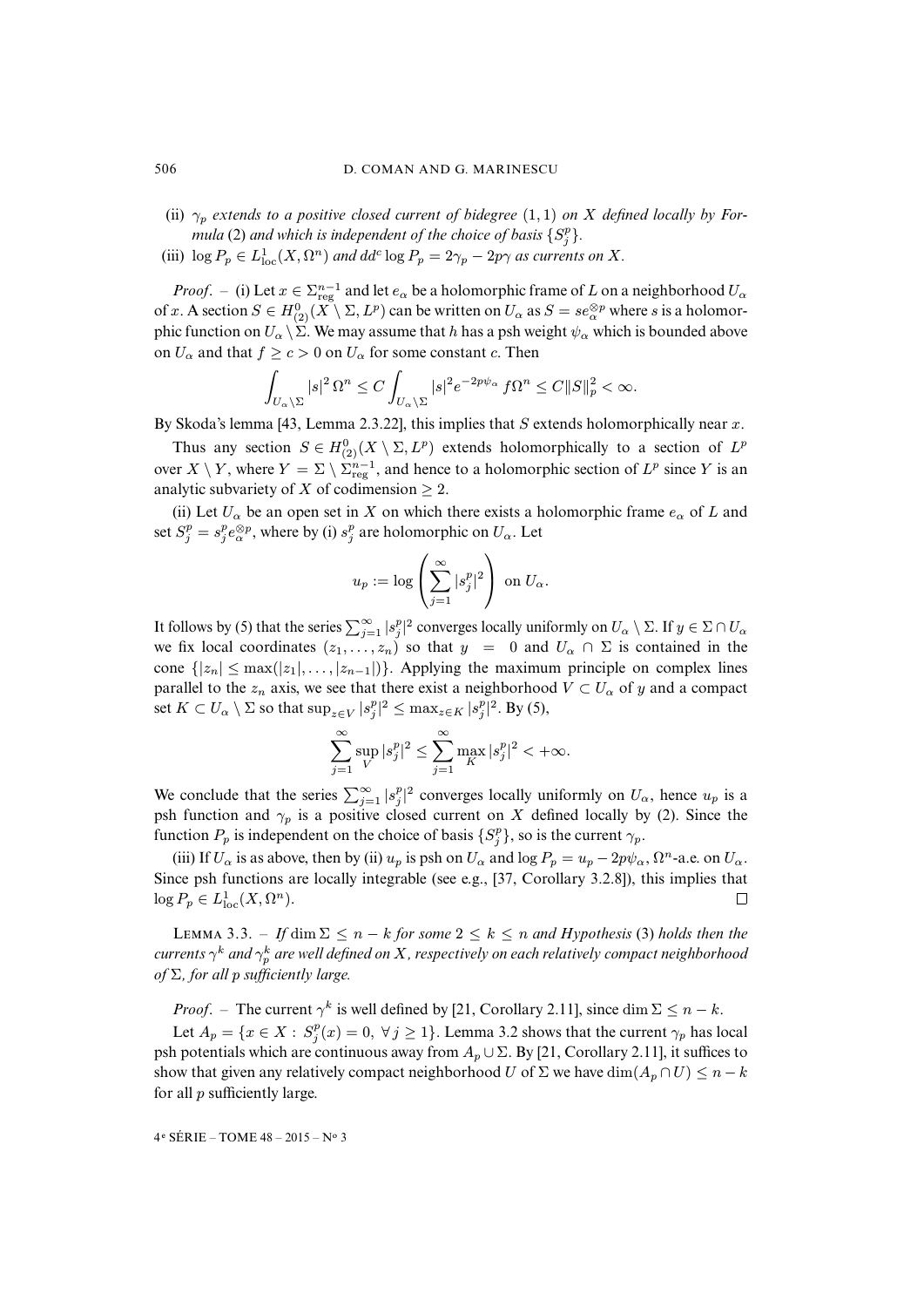Assuming the contrary, there exist  $m > n - k$  and a sequence  $p_j \to \infty$  so that each analytic set  $A_{p_i} \cap U$  has an irreducible component  $Y_j$  of dimension m. It follows from [\(3\)](#page-4-1) that, given any  $\varepsilon$ -neighborhood  $V_{\varepsilon}$  of  $\Sigma$ ,  $Y_j \subset A_{p_j} \cap U \subset V_{\varepsilon}$  for all j sufficiently large, hence  $Y_j$  are compact. Let  $|Y_j| = \int_{Y_j} \Omega^m$  and  $T_j = [Y_j]/|Y_j|$ , where  $[Y_j]$  denotes the current of integration on  $Y_j$ . Since  $T_j$  have unit mass, we may assume by passing to a subsequence that  $T_i$  converges weakly to a positive closed current T of bidimension  $(m, m)$ . But T is supported by  $\Sigma$ , so  $T = 0$  by Federer's support theorem as dim  $\Sigma \le n - k < m$  (see e.g., [\[35,](#page-39-11) Theorem 1.7] and references therein). On the other hand  $\langle T, \Omega^m \rangle = \lim_{j \to \infty} \langle T_j, \Omega^m \rangle = 1$ ,  $\Box$ a contradiction.

We will need the following local property of the complex Monge-Ampère operator:

**THEOREM** 3.4. – Let U be an open set in  $\mathbb{C}^n$ ,  $\Sigma$  be a proper analytic subvariety of U, and v *be a psh function on* U *which is continuous on*  $U \setminus \Sigma$ *. Assume that*  $v_p$ *,*  $p \geq 1$ *, are psh functions on U so that*  $v_p \rightarrow v$  *locally uniformly on*  $U \setminus \Sigma$ *. Then:* 

- (i) *The sequence*  $\{v_n\}$  *is locally uniformly upper bounded in U.*
- (ii) Assume that  $\dim \Sigma \leq n k$  and the currents  $(dd^c v_p)^k$  are well defined on U for some  $k \geq 1$ . Then  $(dd^c v_p)^k \to (dd^c v)^k$  weakly in the sense of currents on U.

*Proof.* – (i) The sequence  $\{v_p\}$  is clearly locally uniformly upper bounded in  $U \setminus \Sigma$ . If  $x \in \Sigma$  we may assume that there exist coordinates  $(z_1, \ldots, z_n)$  on some neighborhood V of  $x = 0$  so that  $V \cap \Sigma$  is contained in the cone  $\{|z_n| \leq \max(|z_1|, \ldots, |z_{n-1}|\})$ . Applying the maximum principle on complex lines parallel to the  $z_n$  axis, we see that there exist a neighborhood  $V_1 \subset V$  of x and a compact set  $K \subset V \setminus \Sigma$  so that  $\sup_{V_1} v_p \leq \sup_K v_p$ . Hence  $\{v_p\}$  is uniformly upper bounded on  $V_1$ .

(ii) Recall that the current  $(dd^c v)^k$  is well defined on U since dim  $\Sigma \leq n - k$  [\[21,](#page-39-7) Corollary 2.11]. Since  $v_p \to v$  locally uniformly on  $U \setminus \Sigma$  and v is continuous there we have that  $(dd^c v_p)^k \to (dd^c v)^k$  weakly in the sense of currents on  $U \setminus \Sigma$  (see e.g., [\[3,](#page-38-9) [4\]](#page-38-10), also [\[21,](#page-39-7) Corollary 1.6]). We divide the proof into three steps.

*Step 1.* – We prove here assertion (ii) when  $k = n$ . Then  $\Sigma$  consists of isolated points of U. Let  $x \in \Sigma$  and  $\chi \ge 0$  be a smooth function with compact support in U so that  $\chi = 1$  near x and supp  $\chi \cap \Sigma = \{x\}$ . Then

$$
\int \chi (dd^c v_p)^n = \int v_p (dd^c v_p)^{n-1} \wedge dd^c \chi \to \int v (dd^c v)^{n-1} \wedge dd^c \chi = \int \chi (dd^c v)^n,
$$

since  $v_p \to v$  locally uniformly in a neighborhood of supp  $dd^c \chi$  and v is continuous there [\[21,](#page-39-7) Corollary 1.6]. This shows that the sequence of positive measures  $(dd^c v_p)^n$  has locally bounded mass on U and that if  $\nu$  is any weak limit point of this sequence then  $\nu({x}) = (dd^c v)^n({x})$  for each  $x \in \Sigma$ . It follows that  $(dd^c v_p)^n \to (dd^c v)^n$  weakly in the sense of measures on U.

We assume in the sequel that  $1 \leq k \leq n-1$ .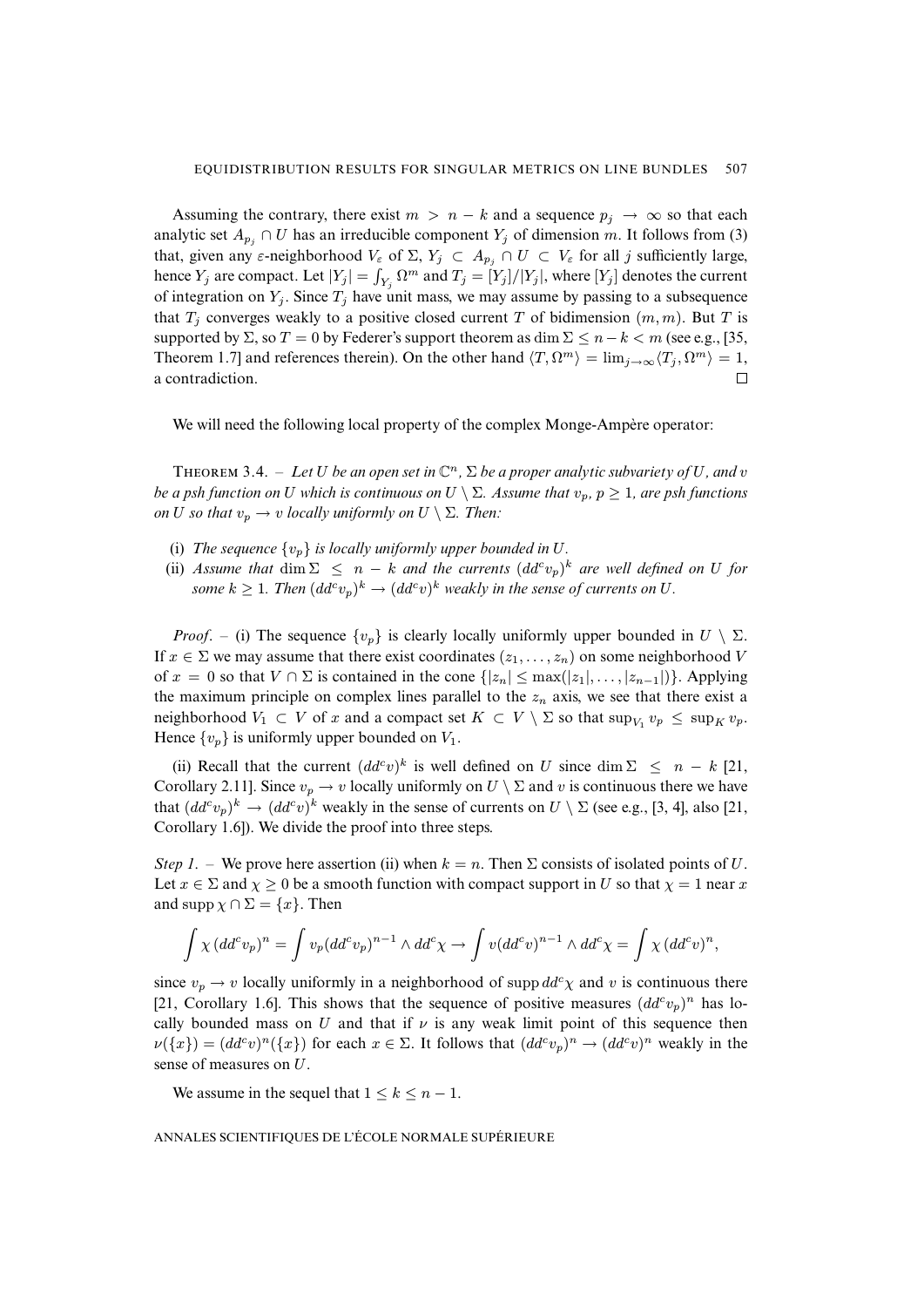*Step 2.* – We show that the currents  $(dd^c v_p)^k$  have locally uniformly bounded mass in U (see e.g., [\[30\]](#page-39-8) for the definition of mass of positive, or negative, currents). Note that we only have to show this near points  $x \in \Sigma$ . The proof is quite standard in the case  $k = 1$  and when  $k > 1$ it follows from Oka's inequality for currents due to Fornæss and Sibony [\[30\]](#page-39-8).

Consider first the case  $k = 1$ . Fix  $V \subset U$  a relatively compact neighborhood of x and compacts  $K_j \subset V$  so that  $x \in \text{int } K_1, K_1 \subset \text{int } K_2$ , and  $K_3 \subset V \setminus \Sigma$  is any compact set of positive Lebesgue measure. Subtracting a constant we may assume that  $v_p, v < 0$ on V. There exists a constant  $C(K_1, K_2)$  so that  $||dd^c v_p||_{K_1} \leq C(K_1, K_2) \int_{K_2} |v_p|$  for every p (see e.g., [\[21,](#page-39-7) Remark 1.4]). Here  $\|dd^cv_p\|_{K_1}$  denotes the mass of the current  $dd^cv_p$ on the compact set  $K_1$ . By [\[37,](#page-40-9) Theorem 3.2.12], the family of psh functions u on V so that  $u < 0$  and  $\int_{K_3} |u| = 1$  is compact in  $L^1_{loc}(V)$ . Hence there exists a constant  $C(K_2, K_3)$ so that  $\int_{K_2}|v_p|\leq C(K_2,K_3)\int_{K_3}|v_p|$  for every  $p.$  We conclude that the currents  $dd^cv_p$  have uniformly bounded mass on  $K_1$ .

Asume next that  $2 \le k \le n-1$ . Let x be a regular point of  $\Sigma$  so that  $\dim_{\mathfrak{X}} \Sigma = n-k$ . By a change of coordinates near  $x$  we may assume that

$$
x = (1/2, ..., 1/2) \in \overline{\Delta}^n \subset U
$$
,  $\Sigma \cap \overline{\Delta}^n = \{z = (z_1, ..., z_n) : z_1 = \cdots = z_k = 1/2\}$ ,

where  $\Delta$  is the unit disc in  $\mathbb C$ . We may also assume that  $v_p, v < 0$  near  $\overline{\Delta}^n$ . Consider the  $(k-1, n-k+1)$  Hartogs figure

$$
H = \{ (z', z'') \in \mathbb{C}^{k-1} \times \mathbb{C}^{n-k+1} : ||z'|| \le 1, ||z''|| \le 1/4 \}
$$
  

$$
\cup \{ (z', z'') \in \mathbb{C}^{k-1} \times \mathbb{C}^{n-k+1} : 3/4 \le ||z'|| \le 1, ||z''|| \le 1 \},\
$$

where  $||z'|| = \max(|z_1|, \ldots, |z_{k-1}|)$ . The current  $T = v_p(dd^c v_p)^{k-1}$  is a negative current near  $\overline{\Delta}^n$  of bidegree  $(k-1, k-1)$  and  $dd^cT = (dd^c v_p)^k \geq 0$ . By Oka's inequality applied to  $T$  [\[30,](#page-39-8) Theorem 2.4],

$$
||v_p(dd^cv_p)^{k-1}||_K + ||(dd^cv_p)^k||_K \leq C||v_p(dd^cv_p)^{k-1}||_H
$$

for some absolute constant C, where  $K = \overline{\Delta}_3^n$  $\int_{3/4}^{6}$  is the polydisc of radius 3/4. Note that  $x \in \text{int } K$ . Since  $H \cap \Sigma = \varnothing$  we have  $v_p(dd^c v_p)^{k-1} \to v(dd^c v)^{k-1}$  near  $H$  [\[21,](#page-39-7) Corollary 1.6]. It follows that  $\|(dd^cv_p)^k\|_K$  are uniformly bounded.

Therefore we showed that the currents  $(dd^c v_p)^k$  have locally bounded mass on  $U \setminus Y$ , where  $Y \subset \Sigma$  is an analytic set of codimension  $\geq k + 1$ . Oka's inequality applied to the currents  $(dd^c v_p)^k$  implies that they have locally uniformly bounded mass near each  $y \in Y$ (see also [\[30,](#page-39-8) Corollary 2.6]).

*Step 3.* – We now prove that  $(dd^c v_p)^k \to (dd^c v)^k$  weakly on U. Since the currents  $(dd^c v_p)^k$ have locally uniformly bounded mass on  $U$ , it suffices to prove that any weak limit point  $T$ of  $(dd^c v_p)^k$  is equal to  $(dd^c v)^k$ . Let us write

$$
\Sigma = Y \cup \bigcup_{j \ge 1} Y_j,
$$

where  $Y_j$  are the irreducible components of dimension  $n - k$  and dim  $Y \leq n - k - 1$ . Recall that  $T = (dd^c v)^k$  on  $U \setminus \Sigma$ . Hence by Federer's support theorem ([\[26\]](#page-39-12), see also [\[35,](#page-39-11) Theorem 1.7]),  $T = (dd^c v)^k$  on  $D = U \setminus \bigcup_{j \geq 1} Y_j$ , since Y is an analytic subvariety of D of dimension  $\leq n - k - 1$ .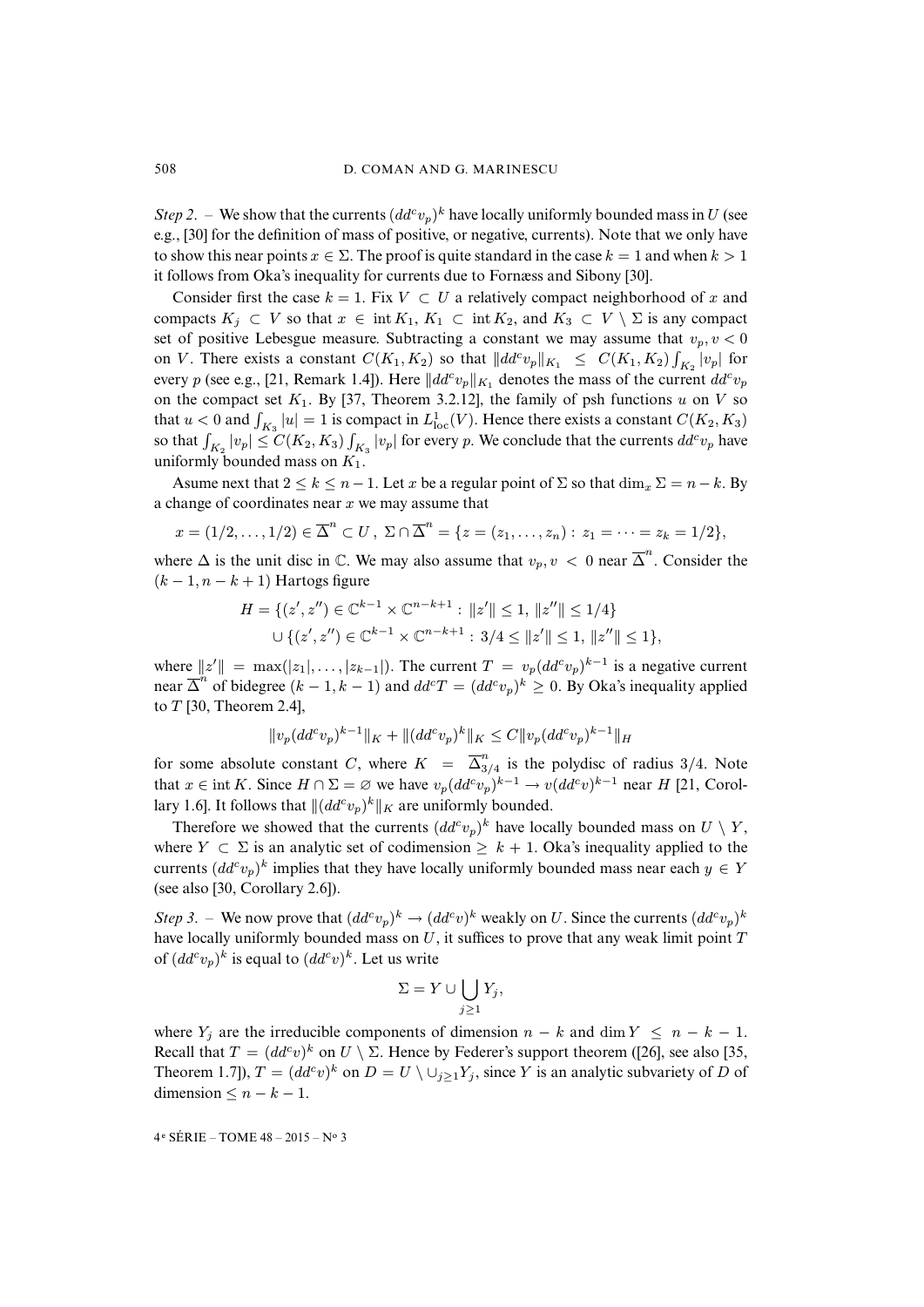By Siu's decomposition formula ([\[58\]](#page-41-4), see also [\[21,](#page-39-7) Theorem 6.19]) we write

$$
T = R + \sum_{j\geq 1} c_j[Y_j], \ (dd^c v)^k = S + \sum_{j\geq 1} d_j[Y_j],
$$

where  $[Y_i]$  denotes the current of integration on  $Y_i$ ,  $c_i$ ,  $d_i \geq 0$ , and R, S are positive closed currents of bidegree  $(k, k)$  on U which do not charge any  $Y_i$  (i.e., the trace measure of R is 0 on  $Y_i$ ). It follows by above that  $R = S$ . To conclude the proof we have to show that  $c_i = d_i$ for each  $j$ . This will be done using slicing.

Without loss of generality, let  $j = 1$  and  $x \in Y_1$  be a regular point of  $\Sigma$ . By a change of coordinates  $z = (z', z'')$  near x we may assume that  $x = 0 \in \overline{\Delta}^n \subset U$  and  $\Sigma \cap \Delta^n =$  $Y_1 \cap \Delta^n = \{z' = 0\}$ , where  $z' = (z_1, \ldots, z_k)$ ,  $z'' = (z_{k+1}, \ldots, z_n)$ . Since  $v_p \to v$  locally uniformly on  $U\setminus\Sigma$  and v is continuous there, it follows that for each  $z'' \in \Delta^{n-k}$  the functions  $v_{p,z''}(z') = v_p(z',z''), v_{z''}(z') = v(z',z''),$  are locally bounded near the boundary of  $\Delta^k$ , so their Monge-Ampère measures  $(dd^c v_{p,z''})^k$ ,  $(dd^c v_{z''})^k$  are well defined on  $\Delta^k$  (see [\[21,](#page-39-7) Corolary 2.3]). Arguing as in the proof of Step 1, it follows that  $(dd^c v_{p,z''})^k \to (dd^c v_{z''})^k$ weakly on  $\Delta^k$  as  $p \to \infty$ , for each  $z'' \in \Delta^{n-k}$ .

Let  $\chi_1(z') \geq 0$  (resp.  $\chi_2(z'') \geq 0$ ) be a smooth function with compact support in  $\Delta^k$  (resp.  $\Delta^{n-k}$ ) so that  $\chi_1 = 1$  near  $0 \in \mathbb{C}^k$  (resp.  $\chi_2 = 1$  near  $0 \in \mathbb{C}^{n-k}$ ). Let  $\beta = i/2 \sum_{j=k+1}^n dz_j \wedge d\overline{z}_j$ be the standard Kähler form in  $\mathbb{C}^{n-k}$ . One has the slicing formula (see e.g., [\[25,](#page-39-13) formula  $(2.1)$ ])

$$
\int_{\Delta^n} \chi_1(z') \chi_2(z'')(dd^c v_p)^k \wedge \beta^{n-k} = \int_{\Delta^{n-k}} \left( \int_{\Delta^k} \chi_1(z') (dd^c v_{p,z''})^k \right) \chi_2(z'') \beta^{n-k},
$$

and similarly for  $(dd^c v)^k$ . Note that

$$
\int \chi_1 (dd^c v_{p,z''})^k = \int v_{p,z''} (dd^c v_{p,z''})^{k-1} \wedge dd^c \chi_1.
$$

Since  $dd^c \chi_1$  is supported away from  $\Sigma$ , the Chern-Levine-Nirenberg estimates [\[21,](#page-39-7) (1.3)] imply that this integral is locally uniformly bounded as a function of  $z''$ . Letting  $p \to \infty$ we infer by above that

$$
\int_{\Delta^n} \chi_1(z') \chi_2(z'') T \wedge \beta^{n-k} = \int_{\Delta^n} \chi_1(z') \chi_2(z'')(dd^c v)^k \wedge \beta^{n-k}
$$

.

 $\Box$ 

By Siu's decomposition formulas of T and  $(dd^c v)^k$ , and since  $R = S$ , this implies that

$$
c_1 \int_{\{z'=0\}} \chi_2(z'') \beta^{n-k} = d_1 \int_{\{z'=0\}} \chi_2(z'') \beta^{n-k}.
$$

As  $\int_{\{z'=0\}} \chi_2(z'')\beta^{n-k} > 0$  we see that  $c_1 = d_1$ , and the proof is complete.

We finish now the proof of Theorem [1.1](#page-0-0) by showing that  $\frac{1}{p^k} \gamma_p^k \to \gamma^k$  weakly on X. Since this is local, we fix  $x \in X$  and let  $U_\alpha$  be a relatively compact neighborhood of x such that there exists a holomorphic frame  $e_\alpha$  of L over  $U_\alpha$ . Let  $\psi_\alpha$  be a psh weight of h on  $U_\alpha$  and let

$$
v_p = \frac{1}{2p} \log \left( \sum_{j=1}^{\infty} |s_j^p|^2 \right), \text{ where } S_j^p = s_j^p e_{\alpha}^{\otimes p}, \ s_j^p \in \mathcal{O}_X(U_\alpha).
$$

By Lemma [3.2](#page-0-0) the function  $v_p$  is psh on  $U_\alpha$  and we have  $\frac{1}{p}\gamma_p = dd^c v_p$ ,  $\gamma = dd^c \psi_\alpha$ . Moreover, Lemma [3.3](#page-0-0) shows that the currents  $(dd^c v_p)^k$  are well defined on  $U_\alpha$  for all p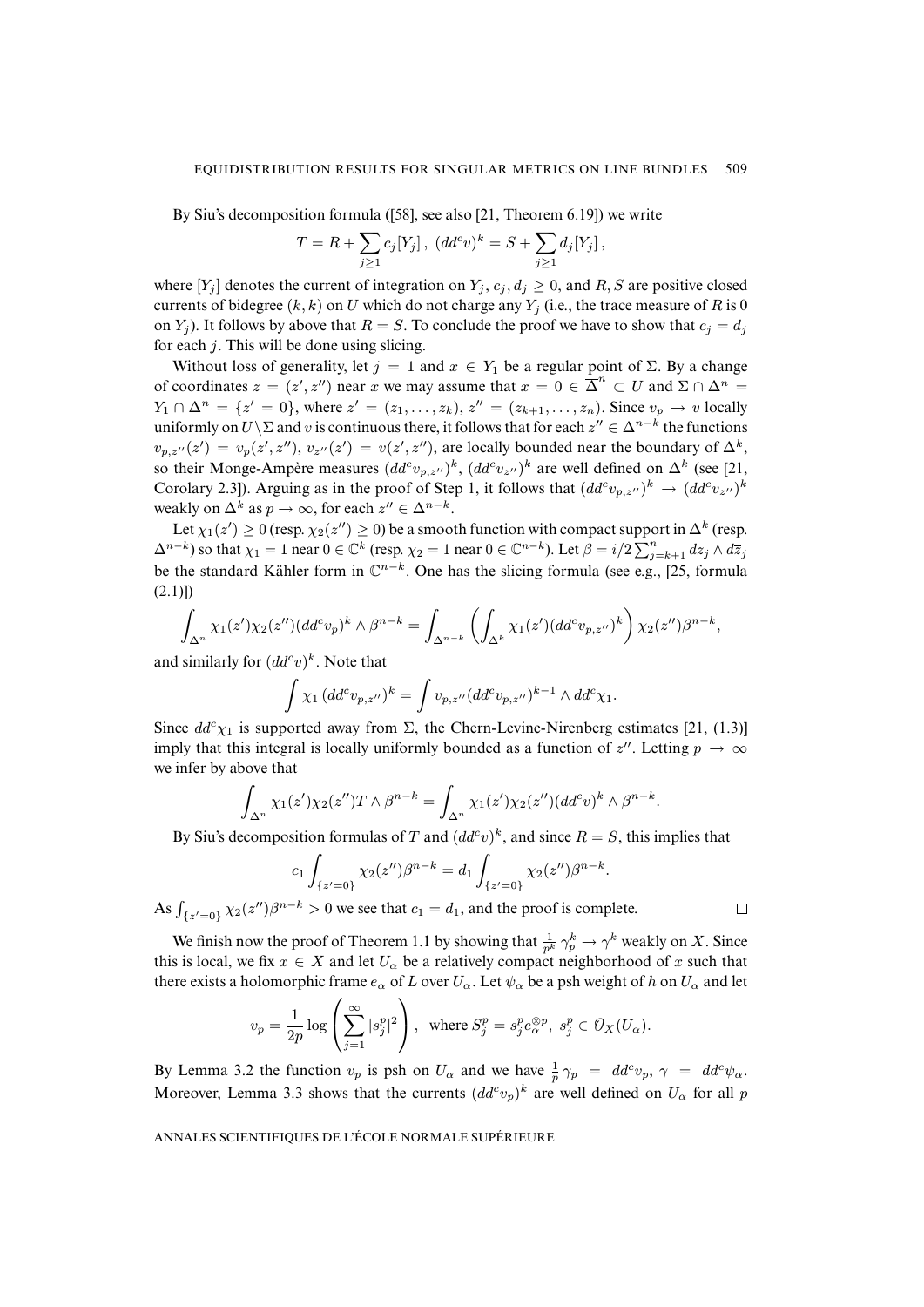sufficiently large. Note that  $\psi_{\alpha}$  is continuous on  $U_{\alpha} \setminus \Sigma$ . Since  $\frac{1}{2p} \log P_p = v_p - \psi_{\alpha}$ , Hypothesis [\(3\)](#page-4-1) implies that  $v_p \to \psi_\alpha$  locally uniformly on  $U_\alpha \setminus \Sigma$ . It follows by Theo-rem [3.4](#page-0-0) that  $\frac{1}{p^k} \gamma_p^k = (dd^c v_p)^k \to (dd^c \psi_\alpha)^k = \gamma^k$  weakly on  $U_\alpha$ . This concludes the proof of Theorem [1.1.](#page-0-0)

REMARK 3.5. – *In the setting of Theorem [1.1,](#page-0-0) assume that* dim  $\Sigma \leq n - k$  *and that* [\(3\)](#page-4-1) holds. The proof of Lemma [3.3](#page-0-0) shows that all currents  $\gamma^j_p\wedge\gamma^l$ ,  $j+l\leq k$  are well defined positive *closed currents on* X. By Lemma [3.2](#page-0-0)  $\log P_p \in L^1_{\text{loc}}(X, \Omega^n)$  and  $dd^c \log P_p = 2\gamma_p - 2p\gamma$  is a *current of order* 0 *on X*. It follows that  $(dd^c\log P_p)^j$ ,  $j\leq k$ , are currents of order 0 *on X which can be defined inductively by*

$$
(dd^c \log P_p)^{j+1} = dd^c \left( \log P_p \left( dd^c \log P_p \right)^j \right), \ j < k,
$$

since locally,  $\log P_p$  is integrable with respect to the measure coefficients of  $(dd^c\log P_p)^j$ . *Moreover, we have*

$$
\left(\frac{1}{2p}\,dd^c\log P_p\right)^k=\left(\frac{1}{p}\,\gamma_p-\gamma\right)^k=\sum_{j=0}^k\binom{k}{j}\frac{(-1)^{k-j}}{p^j}\,\gamma_p^j\wedge\gamma^{k-j}.
$$

*A straightforward adaptation of the proof of Theorems [1.1](#page-0-0) and [3.4](#page-0-0) shows that*

$$
p^{-j}\gamma_p^j\wedge\gamma^{k-j}\to\gamma^k\,,\text{ as }p\to\infty,
$$

weakly on X. Hence  $p^{-j} (dd^c \log P_p)^j \to 0$  as  $p \to \infty$  in the weak sense of currents of order 0 *on X, for all*  $1 \leq j \leq k$ *.* 

REMARK 3.6. – *Observe that the hypothesis*  $f \geq c_x > 0$   $\Omega^n$ -a.e. in a neighborhood  $U_x$ *of each*  $x \in \sum_{reg}^{n-1}$  was only needed in the proof of Lemma [3.2](#page-0-0) (i), i.e., to show that  $H^0_{(2)}(X\setminus\Sigma,L^p)\subset H^0(X,L^p).$  Therefore, Theorem [1.1](#page-0-0) also holds provided that  $X$ ,  $\Sigma$ ,  $(L,h)$ ,  $f$ ,  $\Omega$  *verify assumptions* (A), (B), (C') and (D), where:

- (C') *The volume form on*  $X \setminus \Sigma$  *is*  $f\Omega^n$ *, where*  $f \in L^1_{loc}(X \setminus \Sigma, \Omega^n)$  *verifies*  $f \ge c_x > 0$   $\Omega^n$ -a.e. *in a neighborhood*  $U_x$  *of each*  $x \in X \setminus \Sigma$ *.*
- (D)  $H^0_{(2)}(X \setminus \Sigma, L^p) \subset H^0(X, L^p)$  for every  $p \geq 1$ .

*This variant of Theorem [1.1](#page-0-0) will be useful to us for some applications in Section [6,](#page-25-0) where the* fact that the sections in  $H^0_{(2)}(X\setminus\Sigma,L^p)$  extend holomorphically to sections of  $L^p$  over  $X$  is *known to hold by other considerations (see Sections [6.3](#page-28-0) and [6.4\)](#page-31-0).*

#### **4. Distribution of zeros of random sections**

<span id="page-15-0"></span>The purpose of this section is to give the proof of Theorem [1.2.](#page-0-0) As a consequence we show in Theorem [4.3](#page-0-0) that zeros of random holomorphic sections are equidistributed with respect to the curvature current.

Let  $X, \Sigma, (L, h), f, \Omega$  verify assumptions (A)-(C) stated in the introduction. In addition, we assume in this section that X is *compact*. By Lemma [3.2,](#page-0-0)  $H^0_{(2)}(X \setminus \Sigma, L^p) \subset H^0(X, L^p)$ . Let

 $d_p = \dim H_{(2)}^0(X \setminus \Sigma, L^p), \ \{S_j^p\}_{1 \leq j \leq d_p}$  a fixed orthonormal basis of  $H_{(2)}^0(X \setminus \Sigma, L^p)$ .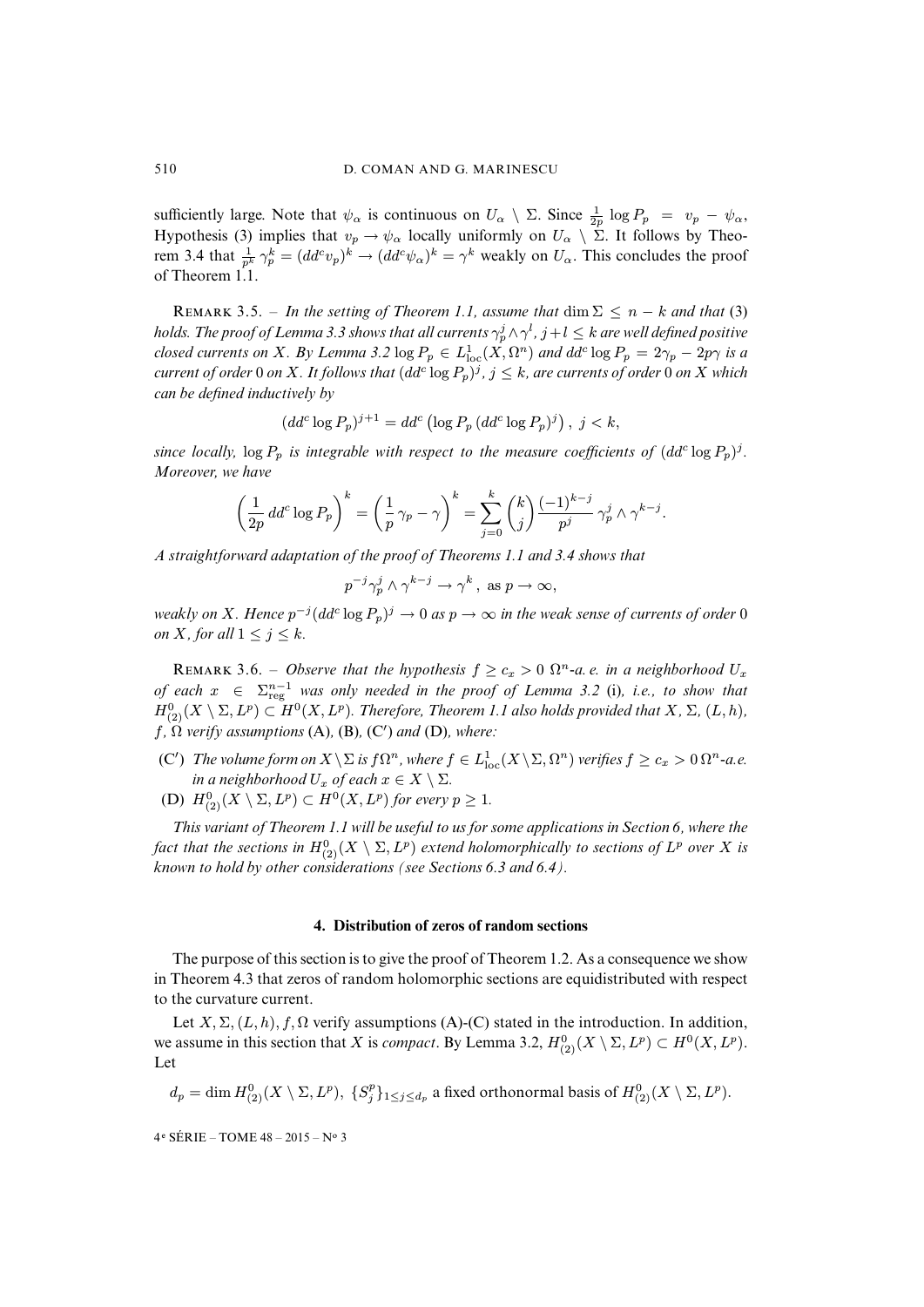The currents  $\gamma_p$  can now be described as pullbacks  $\gamma_p = \Phi_p^{\star}(\omega_{FS})$ , where  $\Phi_p: X \dashrightarrow \mathbb{P}^{d_p-1}$ is the Kodaira map defined by  $\{S_j^p\}$  and  $\omega_{FS}$  is the Fubini-Study form on  $\mathbb{P}^{d_p-1}.$  Recall that if  $S_j^p = s_j^p e_\alpha^{\otimes p}$  where  $e_\alpha$  is a holomorphic frame for L on an open set  $U_\alpha$  then

$$
\Phi_p(x) = [s_1^p(x) : \cdots : s_{d_p}^p(x)], x \in U_\alpha.
$$

Following the framework in [\[54\]](#page-40-4), we identify the unit sphere  $\beta^p$  of  $H^0_{(2)}(X \setminus \Sigma, L^p)$  to the unit sphere  $S^{2d_p-1}$  in  $\mathbb{C}^{d_p}$  by

$$
a=(a_1,\ldots,a_{d_p})\in \mathbf{S}^{2d_p-1}\longrightarrow S_a=\sum_{j=1}^{d_p}a_jS_j^p\in \mathcal{J}^p,
$$

and we let  $\lambda_p$  be the probability measure on  $\mathcal{J}^p$  induced by the normalized surface measure on  $S^{2d_p-1}$ , denoted also by  $\lambda_p$  (i.e.,  $\lambda_p(S^{2d_p-1})=1$ ). We let  $\lambda_p^k$  denote the product measure on  $(\mathcal{J}^p)^k$  determined by  $\lambda_p$ . Given a nontrivial section  $S \in H^0(X, L^p)$  we denote by  $[S = 0]$ the current of integration (with multiplicities) over the analytic hypersurface  $\{S = 0\}$  of X.

We give now the proof of Theorem [1.2.](#page-0-0) Let us note that some of the main ideas involved in proving this theorem are similar to those in [\[54,](#page-40-4) [56\]](#page-40-6), however special attention has to be given as we have to work with currents rather than smooth forms and the subspaces of sections we consider have nonempty base locus. To prove assertion (i) we will need the following version of Bertini's theorem:

**PROPOSITION** 4.1. – Let  $L \longrightarrow X$  be a holomorphic line bundle over a compact complex *manifold* X *of dimension* n*. Assume that:*

- (i) V is a vector subspace of  $H^0(X, L)$  with basis  $S_1, \ldots, S_d$ , and with base locus  $Bs(V)$  =  $\{S_1 = \cdots = S_d = 0\} \subset X$  *so that* dim  $Bs(V) \leq n - k$ *.*
- (ii)  $Z(h) := \{x \in X : \sum_{j=1}^d h_j S_j(x) = 0\}$ , where  $h = [h_1 : \cdots : h_d] \in \mathbb{P}^{d-1}$ .
- (iii)  $\nu_l$  is the product measure on  $(\mathbb{P}^{d-1})^l$  induced by the Fubini-Study volume  $\mu_{d-1}$  on  $\mathbb{P}^{d-1}$ .

*Then for*  $\nu_k$ -*a.e.*  $(h^1, \ldots, h^k) \in (\mathbb{P}^{d-1})^k$  *we have that*  $\dim Z(h^{i_1}) \cap \cdots \cap Z(h^{i_l}) \leq n - l$  *for every*  $l \leq k$  *and*  $i_1 < \cdots < i_l$  *in*  $\{1, \ldots, k\}$ *.* 

The proof is included at the end of this section for the convenience of the reader, since we could not find it in the literature. Assertion (ii) of Theorem [1.2](#page-0-0) is proved by repeated application of the following proposition:

PROPOSITION 4.2. – Let  $L \longrightarrow X$ , V,  $S_1, \ldots, S_d$ , be as in Proposition [4.1.](#page-0-0) Assume that:

- (i)  $\beta := \left\{ \sum_{j=1}^d a_j S_j : \sum_{j=1}^d |a_j|^2 = 1 \right\}$  is endowed with the probability measure  $\lambda$  induced *via the natural identification by the normalized surface measure on* S<sup>2d−1</sup>.
- (ii)  $\beta := \Phi^*(\omega_{FS})$ , where  $\Phi : X \dashrightarrow \mathbb{P}^{d-1}$  is the Kodaira map defined by  $\{S_j\}$ .
- (iii) T is a positive closed current on X of bidimension  $(l, l)$ ,  $l > 0$ , such that the current  $[S = 0] \wedge T$  *is well defined for*  $\lambda$ -*a.e.*  $S \in \mathcal{S}$ *.*

*Then the current*  $\beta \wedge T$  *is well defined on* X*. Moreover, if*  $\varphi$  *is a smooth*  $(l - 1, l - 1)$  *form on* X the function  $S \to \langle [S = 0] \wedge T, \varphi \rangle$  is in  $L^1(\emptyset, \lambda)$  and

$$
\int_{\mathscr{A}} \langle [S=0] \wedge T, \varphi \rangle d\lambda(S) = \langle \beta \wedge T, \varphi \rangle.
$$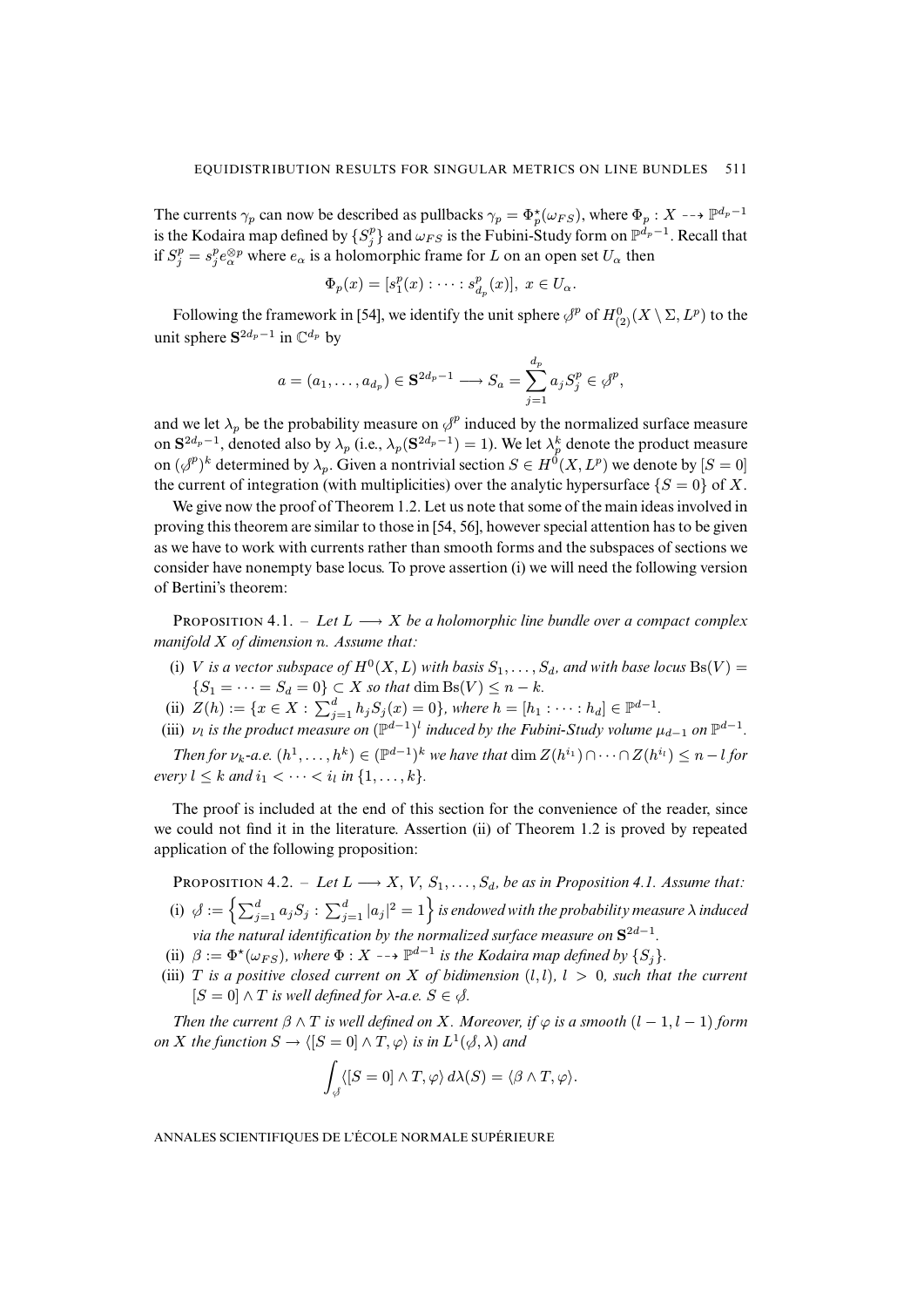We postpone for the time being the proof of Proposition [4.2,](#page-0-0) and we continue with the proof of Theorem [1.2.](#page-0-0)

*Proof of Theorem [1.2](#page-0-0)*. – (i) Lemma [3.3](#page-0-0) (and its proof) show that

dim  $\operatorname{Bs}(H_{(2)}^0(X \setminus \Sigma, L^p)) \leq n - k$ ,

for all p sufficiently large. It follows from Prop. [4.1](#page-0-0) that, for  $\lambda_p^k$ -a.e.  $\sigma = (\sigma_1, \ldots, \sigma_k) \in (\phi^p)^k$ , the analytic subset  $\{\sigma_{i_1} = 0\} \cap \cdots \cap \{\sigma_{i_l} = 0\}$  has dimension  $\leq n - l$  for every  $l \leq k$  and  $i_1 < \cdots < i_l$  in  $\{1, \ldots, k\}$ . Therefore the current  $[\sigma = 0]$  is well defined [\[21,](#page-39-7) Corollary 2.11], and it equals the current of integration with multiplicities along  ${\sigma_1 = 0} \cap \cdots \cap {\sigma_k = 0}$ [\[21,](#page-39-7) Proposition 2.12].

(ii) One can show that the function  $\sigma \in (\mathcal{J}^p)^k \longrightarrow \langle [\sigma = 0], \varphi \rangle$  is measurable by an approximation argument similar to that in the proof of Proposition [4.2.](#page-0-0)

Let  $\sigma = (\sigma_1, \ldots, \sigma_k) \in (\mathcal{J}^p)^k$  be so that the analytic subset  $\{\sigma_{i_1} = 0\} \cap \cdots \cap \{\sigma_{i_l} = 0\}$ has dimension  $\leq n-l$  for every  $l \leq k$  and  $i_1 < \cdots < i_l$  in  $\{1, \ldots, k\}$ . Corollary 2.11 in [\[21\]](#page-39-7) and the considerations from (i) show that  $[\sigma_{i_1} = 0] \wedge \cdots \wedge [\sigma_{i_l} = 0] \wedge \gamma_p$  is a well defined positive closed current of bidegree  $(l + 1, l + 1)$  on X, for every  $i_1 < \cdots < i_l$  in  $\{1, \ldots, k\}$ ,  $l < k$ .

By adding to  $\varphi$  a large multiple of  $\Omega^{n-k}$  we may assume that  $\varphi$  is a strongly positive  $(n - k, n - k)$  test form on X. Hence the integral in (ii) can be evaluated as an iterated integral by Tonelli's theorem (see e.g., [\[27,](#page-39-14) Theorem 2.37]). We apply Proposition [4.2](#page-0-0) with

$$
V = H_{(2)}^{0}(X \setminus \Sigma, L^{p}), T = [\sigma_2 = 0] \wedge \cdots \wedge [\sigma_k = 0].
$$

Then for  $\lambda_p^{k-1}$ -a.e.  $(\sigma_2, \ldots, \sigma_k) \in (\mathcal{J}^p)^{k-1}$ ,

$$
\int_{\phi^p} \langle [\sigma=0], \varphi \rangle \, d\lambda_p(\sigma_1) = \langle T \wedge \gamma_p, \varphi \rangle = \langle [\sigma_2=0] \wedge \cdots \wedge [\sigma_k=0] \wedge \gamma_p, \varphi \rangle,
$$

since  $[\sigma = 0] = [\sigma_1 = 0] \wedge T$ . Proposition [4.1](#page-0-0) shows that Proposition [4.2](#page-0-0) can be applied again for  $\lambda_p^{k-2}$ -a.e.  $(\sigma_3, \ldots, \sigma_k) \in (\mathcal{J}^p)^{k-2}$  with  $T = [\sigma_3 = 0] \wedge \cdots \wedge [\sigma_k = 0] \wedge \gamma_p$ , so

$$
\int_{\phi^{p}} \int_{\phi^{p}} \langle [\sigma = 0], \varphi \rangle d\lambda_{p}(\sigma_{1}) d\lambda_{p}(\sigma_{2}) = \int_{\phi^{p}} \langle [\sigma_{2} = 0] \wedge \cdots \wedge [\sigma_{k} = 0] \wedge \gamma_{p}, \varphi \rangle d\lambda_{p}(\sigma_{2})
$$

$$
= \langle [\sigma_{3} = 0] \wedge \cdots \wedge [\sigma_{k} = 0] \wedge \gamma_{p}^{2}, \varphi \rangle.
$$

Continuing like this we obtain that the k<sup>th</sup> iterated integral in (ii) equals  $\langle \gamma_p^k, \varphi \rangle$ . This proves (ii), and then (iii) follows at once from Theorem [1.1.](#page-0-0)  $\Box$ 

Let us now consider the probability space  $\phi_{\infty} = \prod_{p=1}^{\infty} \phi^p$  endowed with the probability measure  $\lambda_{\infty} = \prod_{p=1}^{\infty} \lambda_p$ . The proof of the variance estimate from Lemma 3.3 in [\[54\]](#page-40-4) goes through with no change. Combined with Theorem [1.2,](#page-0-0) it implies that Theorem 1.1 of [\[54\]](#page-40-4) holds in our setting. Namely, we have the following:

THEOREM  $4.3. - In the setting of Theorem 1.1, assume that X is compact and that (3) holds.$  $4.3. - In the setting of Theorem 1.1, assume that X is compact and that (3) holds.$  $4.3. - In the setting of Theorem 1.1, assume that X is compact and that (3) holds.$  $4.3. - In the setting of Theorem 1.1, assume that X is compact and that (3) holds.$  $4.3. - In the setting of Theorem 1.1, assume that X is compact and that (3) holds.$ *Then, in the weak sense of currents on* X*,*

$$
\lim_{p \to \infty} \frac{1}{p} [\sigma_p = 0] = \gamma, \text{ for } \lambda_{\infty} \text{-a.e. sequence } {\{\sigma_p\}_{p \ge 1} \in \mathcal{A}_{\infty}}.
$$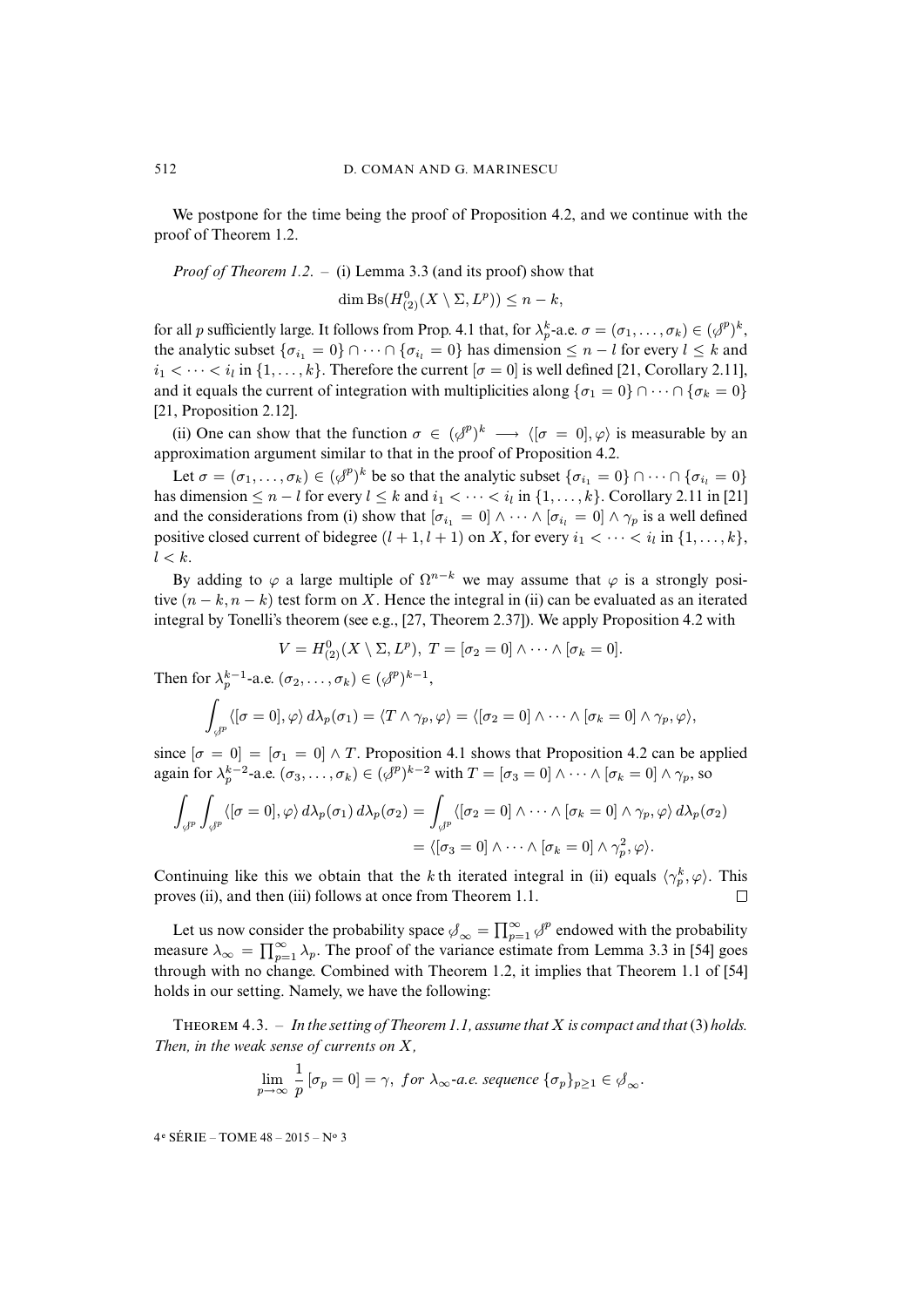Note that  $X$  is not assumed to be Kähler in Theorem [4.3.](#page-0-0) Since  $X$  is compact, there exists a Gauduchon form on X, i.e., a positive  $(n-1, n-1)$  form  $\tilde{\Omega}$  such that  $dd^c \tilde{\Omega} = 0$ , cf. [\[31\]](#page-39-15). Hence

$$
\int_X [\sigma_p = 0] \wedge \widetilde{\Omega} = \int_X \gamma_p \wedge \widetilde{\Omega} = p \int_X \gamma \wedge \widetilde{\Omega} .
$$

Then Theorem [4.3](#page-0-0) can be proved by the same arguments as those in the proof of [\[54,](#page-40-4) Theorem 1.1].

*Proof of Proposition* [4.2](#page-0-0). – We fix a holomorphic frame  $e_{\alpha}$  of L over an open set  $U_{\alpha}$ , and write  $S = s e_\alpha$ ,  $S_j = s_j e_\alpha$ , where  $S = \sum_{j=1}^d a_j S_j \in \emptyset$  is chosen so that the current  $[S = 0] \wedge T$  is well defined, hence  $\log |s| \in L^1_{\text{loc}}(U_\alpha, |T|)$  (see Section [2.4\)](#page-9-1). Then

<span id="page-18-0"></span>
$$
\log|s| = \log \left|\sum_{j=1}^d a_j s_j\right| \le \frac{1}{2} \log \left(\sum_{j=1}^d |s_j|^2\right).
$$

Since the latter function is locally bounded above on  $U_{\alpha}$  and  $\log |s| \in L^1_{\text{loc}}(U_{\alpha}, |T|)$ , we conclude that

(6) 
$$
\log \left( \sum_{j=1}^d |s_j|^2 \right) \in L^1_{\text{loc}}(U_\alpha, |T|),
$$

so  $\beta \wedge T$  is well defined.

To show that the function  $\mathcal{S} \ni S \longmapsto \langle [S = 0] \wedge T, \varphi \rangle$  is measurable, we may assume by using a partition of unity that  $\varphi$  is supported in  $U_{\alpha}$ . Since  $[S = 0] \wedge T$  is well defined for  $\lambda$ -a.e.  $S \in \mathcal{S}$  and the sequence of smooth psh functions  $\log(|s|^2 + 1/m)^{1/2}$  decreases to  $\log |s|$  as  $m \to \infty$ , we have

$$
\langle [S=0] \wedge T, \varphi \rangle = \langle \log |s| \cdot T, dd^c \varphi \rangle = \lim_{m \to \infty} \langle T, \log(|s|^2 + 1/m)^{1/2} dd^c \varphi \rangle.
$$

Our claim follows as  $S \in \mathcal{J} \longrightarrow \langle T, \log(|s|^2 + 1/m)^{1/2} d d^c \varphi \rangle$  are continuous functions.

For  $S \in \mathcal{S}$  we define the function  $N(S)$  on X by

$$
N(S)|_{U_{\alpha}} = \log \frac{|s|}{\sqrt{|s_1|^2 + \cdots + |s_d|^2}}.
$$

Note that  $N(S) \in L^1(X, \Omega^n)$ , where  $\Omega$  is a smooth positive  $(1, 1)$  form on X, since it is locally the difference of psh functions. Moreover, Hypothesis (iii) in the statement of Proposition [4.2](#page-0-0) and [\(6\)](#page-18-0) imply that  $N(S) \in L^1(X, |T|)$  for  $\lambda$ -a.e.  $S \in \mathcal{S}$ . Therefore we have

$$
[S=0]=\beta+dd^cN(S),\; [S=0]\wedge T=\beta\wedge T+dd^c(N(S)T).
$$

Indeed, the first formula follows from the definition of the function  $N(S)$ , while for the second, working locally on  $U_{\alpha}$ , we have

$$
[S = 0] \wedge T = dd^c(\log |s| T) = dd^c\left(\log \sqrt{|s_1|^2 + \dots + |s_d|^2} T\right) + dd^c(N(S)T)
$$
  
=  $\beta \wedge T + dd^c(N(S)T).$ 

Thus, for  $\lambda$ -a.e.  $S \in \mathcal{S}$ ,

$$
\langle [S = 0] \wedge T, \varphi \rangle = \langle \beta \wedge T, \varphi \rangle + \int_X N(S) \, T \wedge dd^c \varphi,
$$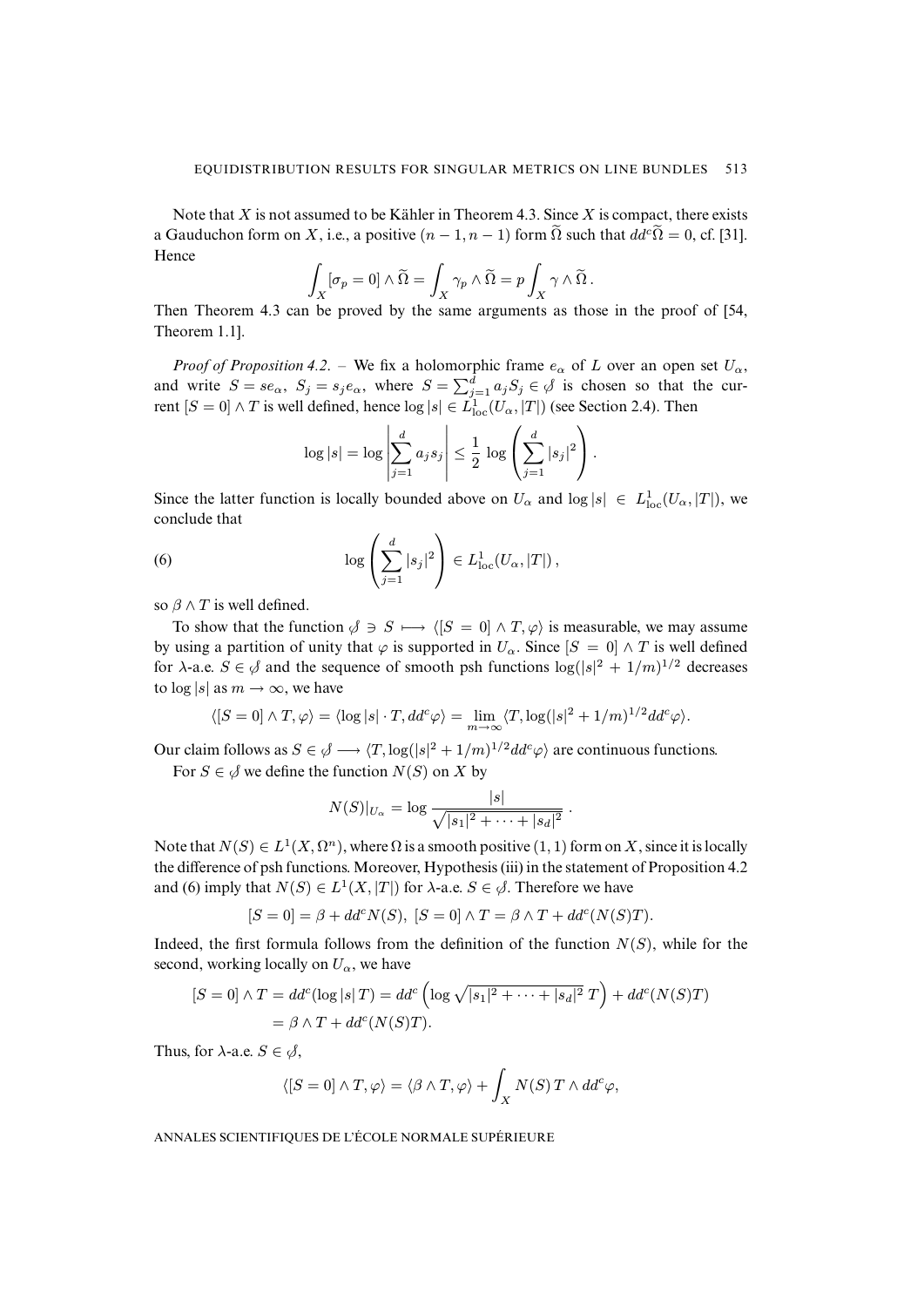and the proof is finished if we show that the function  $S \to \int_X N(S) T \wedge dd^c \varphi$  belongs to  $L^1(\mathcal{A},\lambda)$  and

$$
\int_{\mathcal{J}} \left( \int_X N(S) \, T \wedge dd^c \varphi \right) d\lambda(S) = 0 \, .
$$

We may assume that  $\varphi$  is real, so  $dd^c\varphi$  is a real  $(l, l)$  form on X. There exists a constant M so that  $dd^c \varphi + M\Omega^l$  is a strongly positive  $(l, l)$  form, so  $T \wedge (dd^c \varphi + M\Omega^l)$  is a positive measure. It follows that we can write

$$
T \wedge dd^c \varphi = \mu_1 - \mu_2
$$
, where  $\mu_1 = T \wedge (dd^c \varphi + M\Omega^l)$ ,  $\mu_2 = M T \wedge \Omega^l$ .

Note that  $\mu_j$  are positive measures dominated up to multiplicative constants by |T|. Since  $N(S) \in L^1(X, |T|)$  for  $\lambda$ -a.e.  $S \in \mathcal{S}$  we see that  $N(S) \in L^1(X, \mu_j)$  for  $\lambda$ -a.e.  $S \in \mathcal{S}$ . Note also that  $N(S) \leq 0$  on X. Hence by Tonelli's theorem,

$$
\int_{\mathcal{J}} \left( \int_X N(S) \, d\mu_j \right) d\lambda(S) = \int_X \left( \int_{\mathcal{J}} N(S) \, d\lambda(S) \right) d\mu_j.
$$

Recall that on  $U_{\alpha}$  the function  $\log(|s_1|^2 + \cdots + |s_d|^2)$  is locally integrable with respect to |T|. Hence, by the above considerations, it is locally integrable with respect to  $\mu_j$ . Thus  $|s_1|^2 + \cdots + |s_d|^2 > 0$   $\mu_j$ -a.e. on  $U_\alpha$ . So

$$
u_{\alpha} := \left(\frac{s_1}{\sqrt{|s_1|^2 + \dots + |s_d|^2}}, \dots, \frac{s_d}{\sqrt{|s_1|^2 + \dots + |s_d|^2}}\right)
$$

is a well defined function  $\mu_j$ -a.e. on  $U_\alpha$  with values in the unit sphere  $S^{2d-1}$  in  $\mathbb{C}^d$ . We have

$$
N(S) = N(a_1S_1 + \dots + a_dS_d) = \log |a \cdot u_\alpha| \text{ on } U_\alpha,
$$

where  $a = (a_1, \ldots, a_d)$  and  $a \cdot u = a_1u_1 + \cdots + a_du_d$ . Therefore

$$
\int_{\mathcal{J}} N(S)(x) d\lambda(S) = \int_{\mathbf{S}^{2d-1}} \log |a \cdot u_{\alpha}(x)| d\lambda(a) = C_d,
$$

for  $\mu_i$ -a.e.  $x \in U_\alpha$ , where  $C_d < 0$  is a dimensional constant. It follows that

$$
\int_{\mathcal{J}} \left( \int_X N(S) \, d\mu_j \right) d\lambda(S) = C_d \mu_j(X) > -\infty,
$$

so the function  $S \to \int_X N(S) d\mu_j$  is in  $L^1(\mathcal{A}, \lambda)$ , hence so is the function

$$
S \to \int_X N(S) T \wedge dd^c \varphi = \int_X N(S) d\mu_1 - \int_X N(S) d\mu_2.
$$

Finally, since  $T$  is closed we have

$$
\int_{\mathcal{J}} \left( \int_X N(S) \, T \wedge dd^c \varphi \right) d\lambda(S) = C_d(\mu_1(X) - \mu_2(X)) = C_d \int_X T \wedge dd^c \varphi = 0.
$$

This concludes the proof.

*Proof of Proposition [4.1](#page-0-0)*. – We divide the proof into four steps.

4 <sup>e</sup> SÉRIE – TOME 48 – 2015 – N<sup>o</sup> 3

 $\Box$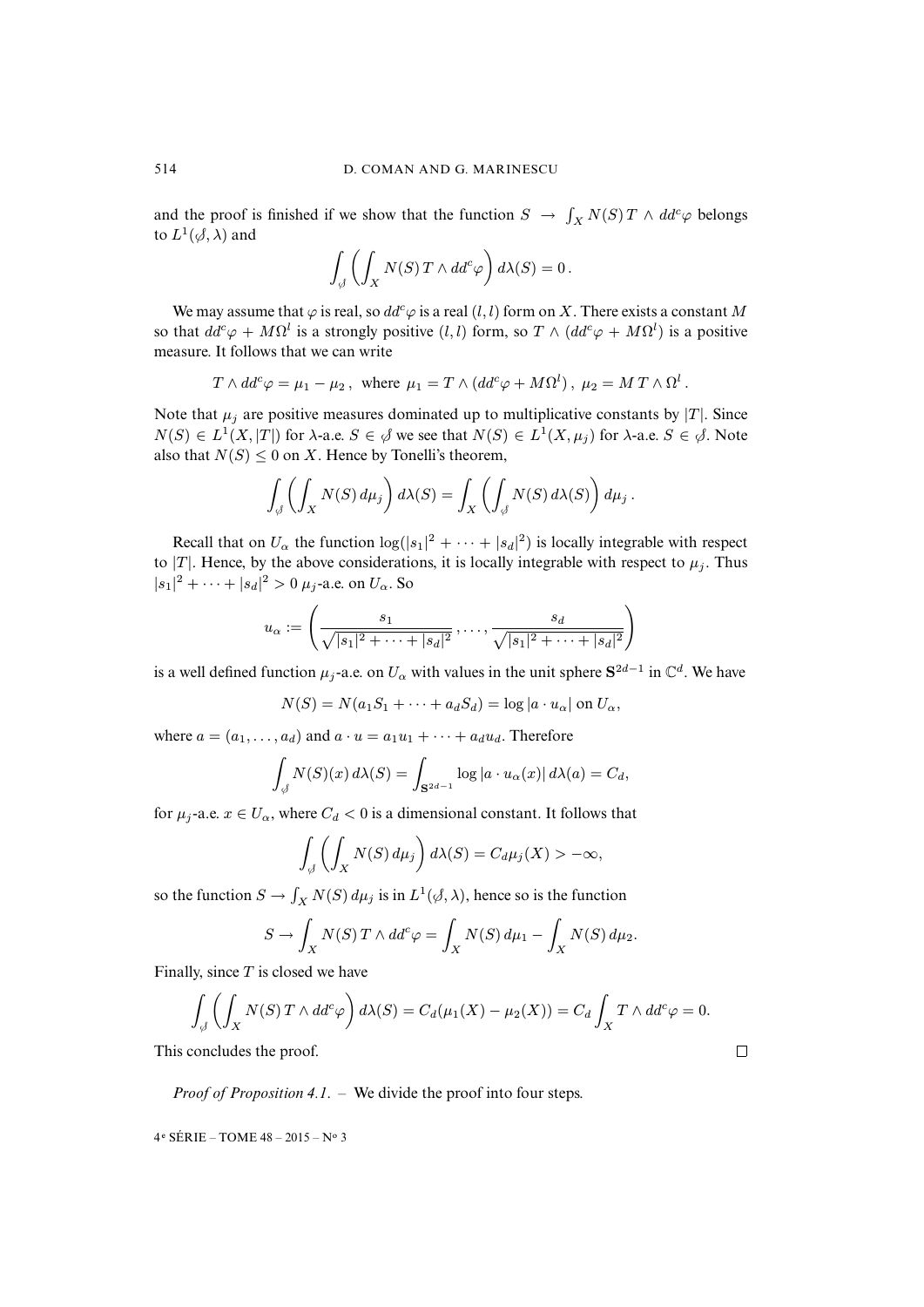*Step 1*. – We show that for  $\nu_{k-1}$ -a.e.  $(h^1, \ldots, h^{k-1}) \in (\mathbb{P}^{d-1})^{k-1}$  the analytic set  $Z(h^1) \cap \cdots \cap Z(h^{k-1})$  has dimension at most  $n - k + 1$ .

Consider the set  $\mathcal{I} \subset (X \setminus \text{Bs}(V)) \times (\mathbb{P}^{d-1})^{k-1}$  defined by

$$
(x, h1,..., hk-1) \in \mathcal{I} \Longleftrightarrow \sum_{j=1}^{d} h_j^{i} S_j(x) = 0, 1 \le i \le k-1,
$$

where  $h^i = [h_1^i : \cdots : h_d^i]$ . If  $z = (x, h^1, \dots, h^{k-1}) \in \mathcal{I}$  then  $x \notin \text{Bs}(V)$ , and we may assume that for each i,  $h_{j_i}^i = 1$  for some  $1 \le j_i \le d$ . For each i there exists  $l_i \ne j_i$  so that  $S_{l_i}(x) \ne 0$ . Indeed, otherwise  $S_l(x) = 0$  for all  $l \neq j_i$ , so

$$
S_{j_i}(x) = \sum_{l \neq j_i} h_l^i S_l(x) + S_{j_i}(x) = 0,
$$

hence  $x \in Bs(V)$ , a contradiction. We obtain that for  $z' = (x', \zeta^1, \ldots, \zeta^{k-1})$  near  $z, \mathcal{I}$  is the graph

$$
\zeta_{l_i}^i = -\frac{S_{j_i}(x')}{S_{l_i}(x')} - \sum_{l \neq l_i, j_i} \frac{S_l(x')}{S_{l_i}(x')} \zeta_l^i, \ 1 \le i \le k - 1.
$$

Thus  $\mathcal I$  is a submanifold of  $(X \setminus Bs(V)) \times (\mathbb{P}^{d-1})^{k-1}$  of dimension  $n + (k-1)(d-2)$ .

Consider the projection

$$
\pi_2: \mathcal{I} \longrightarrow (\mathbb{P}^{d-1})^{k-1}, \ \pi_2(x, h^1, \ldots, h^{k-1}) = (h^1, \ldots, h^{k-1}).
$$

By Sard's theorem, for  $\nu_{k-1}$ -a.e.  $(h^1, \ldots, h^{k-1}) \in (\mathbb{P}^{d-1})^{k-1}$  the set

$$
\pi_2^{-1}(h^1, \ldots, h^{k-1}) = \{(x, h^1, \ldots, h^{k-1}) : x \in Z(h^1) \cap \cdots \cap Z(h^{k-1}) \cap (X \setminus \text{Bs}(V))\}
$$

is either empty or a submanifold of  $\Im$  of dimension dim  $\Im$  –  $(k-1)(d-1) = n - k + 1$ . Since  $\pi_1: (X \setminus B\mathfrak{s}(V)) \times \{(h^1, \ldots, h^{k-1})\} \longrightarrow X \setminus B\mathfrak{s}(V)$  is a biholomorphism, we conclude that  $Z(h^1) \cap \cdots \cap Z(h^{k-1}) \cap (X \setminus \text{Bs}(V))$  is either empty or a submanifold of  $X \setminus \text{Bs}(V)$  of dimension  $n - k + 1$ . Hence  $Z(h^1) \cap \cdots \cap Z(h^{k-1})$  is an analytic subset of X which is either empty or is of pure dimension  $n - k + 1$  and smooth away from  $Bs(V)$ .

*Step 2.* – We show that the set  $G_k$  is open, where

$$
G_k = \{(h^1, \ldots, h^k) \in (\mathbb{P}^{d-1})^k : \dim Z(h^1) \cap \cdots \cap Z(h^k) \leq n - k\}.
$$

Indeed, assume for a contradiction that  $(h^1, \ldots, h^k) \in G_k$  but there exist sequences  $h^i_N \to h^i$ in  $\mathbb{P}^{d-1}$ , as  $N \to \infty$ , so that the set  $Z(h_N^1) \cap \cdots \cap Z(h_N^k)$  has an irreducible component  $A_N$ of dimension m, for some  $m > n - k$ . Consider the currents  $T_N = (\text{vol } A_N)^{-1} [A_N]$ , where  $[A_N]$  is the current of integration on  $A_N$ . Since  $T_N$  have unit mass, we may assume by passing to a subsequence that  $T_N$  converge weakly to a positive closed current T of unit mass and bidimension  $(m, m)$ . Note that the sets  $A_N$  cluster to the analytic set  $A = Z(h^1) \cap \cdots \cap Z(h^k)$ , so T is supported on A. Since dim  $A \leq n - k < m$ ,  $T = 0$  by the support theorem, a contradiction.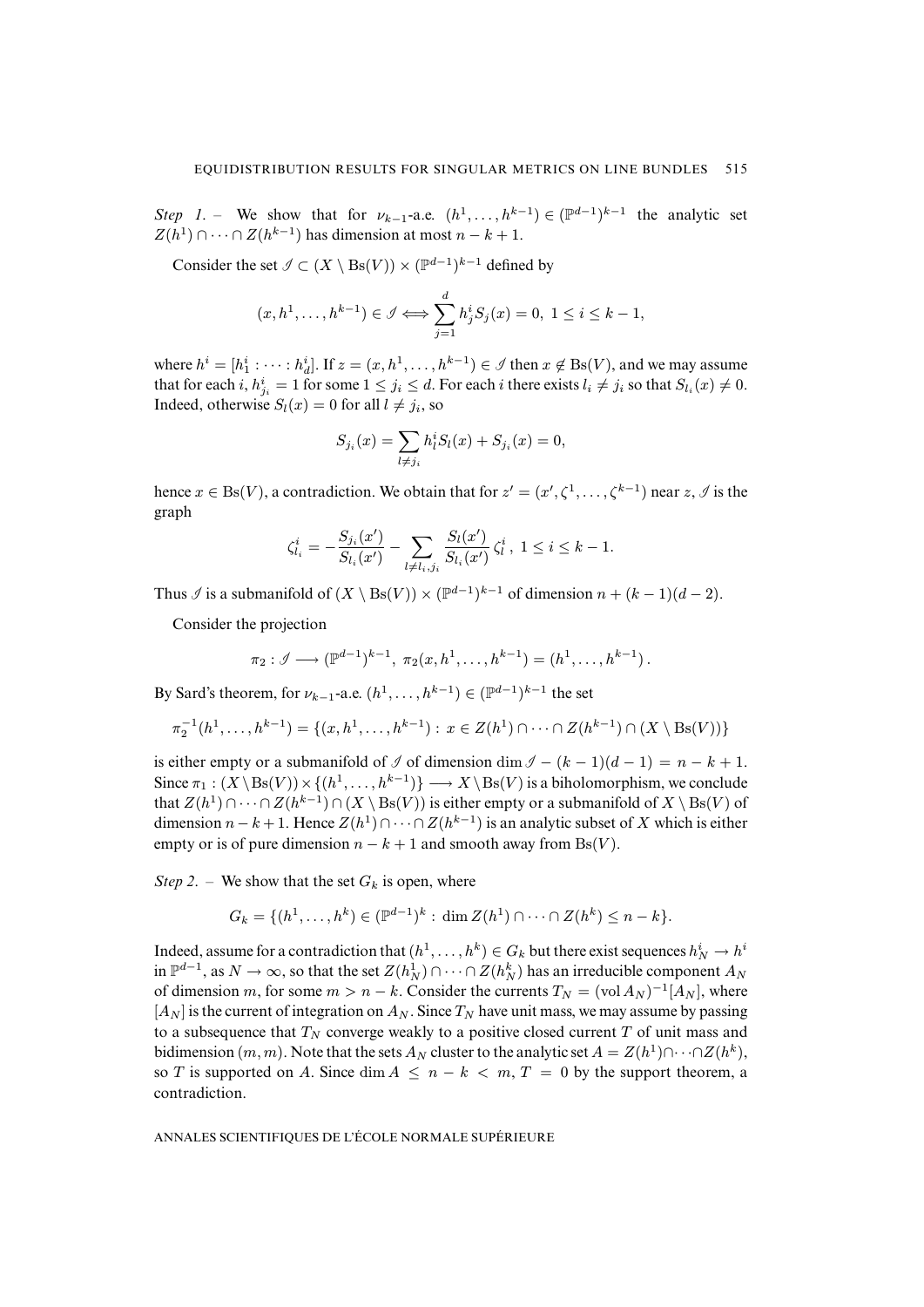*Step 3*. – We show that the complement  $G_k^c = (\mathbb{P}^{d-1})^k \setminus G_k$  has  $\nu_k$  measure 0. Let

$$
G_{k-1} = \{(h^1, \ldots, h^{k-1}) \in (\mathbb{P}^{d-1})^{k-1} : \dim Z(h^1) \cap \cdots \cap Z(h^{k-1}) \leq n-k+1\}.
$$

By steps 1 and 2, the set  $G_{k-1}$  is open and  $\nu_{k-1}(G_{k-1}^c) = 0$ . We have

$$
G_{k}^{c} \subset (G_{k-1}^{c} \times \mathbb{P}^{d-1}) \cup (G_{k}^{c} \cap (G_{k-1} \times \mathbb{P}^{d-1})).
$$

Note that  $\nu_k(G_{k-1}^c \times \mathbb{P}^{d-1}) = 0$  and the set  $F_k = G_k^c \cap (G_{k-1} \times \mathbb{P}^{d-1})$  is  $\nu_k$  measurable. For  $(h^1, \ldots, h^{k-1}) \in G_{k-1}$  consider the slice

$$
F_k(h^1, \dots, h^{k-1}) = \{ h \in \mathbb{P}^{d-1} : (h^1, \dots, h^{k-1}, h) \in F_k \}
$$
  
=  $\{ h \in \mathbb{P}^{d-1} : (h^1, \dots, h^{k-1}, h) \in G_k^c \}.$ 

Since  $G_k^c$  is closed, the above slices are closed. We are done if we show that they have  $\mu_{d-1}$ measure 0. Indeed, since  $F_k$  is measurable this will imply that  $\nu_k(F_k) = 0$ .

To this end, observe that if  $Z(h^1) \cap \cdots \cap Z(h^{k-1}) = \emptyset$  then  $F_k(h^1, \ldots, h^{k-1}) = \emptyset$ . Otherwise, we let  $Y := Z(h^1) \cap \cdots \cap Z(h^{k-1}) = Y_1 \cup \ldots \cup Y_N$ , where  $Y_l$  are the irreducible components of Y. Since all of them have dimension  $n - k + 1$  it follows that

$$
F_k(h^1,\ldots,h^{k-1})=\bigcup_{j=1}^N E_j, E_j:=\{h\in\mathbb{P}^{d-1}: Y_j\subset Z(h)\}.
$$

Note that the sets  $E_j$  are closed. We will be done if we show that  $\mu_{d-1}(E_j) = 0$ .

Let us fix j. The basis sections  $S_i$  cannot all vanish identically on  $Y_i$ , since dim  $Y_i = n - k + 1$ and dim Bs(V)  $\leq n - k$ . We may assume that  $S_d \not\equiv 0$  on  $Y_j$ . So

$$
E_j \subset \{\zeta_1 = 0\} \cup H_j \, , \, H_j := \{(\zeta_2, \ldots, \zeta_d) \in \mathbb{C}^{d-1} : [1 : \zeta_2 : \cdots : \zeta_d] \in E_j\}.
$$

Note that  $H_j$  is closed in  $\mathbb{C}^{d-1}$ , and we are done if we show that it has Lebesgue measure 0. This follows since for each  $(\zeta_2, \ldots, \zeta_{d-1}) \in \mathbb{C}^{d-2}$  the slice

 $H_i(\zeta_2, \ldots, \zeta_{d-1}) = \{ \zeta \in \mathbb{C} : (\zeta_2, \ldots, \zeta_{d-1}, \zeta) \in H_i \}$ 

contains at most one element. Indeed, if  $\zeta \neq \zeta' \in H_j(\zeta_2, \ldots, \zeta_{d-1})$  then

$$
S_1 + \zeta_2 S_2 + \dots + \zeta_{d-1} S_{d-1} + \zeta S_d \equiv 0, \ S_1 + \zeta_2 S_2 + \dots + \zeta_{d-1} S_{d-1} + \zeta' S_d \equiv 0
$$

on  $Y_i$ , hence  $S_d \equiv 0$  on  $Y_i$ , a contradiction.

*Step 4.* – For  $l \leq k-1$  let

$$
G_l = \{(h^1, \ldots, h^l) \in (\mathbb{P}^{d-1})^l : \dim Z(h^1) \cap \cdots \cap Z(h^l) \leq n - l\}.
$$

The arguments in steps 1 and 2 show that, for every  $l \leq k - 1$ , the set  $G_l$  is open and  $\nu_l(G_l^c) = 0.$  Hence if  $l \leq k - 1$  and  $i_1 < \cdots < i_l$  in  $\{1, \ldots, k\}$  the set

$$
\widetilde{F}_{i_1...i_l} = \{(h^1,...,h^k) \in (\mathbb{P}^{d-1})^k : \dim Z(h^{i_1}) \cap \cdots \cap Z(h^{i_l}) > n-l\}
$$

is closed and has  $\nu_k$  measure 0. Therefore, by step 3, the set D is open and has full  $\nu_k$  measure, where  $D = G_k \setminus \bigcup F_{i_1...i_l}$  and the union is over all  $l \leq k - 1$  and  $i_1 < \cdots < i_l$  in  $\{1, \ldots, k\}$ . Note that  $(h^1, \ldots, h^k) \in D$  if and only if  $\dim Z(h^{i_1}) \cap \cdots \cap Z(h^{i_l}) \leq n - l$  for every  $l \leq k$ and  $i_1 < \cdots < i_l$  in  $\{1, \ldots, k\}$ , and the proof of Proposition [4.1](#page-0-0) is complete.  $\Box$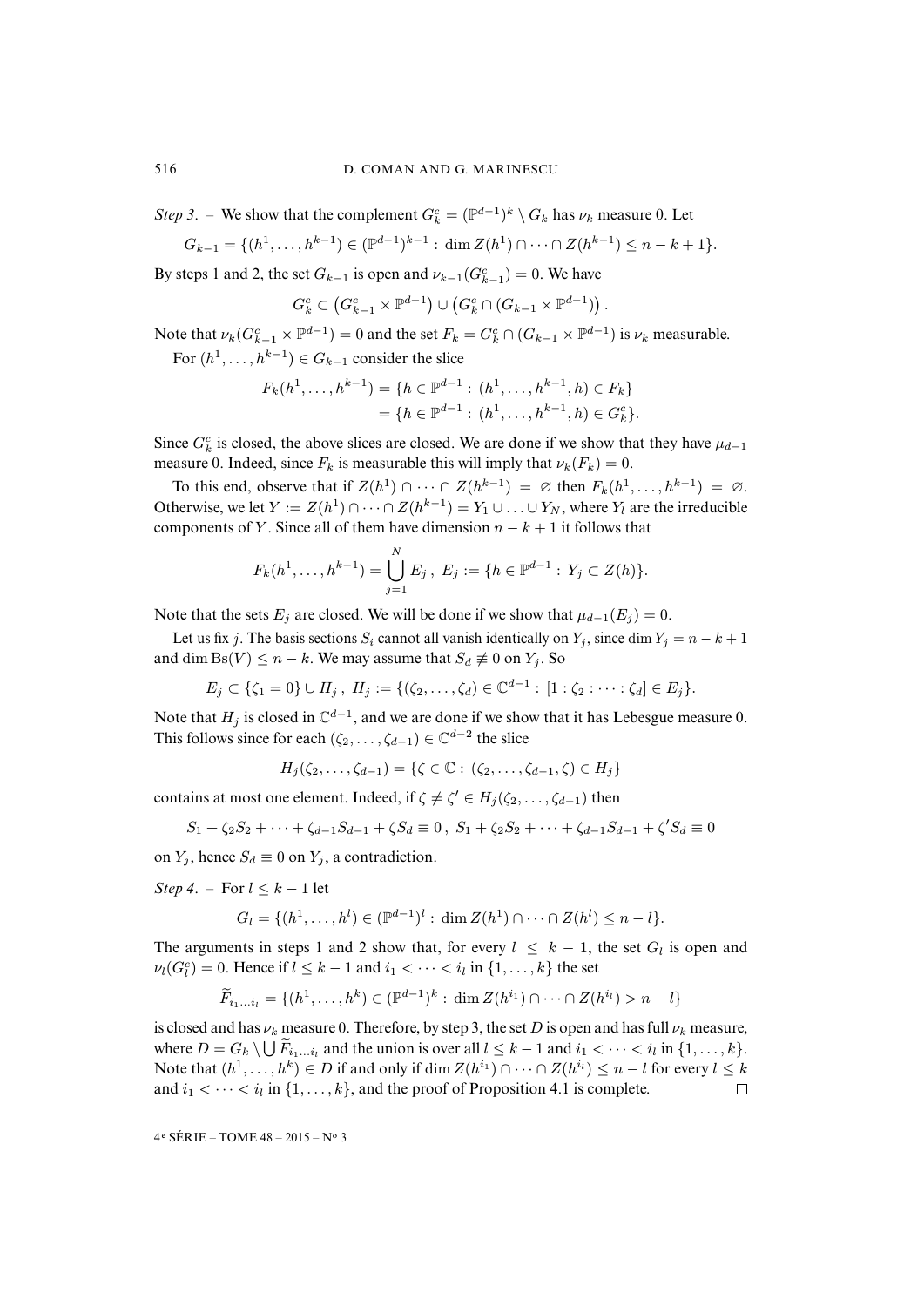#### **5. Asymptotic behavior of the Bergman density function**

<span id="page-22-0"></span>Using techniques of Demailly from [\[19,](#page-39-1) Proposition 3.1], [\[22,](#page-39-2) Section 9] we prove here two theorems about the asymptotic behavior of the Bergman density function. The first one hereafter holds for arbitrary singular metrics with strictly positive curvature, while the second one, Theorem [5.3,](#page-0-0) shows that our Hypothesis [\(3\)](#page-4-1) is satisfied in a quite general setting.

THEOREM 5.1. – Let  $(X, \Omega)$  be a compact *n*-dimensional Kähler manifold and  $(L, h)$  be a *holomorphic line bundle on* X with a singular Hermitian metric h so that  $c_1(L, h)$  is a strictly *positive current. If* Pp, γ<sup>p</sup> *are the Bergman density function, resp. the Fubini-Study currents,* defined by [\(1\)](#page-4-2)-[\(2\)](#page-4-0) for the spaces  $H_{(2)}^{0}(X,L^{p})$  of  $L^{2}$ -holomorphic sections of  $L^{p}$  relative to the *metric induced by h and the volume form*  $\Omega^n$ *, then as*  $p \to \infty$ *,* 

$$
\frac{1}{p} \log P_p \to 0 \ \ in \ \ L^1(X,\Omega^n) \ , \ \ \frac{1}{p} \ \gamma_p \to c_1(L,h) \ , \ \ \frac{1}{p} \left[ \sigma_p = 0 \right] \to c_1(L,h)
$$

*for*  $\lambda_{\infty}$ -a.e. sequence  $\{\sigma_p\}_{p\geq 1} \in \mathcal{S}_{\infty}$ , in the weak sense of currents on X, where  $\mathcal{S}_{\infty}, \lambda_{\infty}$  are *as in Theorem [4.3.](#page-0-0)*

We will need the following existence theorem for  $\overline{\partial}$  in the case of singular Hermitian metrics. The smooth case goes back to Andreotti-Vesentini and Hörmander, while the singular case was first observed by Bombieri and Skoda and proved in generality by Demailly [\[18,](#page-39-16) Theorem 5.1].

THEOREM 5.2 ( $L^2$ -estimates for  $\overline{\partial}$ ). – Let (M,  $\Theta$ ) be a complete Kähler manifold, (L, h) be *a singular Hermitian line bundle and* ϕ *a quasi-psh function on* M*. Assume that there exist constants*  $a > 0$ *,*  $C > 0$  *such that* 

$$
c_1(L, h) > 2a\Theta
$$
,  $dd^c \varphi > -C\Theta$ ,  $c_1(K_M, h^{K_M}) < C\Theta$ ,

where  $h^{K_M}$  is the metric induced on  $K_M$  by  $\Theta$ . Then there exists  $p_0 = p_0(a,C)$  such that for any  $p \geq p_0$  and for any form  $g \in L^2_{0,1}(M,L^p)$  satisfying  $\overline{\partial} g = 0$  there exists  $u \in L^2_{0,0}(M,L^p)$ *with*  $\overline{\partial} u = q$  *and* 

$$
\int_M |u|^2_{h_p} e^{-\varphi} \, dv_M \leq \frac{1}{ap} \int_M |g|^2_{h_p} e^{-\varphi} \, dv_M \, .
$$

*Proof of Theorem [5.1](#page-0-0).* – Let  $x \in X$  and  $U_\alpha \subset X$  be a coordinate neighborhood of x on which there exists a holomorphic frame  $e_{\alpha}$  of L. Let  $\psi_{\alpha}$  be a psh weight of h on  $U_{\alpha}$ . Fix  $r_0 > 0$ so that the (closed) ball  $V := B(x, 2r_0) \in U_\alpha$  and let  $U := B(x, r_0)$ .

<span id="page-22-1"></span>We show that there exist constants  $C_1 > 0$ ,  $p_0 \in \mathbb{N}$  so that

(7) 
$$
-\frac{\log C_1}{p} \leq \frac{1}{p} \log P_p(z) \leq \frac{\log(C_1 r^{-2n})}{p} + 2\left(\max_{B(z,r)} \psi_\alpha - \psi_\alpha(z)\right)
$$

holds for all  $p > p_0$ ,  $0 < r < r_0$  and  $z \in U$  with  $\psi_\alpha(z) > -\infty$ .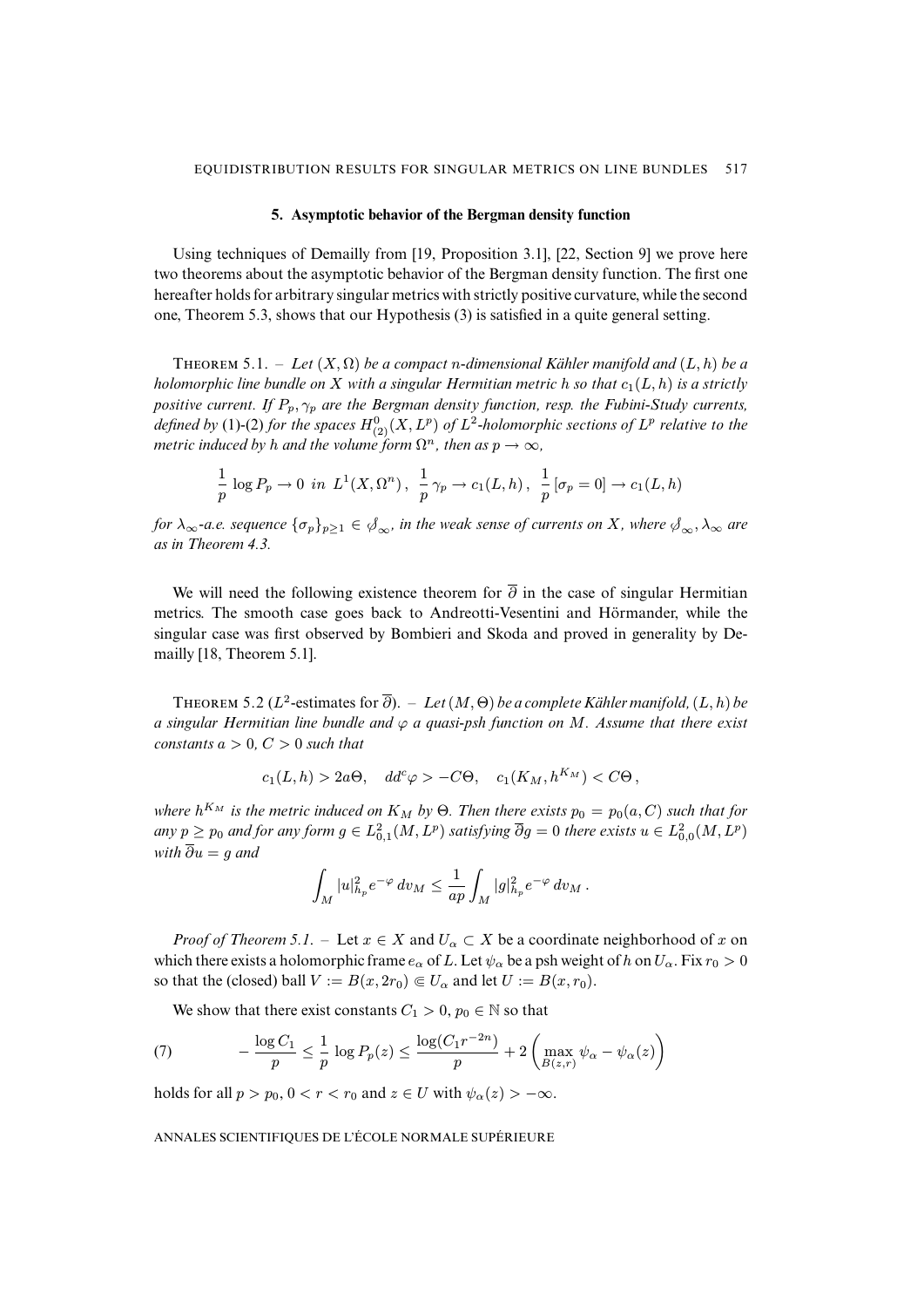For the upper estimate, fix  $z \in U$  with  $\psi_{\alpha}(z) > -\infty$  and  $r < r_0$ . Let  $S \in H_{(2)}^{0}(X, L^p)$ with  $||S||_p = 1$  and write  $S = s e_{\alpha}^{\otimes p}$ . Repeating an argument of Demailly we obtain

$$
|S(z)|_{h_p}^2 = |s(z)|^2 e^{-2p\psi_{\alpha}(z)} \le e^{-2p\psi_{\alpha}(z)} \frac{C_1}{r^{2n}} \int_{B(z,r)} |s|^2 \Omega^n
$$
  

$$
\le \frac{C_1}{r^{2n}} \exp\left(2p \left(\max_{B(z,r)} \psi_{\alpha} - \psi_{\alpha}(z)\right)\right) \int_{B(z,r)} |s|^2 e^{-2p\psi_{\alpha}} \Omega^n
$$
  

$$
\le \frac{C_1}{r^{2n}} \exp\left(2p \left(\max_{B(z,r)} \psi_{\alpha} - \psi_{\alpha}(z)\right)\right),
$$

where  $C_1$  is a constant that depends only on x. Hence

$$
\frac{1}{p} \log P_p(z) = \frac{1}{p} \max_{\|S\|_p = 1} \log |S(z)|_{h_p}^2 \le \frac{\log(C_1 r^{-2n})}{p} + 2 \left( \max_{B(z,r)} \psi_\alpha - \psi_\alpha(z) \right).
$$

Note that this estimate holds for all  $p$  and it does not require the strict positivity of the current  $c_1(L, h)$ , nor the hypotheses that X is compact or  $\Omega$  is a Kähler form.

For the lower estimate in [\(7\)](#page-22-1), we proceed as in [\[22,](#page-39-2) Section 9] to show that there exist a constant  $C_1 > 0$  and  $p_0 \in \mathbb{N}$  such that for all  $p > p_0$  and all  $z \in U$  with  $\psi_\alpha(z) > -\infty$  there is a section  $S_{z,p} \in H_{(2)}^{0}(X, L^{p})$  with  $S_{z,p}(z) \neq 0$  and

$$
||S_{z,p}||_p^2 \leq C_1 |S_{z,p}(z)|_{h_p}^2.
$$

Observe that this implies that

$$
\frac{1}{p} \log P_p(z) = \frac{1}{p} \max_{\|S\|_p = 1} \log |S(z)|_{h_p}^2 \ge -\frac{\log C_1}{p}.
$$

Let us prove the existence of  $S_{z,p}$  as above. By the Ohsawa-Takegoshi extension theo-rem [\[49\]](#page-40-10) there exists a constant  $C' > 0$  (depending only on x) such that for any  $z \in U$  and any p there exists a function  $v_{z,p} \in \mathcal{O}_X(V)$  with  $v_{z,p}(z) \neq 0$  and

$$
\int_V |v_{z,p}|^2 e^{-2p\psi_\alpha} \Omega^n \le C' |v_{z,p}(z)|^2 e^{-2p\psi_\alpha(z)}.
$$

We shall now solve the  $\overline{\partial}$ -equation with  $L^2$ -estimates in order to extend  $v_{z,p}$  to a section of  $L^p$  over X. We apply Theorem [5.2](#page-0-0) for  $(X, \Omega)$  and  $(L, h)$ . Let  $\theta \in \mathcal{C}^{\infty}(\mathbb{R})$  be a cut-off function such that  $0 \le \theta \le 1$ ,  $\theta(t) = 1$  for  $|t| \le \frac{1}{2}$ ,  $\theta(t) = 0$  for  $|t| \ge 1$ . Define the quasi-psh function  $\varphi_z$  on X by

$$
\varphi_z(y) = \begin{cases} 2n\theta\left(\frac{|y-z|}{r_0}\right) \log \frac{|y-z|}{r_0}, & \text{for } y \in U_\alpha, \\ 0, & \text{for } y \in X \setminus B(z,r_0). \end{cases}
$$

Note that the function  $\varphi_z$  is psh, hence  $dd^c \varphi_z \ge 0$ , on  $\{y : |y - z| < r_0/2\}$ . Since  $V \in U_\alpha$  it follows that there exists a constant  $c > 0$  so that for all  $z \in U$  we have  $dd^c \varphi_z \ge -c \Omega$  on X. Therefore there exist  $a > 0$ ,  $C > 0$  such that the hypotheses of Theorem [5.2](#page-0-0) are satisfied for  $(X, \Omega)$ ,  $(L, h)$  and all  $\varphi_z$ ,  $z \in U$ . Let  $p_0$  be as in Theorem [5.2.](#page-0-0) Consider the form

$$
g\in L^2_{0,1}(X,L^p),\; g=\overline{\partial}\big(v_{z,p}\theta\big(\tfrac{|y-z|}{r_0}\big)e^{\otimes p}_\alpha\big).
$$

By Theorem [5.2,](#page-0-0) for each  $p > p_0$  there exists  $u \in L^2_{0,0}(X, L^p)$  such that  $\overline{\partial} u = g$  and

$$
\int_X |u|^2_{h_p} e^{-\varphi_z} \Omega^n \le \frac{1}{ap} \int_X |g|^2_{h_p} e^{-\varphi_z} \Omega^n < \infty.
$$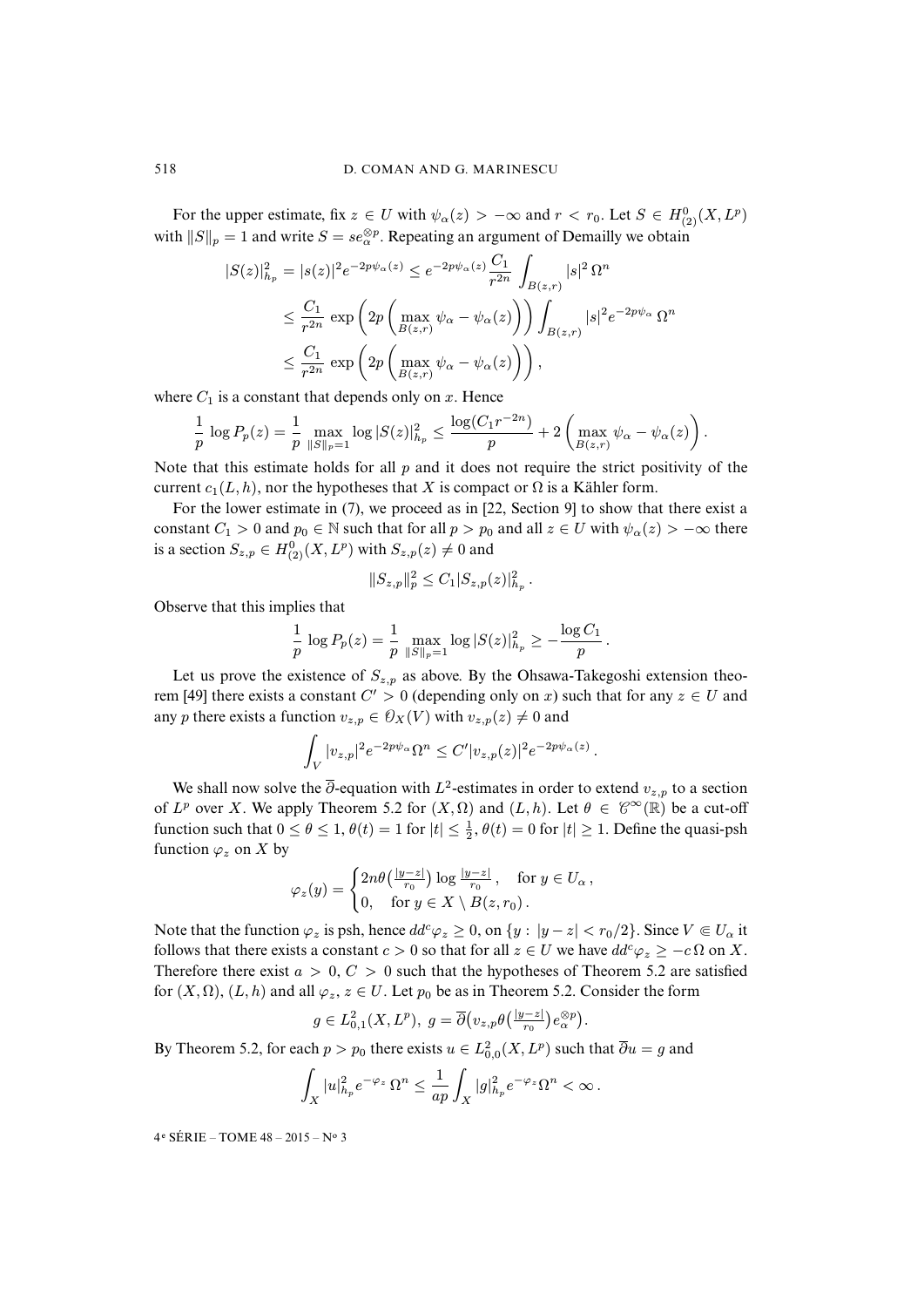Here the second integral is finite since  $\psi_{\alpha}(z) > -\infty$  and

$$
\int_X |g|_{h_p}^2 e^{-\varphi_z} \Omega^n = \int_V |v_{z,p}|^2 |\overline{\partial} \theta(\frac{|y-z|}{r_0})|^2 e^{-2p\psi_\alpha} e^{-\varphi_z} \Omega^n \leq C'' \int_V |v_{z,p}|^2 e^{-2p\psi_\alpha} \Omega^n,
$$

where  $C'' > 0$  is a constant that depends only on x. Near  $z, e^{-\varphi_z(y)} = r_0^{2n}|y - z|^{-2n}$  is not integrable, thus  $u(z) = 0$ . Define

$$
S_{z,p} := v_{z,p} \theta\left(\frac{|y-z|}{r_0}\right) e_{\alpha}^{\otimes p} - u.
$$

Then  $\overline{\partial}S_{z,p} = 0$ ,  $S_{z,p}(z) = v_{z,p}(z)e_{\alpha}^{\otimes p}(z) \neq 0$ ,  $S_{z,p} \in H_{(2)}^{0}(X, L^{p})$ . Since  $\varphi_{z} \leq 0$  on X,

$$
||S_{z,p}||_p^2 \le 2\left(\int_V |v_{z,p}|^2 e^{-2p\psi_\alpha} \Omega^n + \int_X |u|_{h_p}^2 e^{-\varphi_z} \Omega^n\right) \\
\le 2C'\left(1 + \frac{C''}{ap}\right) |v_{z,p}(z)|^2 e^{-2p\psi_\alpha(z)} \le C_1 |S_{z,p}(z)|_{h_p}^2
$$

,

with a constant  $C_1 > 0$  that depends only on x. This concludes the proof of [\(7\)](#page-22-1).

Recall that  $\log P_p \in L^1(X, \Omega^n)$ , as it is locally the difference of psh functions. Observe that, by the upper semicontinuity of  $\psi_{\alpha}$ , [\(7\)](#page-22-1) implies that  $\frac{1}{p} \log P_p \to 0$  as  $p \to \infty$ ,  $\Omega^n$ -a.e. on X. Since  $\psi_{\alpha}$  is psh on  $U_{\alpha}$ , it is integrable on  $U \in U_{\alpha}$  [\[37,](#page-40-9) Corollary 3.2.8]. By dominated convergence, [\(7\)](#page-22-1) implies that  $\frac{1}{p} \log P_p \to 0$  in  $L^1(U, \Omega^n)$ , hence in  $L^1(X, \Omega^n)$ , so

$$
\gamma_p - c_1(L, h) = \frac{1}{2p} \, dd^c \log P_p \to 0 \text{ weakly on } X.
$$

The conclusion about the equidistribution of zeros of random sequences of sections now follows as in [\[54,](#page-40-4) Theorem 1.1] (see Section [4](#page-15-0) and Theorem [4.3\)](#page-0-0).  $\Box$ 

We return to the main setting of the paper, given by assumptions (A)-(C) stated in the introduction, and we take here  $f \equiv 1$ .

THEOREM 5.3. – Let  $X, \Sigma, (L, h), \Omega$  verify (A)-(B) and assume that X is compact,  $\Omega$  is a *Kähler form, and*  $c_1(L, h)$  *is a strictly positive current on* X*. Then* [\(3\)](#page-4-1) *holds for the Bergman density function*  $P_p$  *defined in* [\(1\)](#page-4-2) *for the space*  $H^0_{(2)}(X \setminus \Sigma, L^p)$ *.* 

*Proof.* – Let  $x \in X \setminus \Sigma$ ,  $U_\alpha \subset X \setminus \Sigma$ ,  $\psi_\alpha$ ,  $V$ ,  $U$ , be as in the proof of Theorem [5.1.](#page-0-0) Then [\(7\)](#page-22-1) shows that  $\frac{1}{p} \log P_p \to 0$  as  $p \to \infty$  uniformly on U, thanks to the uniform continuity of  $\psi_\alpha$ on  $V$ .  $\Box$ 

Combining Theorems [1.1,](#page-0-0) [5.3](#page-0-0) and [1.2](#page-0-0) we obtain the following equidistribution theorem for big line bundles:

THEOREM 5.4. – Let  $(L, h)$  be a line bundle over the compact Kähler manifold  $(X, \Omega)$ *endowed with a singular Hermitian metric* h *which is continuous outside a proper analytic subset*  $\Sigma$  *and so that*  $\gamma := c_1(L, h)$  *is a strictly positive current. If*  $\gamma_p$  *is the current defined by* [\(2\)](#page-4-0) *for the space*  $H^0_{(2)}(X \setminus \Sigma, L^p)$  *then*  $\frac{1}{p} \gamma_p \to \gamma$  *weakly on* X*. If* dim  $\Sigma \leq n - k$  *for* some  $2 \leq k \leq n$ , then the currents  $\gamma^k$  and  $\gamma^k_p$ , for all p sufficiently large, are well defined and  $\frac{1}{p^k} \gamma_p^k \to \gamma^k$  weakly on X . Moreover, the conclusions of Theorems [1.2](#page-0-0) and [4.3](#page-0-0) hold in this setting.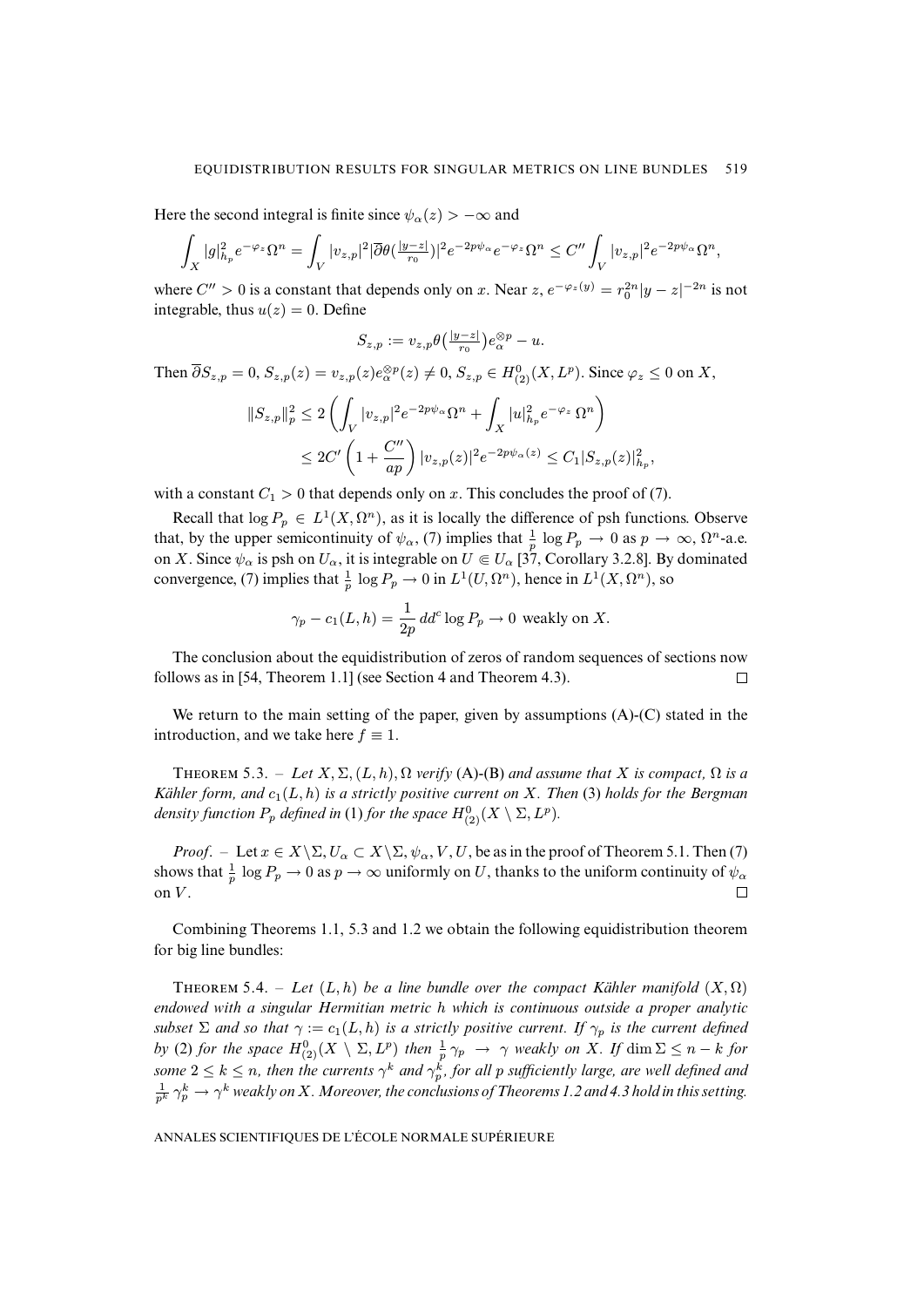Note that in Theorems [5.1](#page-0-0) and [5.4](#page-0-0) the bundle L is a big line bundle and X is Moishezon, by a theorem of Ji and Shiffman [\[39\]](#page-40-11) (cf. also [\[43,](#page-40-2) Theorem 2.3.28, 2.3.30]). Hence X is in fact a projective manifold, since it is assumed to be Kähler (see e.g., [\[43,](#page-40-2) Theorem 2.2.26]).

#### **6. Applications**

<span id="page-25-0"></span>Let X,  $\Sigma$ ,  $(L, h)$ ,  $f$ ,  $\Omega$  verify assumptions (A)-(C) stated in the introduction and assume in addition that  $\gamma = c_1(L, h)$  is a strictly positive current. To emphasize the metrics that are used, we denote throughout this section the corresponding spaces of  $L^2$ -holomorphic sections by  $H^0_{(2)}(X \setminus \Sigma, L^p, h, f\Omega^n)$ . We discuss here several important situations in which the Bergman density function  $P_p$  defined in [\(1\)](#page-4-2) satisfies our Hypothesis [\(3\)](#page-4-1). In Sections [6.1,](#page-25-1) [6.2](#page-27-0) we consider singular Hermitian metrics on big line bundles, and we deduce equidistribution results for  $L^2$  holomorphic sections with respect to the Poincaré metric and for sections of Nadel multiplier sheaves. In Section [6.3](#page-28-0) we turn to Zariski-open manifolds with bounded negative Ricci curvature, and we generalize a theorem of Tian [\[59,](#page-41-0) Theorem C] in our framework. Natural examples of Kähler-Einstein manifolds of negative Ricci curvature are the arithmetic quotients. We show in Section [6.4](#page-31-0) how our results apply for toroidal compactifications of such manifolds. Finally, in Sections [6.5,](#page-34-0) [6.6](#page-36-0) we exhibit some results for 1-convex manifolds.

#### <span id="page-25-1"></span>**6.1. Properties of**  $h_{\varepsilon}$

For some of the applications, we will have to work with the Poincaré metric  $\Theta$  on  $X\setminus\Sigma$  and with a small perturbation  $h_{\varepsilon}$  of the metric h on L. Let us begin by listing certain properties of these special metrics.

We refer to Section [2.3](#page-7-1) for the construction of the metrics  $\Theta$ ,  $h_{\varepsilon}$ , and we shall use the notations introduced there. In particular,  $\Theta^n = f\Omega^n$  with a function f as in (C) (see Sec-tion [2.3.1\)](#page-8-1). Note that  $h_{\varepsilon}$  is in fact a metric on  $L|_{X\setminus Y}$ , where  $Y \subset \Sigma$  is an analytic subset of dimension  $\leq n-2$  (Section [2.3.2\)](#page-8-2). We recall the following fact:

LEMMA  $6.1. - Let L be a holomorphic line bundle over a complex manifold X and Y be$ *an analytic subvariety of X with*  $\text{codim } Y \geq 2$ . Then any positively curved singular metric  $h^L$ *on*  $L|_{X\setminus Y}$  *extends to a positively curved singular metric on* L. Moreover, if  $c_1(L|_{X\setminus Y}, h^L) \ge \delta\Omega$ *on*  $X \ Y$ *, for some*  $\delta > 0$ *, then the same estimate holds for the curvature current of the extended metric on* X*.*

*Proof.* – If  $U_{\alpha}$  is a neighborhood of some point  $y \in Y$  on which L has a holomorphic frame  $e_\alpha$ , then  $h^L(e_\alpha, e_\alpha) = e^{-2\varphi_\alpha}$  for some psh function  $\varphi_\alpha$  on  $U_\alpha \setminus Y$ . Since codim  $Y \ge 2$ the function  $\varphi_{\alpha}$  is locally upper bounded near the points of  $U_{\alpha} \cap Y$ , hence it extends to a psh function on  $U_{\alpha}$ . The second conclusion follows since the current  $c_1(L, h^L)$  does not charge Y by Federer's support theorem ([\[26\]](#page-39-12), see also [\[35,](#page-39-11) Theorem 1.7]).  $\Box$ 

We denote the extended metric still by  $h_{\epsilon}$  and we let  $\omega = c_1(L, h_{\epsilon})$ , so  $\omega$  is a positive closed  $(1, 1)$  current on X.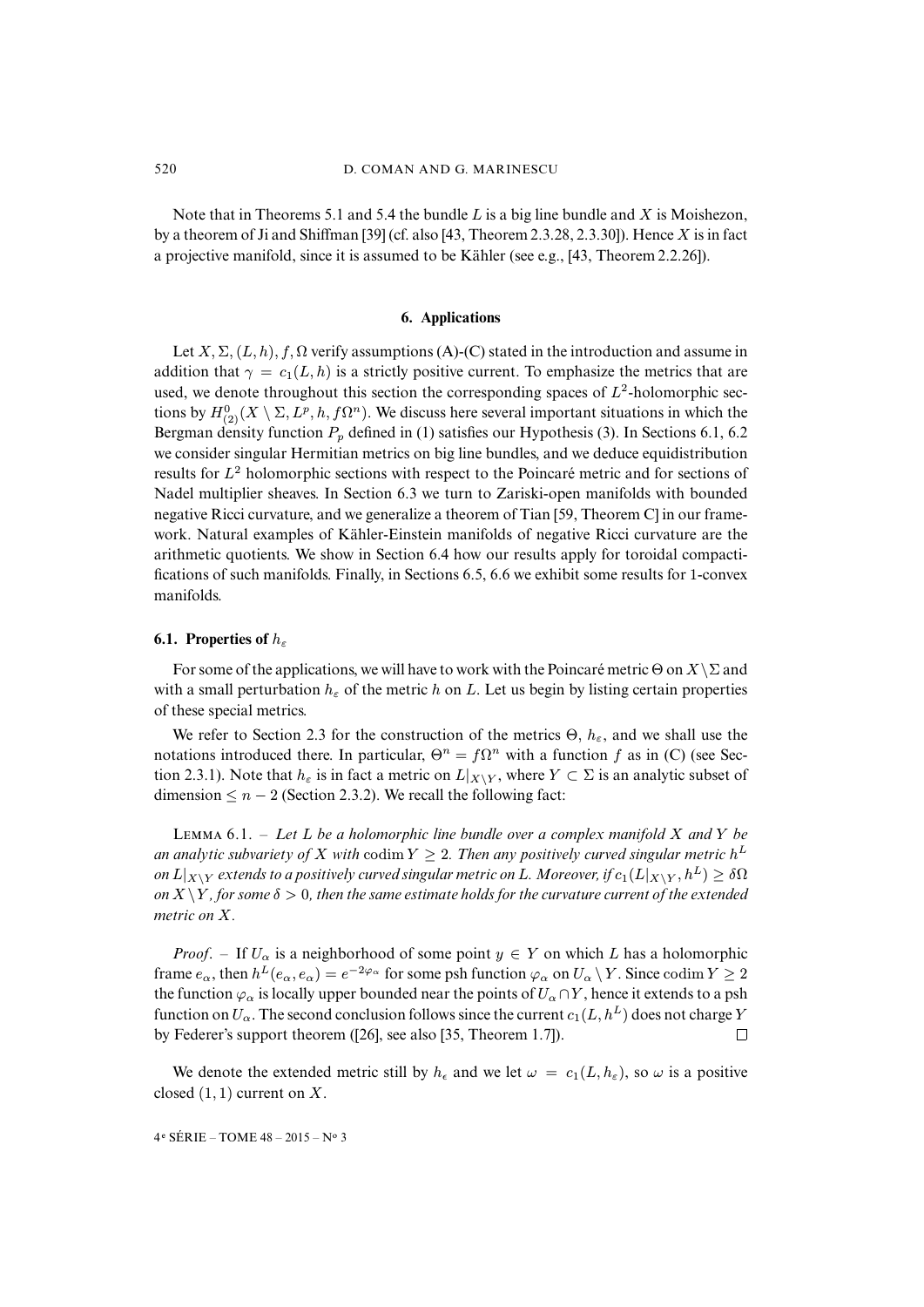**PROPOSITION** 6.2. – (i) We have  $\omega = \gamma + \pi_*(\theta' + \epsilon dd^c F)$ , where F is defined in [\(4\)](#page-8-0) and  $\theta'$ *is a smooth real closed*  $(1, 1)$  *form on*  $\widetilde{X}$ *.* 

(ii) Let A be an irreducible component of  $\Sigma$  of dimension  $n-1$ . Then the generic Lelong *numbers*  $\nu(\gamma, A) = \nu(\omega, A)$ . Moreover, any section in  $H^0_{(2)}(X \setminus \Sigma, L^p, h_\varepsilon, f\Omega^n)$  vanishes at *least to order*  $p\nu(\omega, A)$  *on A.* 

*Proof.* – (i) Recall from Section [2.3.2](#page-8-2) that the metric  $h_{\varepsilon}$  on  $L|_{X\setminus Y}$  was induced via the biholomorphism  $\pi$  :  $\widetilde{X} \setminus E \longrightarrow X \setminus Y$  by a metric  $h_{\varepsilon}^{L'}$  on  $L' = \pi^*(L|_{X\setminus Y})$  with curvature current  $\gamma_{\varepsilon}' = \pi^* \gamma + \theta' + \varepsilon dd^c F$ . The map  $\pi : \tilde{X} \longrightarrow X$  is proper so  $\pi_* \gamma_{\varepsilon}'$ is a well defined positive closed (1,1) current on X which satisfies  $\pi_{\star}\gamma_{\varepsilon}' = \omega$  on  $X \setminus Y$ . As dim  $Y \le n - 2$ , Federer's support theorem [\[26\]](#page-39-12) implies that  $\pi_{\star} \gamma_{\varepsilon}^{\prime} = \omega$  on X. Similarly, we have that  $\pi_*\pi^*\gamma = \gamma$  on  $X \setminus Y$ , and hence on X. The formula for  $\omega$  in the statement now follows.

(ii) Fix a point  $x \in A \setminus Y$ . Then  $x \in \sum_{reg}^{n-1}$ , so we can find a neighborhood  $V_x \subset X$  of  $x$ and local coordinates  $z_1, \ldots, z_n$  on  $V_x$  so that  $\pi : \pi^{-1}(V_x) \longrightarrow V_x$  is a biholomorphism,  $x = 0$ ,  $\Sigma \cap V_x = A \cap V_x = \{z_1 = 0\}$ , and  $f \ge c > 0$  on  $V_x$ .

By (i) we have

$$
\omega = \gamma + (\pi^{-1})^* \theta' + \varepsilon dd^c F \circ \pi^{-1} \text{ on } V_x.
$$

We can assume that there exist functions  $\varphi$ , u on  $V_x$  so that  $\varphi$  is psh, u is smooth,  $dd^c \varphi = \gamma$ ,  $dd^c u = (\pi^{-1})^* \theta'$ . Then the function  $\varphi_{\varepsilon} = \varphi + u + \varepsilon F \circ \pi^{-1}$  is psh on  $V_x$  and  $dd^c \varphi_{\varepsilon} = \omega$ . It follows by the Definition [\(4\)](#page-8-0) of F that near x we have  $F \circ \pi^{-1} = -\log(g - \log|z_1|) + O(1)$ , where  $g$  is a smooth function. Thus

$$
\varphi_{\varepsilon} = \varphi - \varepsilon \log(g - \log|z_1|) + O(1),
$$

which shows that the Lelong numbers  $\nu(\varphi_{\varepsilon}, x) = \nu(\varphi, x)$ . Since  $x \in A \setminus Y$  was arbitrary this implies that  $\nu(\gamma, A) = \nu(\omega, A)$ .

Next, let  $S \in H^0_{(2)}(X \setminus \Sigma, L^p, h_\varepsilon, f\Omega^n)$  be defined on  $V_x$  by  $S = s e_{\alpha}^{\otimes p}$ , where  $e_{\alpha}$  is a local frame for L, and let  $\nu = \nu(\omega, A)$ . As  $f \geq c$  we have

$$
\int_{V_x\backslash A} |s|^2 e^{-2p\varphi_{\varepsilon}} d\lambda < \infty,
$$

where  $\lambda$  is the Lebesgue measure in coordinates. By the results of [\[58\]](#page-41-4),  $dd^c \varphi_{\varepsilon} = \nu dd^c \log |z_1| + T$ , where T is a positive closed current, so  $T = dd^c v$  for some psh function v on  $V_x$ . It follows that the function  $\varphi_{\varepsilon} - \nu \log |z_1| - \nu$  is pluriharmonic on  $V_x$ . Hence, by shrinking  $V_x$  if necessary, we have

$$
\varphi_{\varepsilon} \leq \nu \log |z_1| + O(1)
$$
, hence  $\int_{V_x \setminus A} |s|^2 |z_1|^{-2p\nu} d\lambda < \infty$ .

 $\Box$ 

This implies that s vanishes at least to order  $p\nu$  along A.

REMARK 6.3. – *The proof of Proposition* [6.2](#page-0-0) *shows in fact that the currents*  $\omega$  *and*  $\gamma$  *have* the same Lelong numbers at each point of  $\Sigma^{n-1}_{\mathrm{reg}}$  . However, the Lelong numbers of  $\omega$  are bigger *than those of*  $\gamma$  *at other points of*  $\Sigma$ *. For instance, if*  $\Sigma$  *is a finite set then*  $\bar{X}$  *is simply the blow* $up$  *of* X at each of the points of  $\Sigma$ . Then, in local coordinates z near a point  $x = 0 \in \Sigma$ , we *have*  $\pi_* \theta' = a \, dd^c \log ||z||$ , for some  $a > 0$ .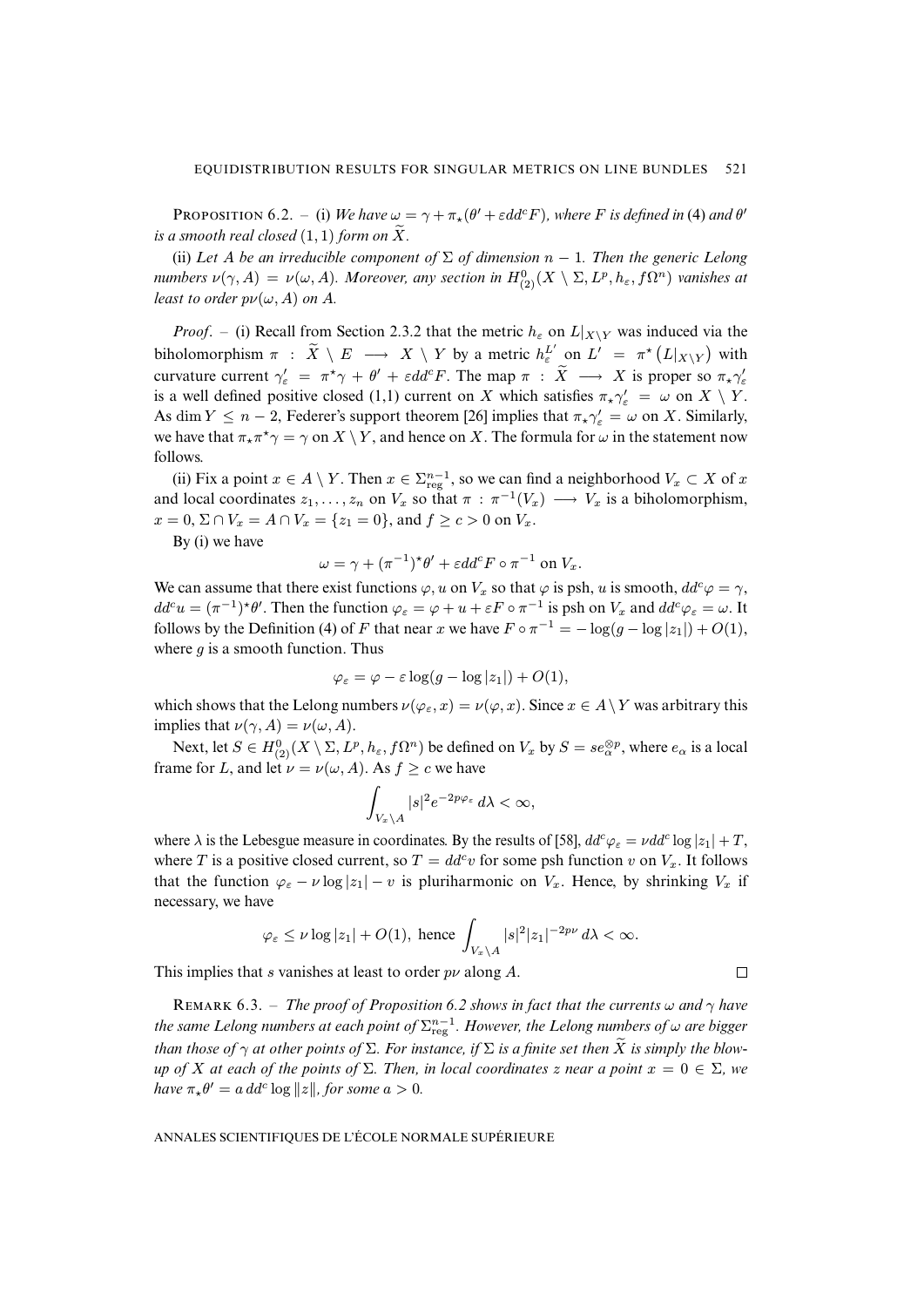#### <span id="page-27-0"></span>**6.2. Singular metrics on big line bundles**

Let  $L$  be a big line bundle over the compact complex manifold  $X$ . Then  $X$  is Moishezon and L admits a singular metric h, smooth outside a proper analytic subset  $\Sigma$  of X, and with strictly positive curvature current  $\gamma = c_1(L, h)$  (see e.g., [\[43,](#page-40-2) Lemma 2.3.6]).

6.2.1*. Special metrics on Moishezon manifolds.* – Let  $\Theta$  be the Poincaré metric on  $X \setminus \Sigma$ and  $h_{\varepsilon}$  be the small perturbation of the metric h on L constructed in Section [2.3.](#page-7-1) It is shown in [\[42,](#page-40-1) [44\]](#page-40-3) (see also [\[43,](#page-40-2) Chapter 6]) that the Bergman density function  $P_p$  of the space  $H^0_{(2)}(X \setminus \Sigma, L^p, h_\varepsilon, \Theta^n)$  has a full asymptotic expansion locally uniformly on  $X \setminus \Sigma$ . This clearly implies [\(3\)](#page-4-1), so we have the following:

T 6.4. – *The conclusions of Theorems [1.1,](#page-0-0) [1.2](#page-0-0) and [4.3](#page-0-0) hold for the spaces*  $H_{(2)}^{0}(X \setminus \Sigma, L^p, h_\varepsilon, \Theta^n)$  and for  $\omega = c_1(L, h_\varepsilon)$ .

Note that in this case  $X$  is not assumed to be Kähler.

6.2.2*. Multiplier ideal sheaves*. – We recall first the notion of multiplier ideal sheaf. Let  $\varphi \in L^1(X,\mathbb{R})$ . The *Nadel multiplier ideal sheaf*  $\mathcal{I}(\varphi)$  is the ideal subsheaf of germs of holomorphic functions  $f \in \mathcal{O}_{X,x}$  such that  $|f|^2 e^{-2\varphi}$  is integrable with respect to the Lebesgue measure in local coordinates near  $x$ .

If h' is a smooth Hermitian metric on L then  $h = h'e^{-2\varphi}$  for some function  $\varphi \in L^1(X, \mathbb{R})$ . The Nadel multiplier ideal sheaf of h is defined by  $\mathscr{I}(h) = \mathscr{I}(\varphi)$ ; the definition does not depend on the choice of h'. The space of global sections in the sheaf  $L \otimes \mathcal{I}(h)$  is given by

<span id="page-27-1"></span>
$$
(8) \tH0(X, L \otimes \mathscr{I}(h)) = \left\{ s \in H0(X, L) : \int_{X} |s|_{h}^{2} \Omega^{n} = \int_{X} |s|_{h'}^{2} e^{-2\varphi} \Omega^{n} < \infty \right\},
$$

where  $\Omega$  is a fixed smooth positive  $(1, 1)$  form on X. We have

$$
H^0(X, L^p \otimes \mathscr{I}(h_p)) = H^0_{(2)}(X \setminus \Sigma, L^p, h, \Omega^n),
$$

where  $h_p$  is the metric induced by h on  $L^p$ . If  $\{S_j^p\}$  is an orthonormal basis of  $H^0(X, L^p \otimes \mathcal{I}(h_p))$ we define the Fubini-Study currents  $\gamma_p$  on X as in [\(2\)](#page-4-0).

T 6.5. – *Let* L *be a big line bundle over a compact Kähler manifold* X *and* h *be a singular Hermitian metric on* L*, smooth outside a proper analytic subset* Σ *of* X*, and with strictly positive curvature current*  $\gamma = c_1(L, h)$ *. The conclusions of Theorems [1.1,](#page-0-0) [1.2](#page-0-0) and [4.3](#page-0-0) hold for the spaces*  $H^0(X, L^p \otimes \mathscr{I}(h_p))$  *and for*  $\gamma$ *.* 

*Proof*. – Conditions (A)-(C) are obviously verified in the present situation. Moreover, [\(3\)](#page-4-1) follows from Theorem [5.3.](#page-0-0) It can also be seen as a consequence of the full asymptotic expansion of the Bergman density function proved in [\[38\]](#page-40-12). Therefore, Theorem [1.1](#page-0-0) implies the desired conclusion.  $\Box$ 

Note that  $X$  is in fact a projective manifold, since it is Moishezon and Kähler (see e.g., [\[43,](#page-40-2) Theorem 2.2.26]).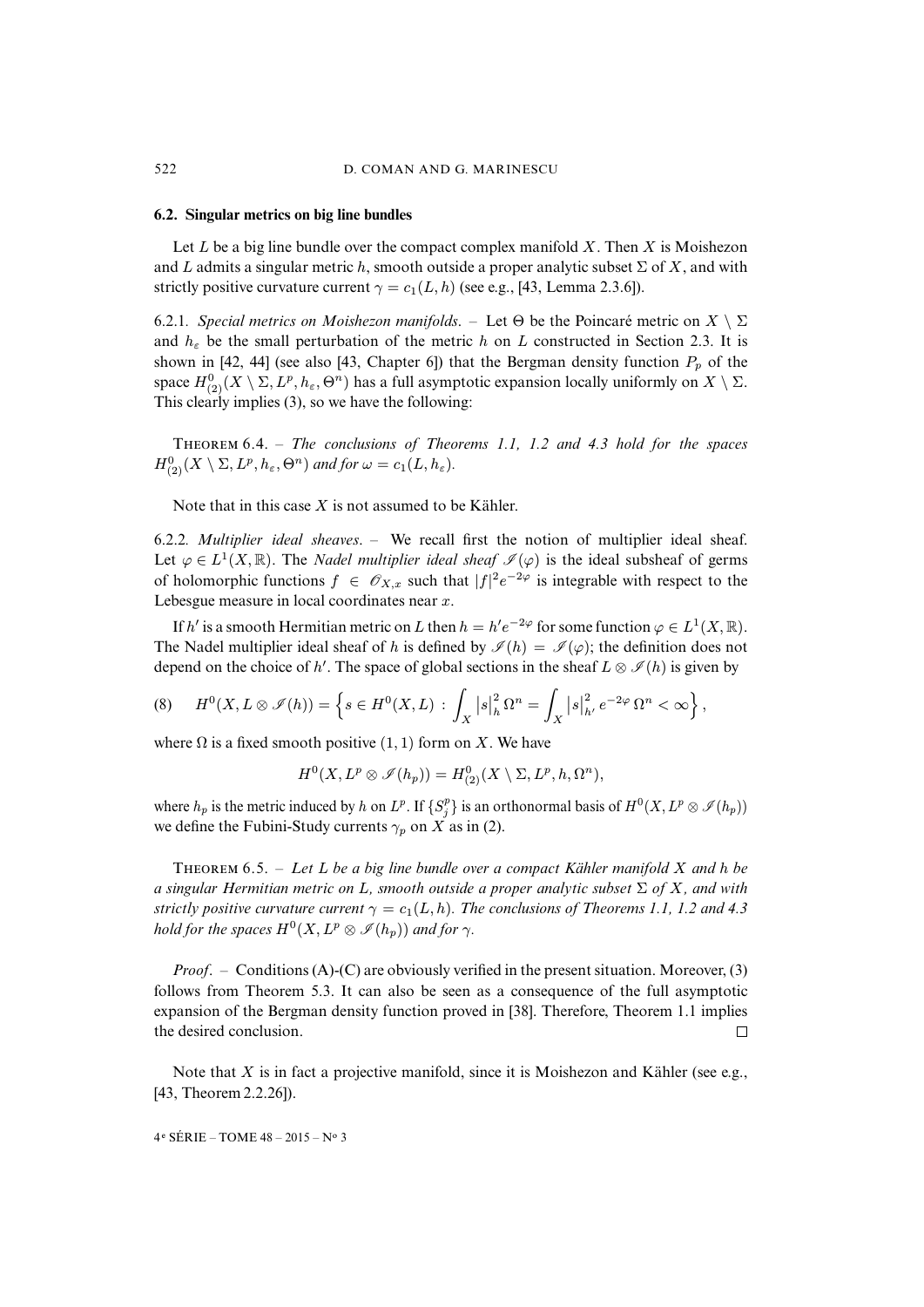#### <span id="page-28-0"></span>**6.3. Zariski-open manifolds with bounded negative Ricci curvature**

Let  $(M, J, \omega)$  be a Kähler manifold, let  $g^{TM}$  be the Riemannian metric associated to  $\omega$ by  $g^{TM}(Ju, Jv) = g^{TM}(u, v)$  for all  $u, v \in T_xM$ ,  $x \in M$ . Let Ric be the Ricci curvature of  $g^{TM}$ . The Ricci form Ric<sub> $\omega$ </sub> is defined as the (1, 1)-form associated to Ric by

$$
Ric_{\omega}(u,v) = Ric(Ju,v), \quad \text{for any } u, v \in T_xM, x \in M.
$$

The volume form  $\omega^n$  induces a metric  $h^{K_M^*}$  on  $K_M^*$ , whose dual metric on  $K_M$  is denoted by  $h^{K_M}$ . Since the metric  $g^{TM}$  is Kähler, we have (see e.g., [\[43,](#page-40-2) Prob. 1.7])

$$
\mathrm{Ric}_{\omega} = i R^{K_M^*} = -i R^{K_M}.
$$

We denote by  $H^0_{(2)}(M, K_M^p)$  the space of  $L^2$ -pluricanonical sections with respect to the metric  $h^{K_M^p}$  and the volume form  $\omega^n$ .

We consider in this section the following setting:

- (I) X is a compact complex manifold of dimension  $n$ ,  $\Sigma$  is an analytic subvariety of X,  $M := X \setminus \Sigma$ .
- (II) M admits a complete Kähler metric  $\omega$  such that Ric $\omega \leq -\lambda \omega$ , for some constant  $\lambda > 0$ .

Note that  $K_M = K_X |_{M}$ . Moreover, condition (II) implies that the volume form  $\omega^n$  is integrable over X; indeed, by Yau's Schwarz lemma [\[61,](#page-41-5) Theorem 3] it follows that  $\omega^n \lesssim \Theta^n$ , where  $\Theta$  is the generalized Poincaré metric on M (see e.g., [\[48,](#page-40-13) Proposition 1.10]) and  $\Theta^n$  is integrable over  $X$  (see also [\[43,](#page-40-2) Lemma 6.2.1]). We have the following:

THEOREM 6.6. – Let  $X$ ,  $\Sigma$ ,  $M$ ,  $\omega$  be as in (I), (II), and assume that dim  $\Sigma \le n - k$ ,  $k \ge 2$ . *Then the following hold:*

- (i)  $H_{(2)}^{0}(M, K_M^p) \subset H^0(X, K_X^p)$ .
- (ii) The currents  $(-Ric_{\omega})^j$ ,  $\gamma_p^j$ ,  $1 \leq j \leq k$ , are well defined on X for p sufficiently large, where  $\gamma_p$  are the Fubini-Study currents defined by [\(2\)](#page-4-0) for  $H^0_{(2)}(M,K^p_M)$ .
- (iii)  $\frac{1}{p^j} \gamma_p^j \to (-\frac{1}{2\pi} \text{Ric}_{\omega})^j$  *weakly on* X *as*  $p \to \infty$ *, for*  $1 \le j \le k$ *.*

*Proof.* – We only have to check condition (B). Since codim  $\Sigma \geq 2$ , Lemma [6.1](#page-0-0) implies that the metric  $h^{K_M}$  extends to a positively curved (singular) metric on  $K_X$  over X, which we denote by h. Moreover,

$$
-\operatorname{Ric}_{\omega} = iR^{K_M} = 2\pi c_1(K_M, h^{K_M}) = 2\pi c_1(K_X, h)|_M
$$

extends to a positive closed current on X.

Condition [\(3\)](#page-4-1) holds, as shown by Tian [\[59,](#page-41-0) Theorem 4.1] (this follows also from the more general result in [\[43,](#page-40-2) Theorem 6.1.1]). Therefore, Theorem [1.1](#page-0-0) implies the desired conclusion.  $\Box$ 

Note that Tian [\[59,](#page-41-0) §5] considered the situation when  $X, \Sigma, M$  verify assumptions (I), (II), X is projective and  $k = 1$ . In that case he shows that the sections of  $H_{(2)}^{0}(M, K_M^p)$  extend meromorphically to X, with poles of order at most  $p - 1$  along  $\Sigma$ , and  $-\text{Ric}_{\omega}$  extends to a positive closed current on X [\[59,](#page-41-0) Theorem C].

This situation is more difficult, as the metric  $h^{K_M}$  does not extend to a positively curved metric on  $K_X$ . Nevertheless, we shall now show how this case fits into our framework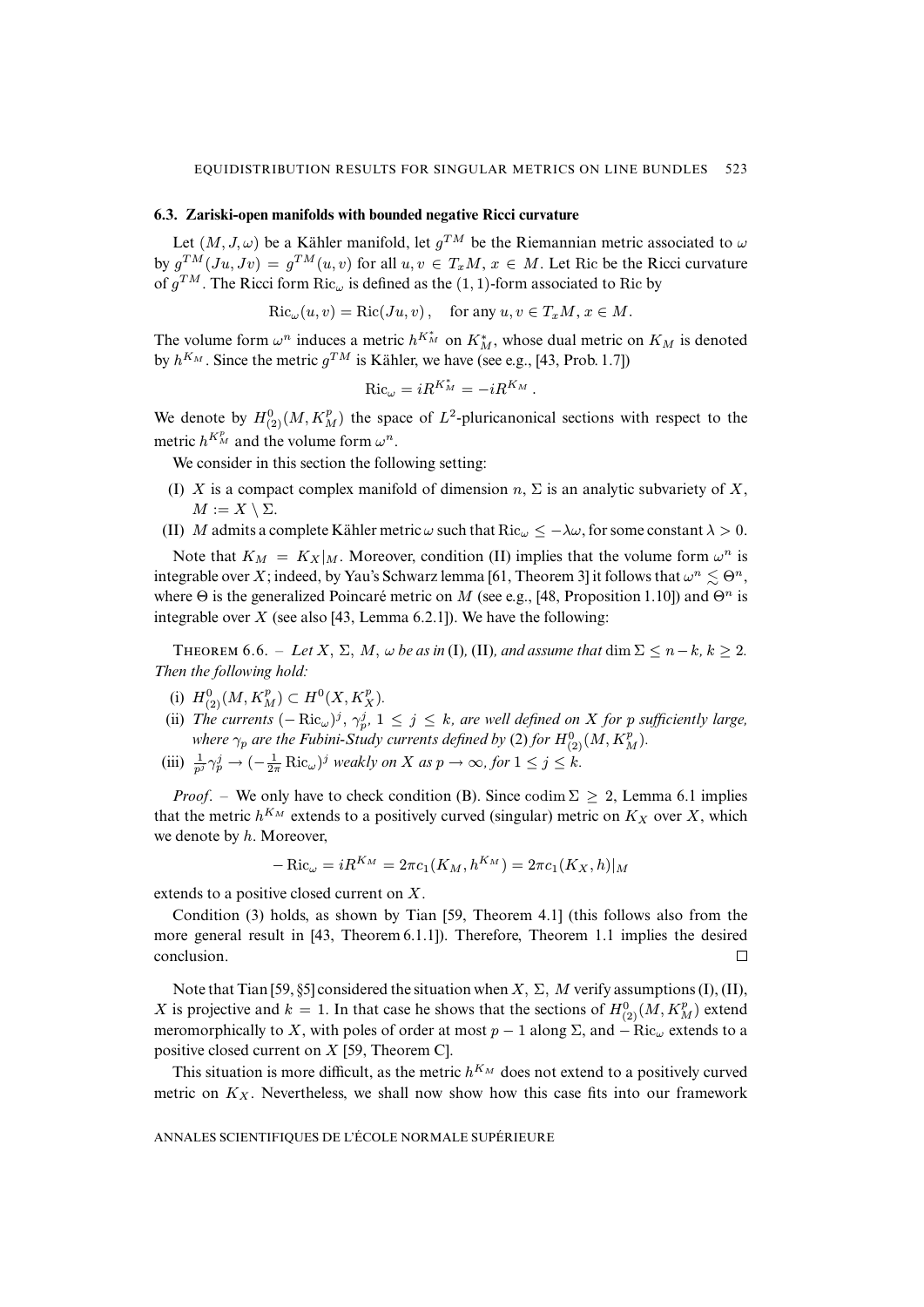from Theorem [1.1.](#page-0-0) In view of Theorem [6.6](#page-0-0) (and its proof), we may assume without loss of generality that

(III)  $\Sigma$  has pure dimension  $n - 1$ .

For this purpose, consider the line bundle  $L := K_X \otimes \mathscr{O}_X(\Sigma)$ , where  $\mathscr{O}_X(\Sigma)$  is the line bundle associated to the divisor  $\Sigma$ . Let  $\sigma$  be the canonical section of  $\mathscr{O}_X(\Sigma)$  (cf. [\[43,](#page-40-2) p. 71]) and denote by  $h_{\sigma}$  the metric induced by  $\sigma$  on  $\mathcal{O}_X(\Sigma)$  (cf. [\[43,](#page-40-2) Example 2.3.4]). Note also that  $c_1(\mathcal{O}_X(\Sigma), h_{\sigma}) = [\Sigma]$  by [\[43,](#page-40-2) (2.3.8)]. Consider the metric naturally defined by  $h^{K_M}$ ,

(9) 
$$
h_{M,\sigma} := h^{K_M} \otimes h_{\sigma} \text{ on } L|_M = K_M \otimes \mathscr{O}_X(\Sigma)|_M \cong K_M.
$$

<span id="page-29-0"></span>We recall the following simple fact, whose proof is left to the reader.

LEMMA 6.7. – Let X,  $\Sigma$ , M verify assumptions (I) and (III). Assume that  $(E, h^E)$  is a *singular Hermitian line bundle on*  $X$  *and*  $p \geq 1$ *. Then* 

$$
\mathscr{I}_{\sigma}:H^0(M,E|_M)\longrightarrow H^0(M,(E\otimes \mathscr{O}_X(\Sigma)^p)|_M),\ \mathscr{I}_{\sigma}(S)=S\otimes \sigma^{\otimes p},
$$

*is an isomorphism and we have*  $|S|^2_{h^E} = |\mathcal{I}_\sigma(S)|^2_{h^E \otimes h^p_\sigma}$  pointwise on  $M$ , where  $h^p_\sigma$  is the metric *induced by*  $h_{\sigma}$  *on*  $\mathscr{O}_X(\Sigma)^p$ *.* 

LEMMA 6.8. – *Let* X,  $\Sigma$ , M,  $\omega$  *verify assumptions* (I)-(III). The metric  $h_{M,\sigma}$  defined in [\(9\)](#page-29-0) *extends uniquely to a positively curved metric h on L over X. The curvature current*  $c_1(L, h)$  *is independent of the choice of*  $\sigma$  *and we have*  $c_1(L, h)|_M = -\frac{1}{2\pi} \text{Ric}_{\omega}$ .

*Proof.* – By Lemma [6.1](#page-0-0) it suffices to show that the metric  $h_{M,\sigma}$  extends near each regular point  $x \in \Sigma$ . We follow at first the argument of Tian from [\[59,](#page-41-0) Lemma 5.1] to estimate the volume of  $\omega$  as in [\[59,](#page-41-0) (5.3)]. Let D be the unit disc in  $\mathbb{C}$ . Then  $x \in \Sigma$  has a coordinate neighborhood  $U_x$  such that

$$
U_x \cong \mathbb{D}^n, \ \ x = 0, \ \ U_x \cap \Sigma \cong \{ z = (z_1, \ldots, z_n) : z_1 = 0 \}, \ \ U_x \cap M \cong \mathbb{D}^{\star} \times \mathbb{D}^{n-1}.
$$

Consider the complete hyperbolic metric  $g_x$  on  $\mathbb{D}^* \times \mathbb{D}^{n-1}$  given by the product of the Poincaré metrics on  $\mathbb{D}^*$  and  $\mathbb{D}$ . By (II) and Yau's Schwarz lemma [\[61,](#page-41-5) Theorem 3], the volume of  $\omega$  is dominated on  $U_x \cap M$  by a constant multiple of the volume of  $g_x$ . On a smaller polydisc  $\mathbb{D}_r^* \times \mathbb{D}_r^{n-1}$ ,  $r < 1$ , the volume of  $g_x$  is  $\sim (|z_1| \log |z_1|)^{-2}$ . It follows that

$$
\det[g_{jk}] \le C(|z_1| \log |z_1|)^{-2} \text{ on } \mathbb{D}_r^* \times \mathbb{D}_r^{n-1}, \text{ where } \omega = i \sum_{j,k=1}^n g_{jk} dz_j \wedge d\overline{z}_k,
$$

for some constant  $C > 0$ .

Note that L is trivial over  $U_x$  and the metric  $h_{M,\sigma}$  has a weight  $\varphi$  on  $U_x \cap M \cong \mathbb{D}^* \times \mathbb{D}^{n-1}$ given by  $e^{2\varphi} = |z_1|^2 \det[g_{jk}]$ . So  $dd^c \varphi = -\frac{1}{2\pi}$  Ric $\omega > 0$  and  $\varphi$  is psh on  $U_x \cap M$ . By the above estimate,

$$
e^{2\varphi} = |z_1|^2 \det[g_{jk}] \le C(\log |z_1|)^{-2}
$$
 on  $\mathbb{D}_r^* \times \mathbb{D}_r^{n-1}$ ,

which implies that  $\varphi(z) \to -\infty$  as  $z \to \Sigma$ , so  $\varphi$  is upper bounded near x. Hence  $\varphi$  extends to a psh function on  $U_x$ , and  $h_{M,\sigma}$  extends uniquely to a positively curved metric h on L. Moreover,

$$
c_1(L, h)|_M = c_1(K_M, h^{K_M}) + c_1(\mathscr{O}_X(\Sigma)|_M, h_{\sigma}) = -\frac{1}{2\pi} \operatorname{Ric}_{\omega}.
$$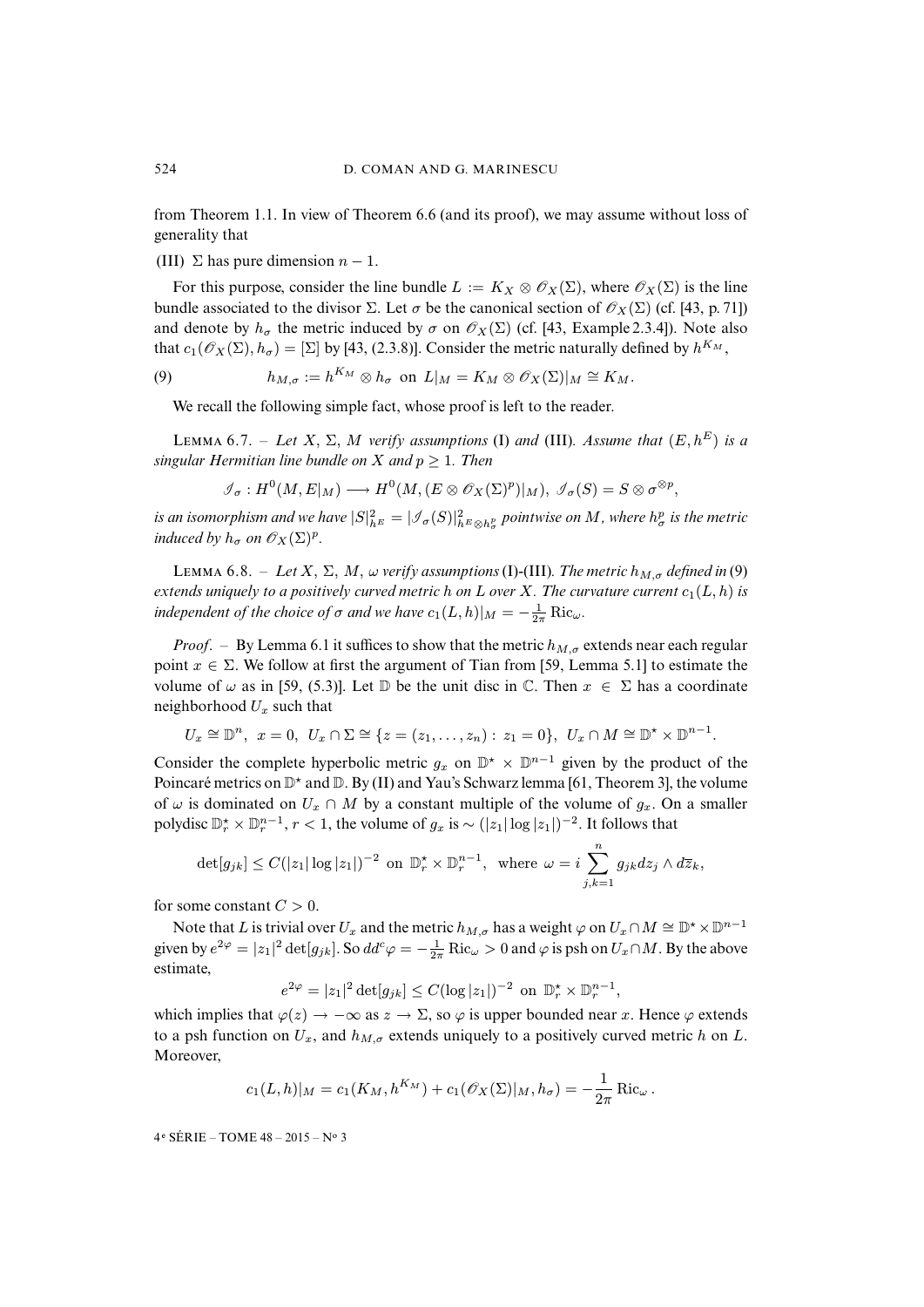Since X is compact, any section  $\sigma'$  of  $\mathcal{O}_X(\Sigma)$  that vanishes on  $\Sigma$  is a constant multiple of  $\sigma$ , hence the metric  $h_{\sigma}$  is a constant multiple of  $h_{\sigma}$ . This shows that  $c_1(L, h)$  is independent of the choice of  $\sigma$ .  $\Box$ 

**THEOREM** 6.9. – Let X,  $\Sigma$ , M,  $\omega$  *verify assumptions* (I)-(III). Let  $h^{K_M}$  be the metric induced by  $\omega$  on  $K_M$  and  $H^0_{(2)}(M,K_M^p)$  be the space of  $L^2$ -pluricanonical sections with respect to the metric  $h^{K_M^p}$  and the volume form  $\omega^n$ . Then we have:

- (i) The Fubini-Study currents  $\gamma_p$  of  $H_{(2)}^{0}(M,K_M^p)$  extend naturally as closed currents of *order 0 on X defined locally by Formula* [\(2\)](#page-4-0), and  $\frac{1}{p} \gamma_p + [\Sigma] \ge 0$  *on X*.
- (ii)  $\frac{1}{p} \gamma_p + [\Sigma]$  *converge weakly on X to a positive closed current* T *so that*  $T|_M = -\frac{1}{2\pi} \text{Ric}_{\omega}$ *and*  $T = c_1(L, h)$  *for a singular Hermitian metric h on*  $L = K_X \otimes \mathcal{O}_X(\Sigma)$ *.*

*Proof.* – By [\[48,](#page-40-13) Proposition 1.11] (see also [\[59,](#page-41-0) Lemma 5.1]) the sections in  $H_{(2)}^{0}(M, K_M^p)$ extend to meromorphic sections of  $K_X^p$  over X, with poles in  $\Sigma$  of order at most  $p-1$ . This yields (i).

Let  $h_{M,\sigma}$  be the metric defined in [\(9\)](#page-29-0) on  $L|_M$ , and h be its extension to L provided in Lemma [6.8,](#page-0-0) so  $c_1(L, h)|_M = -\frac{1}{2\pi} \text{Ric}_{\omega}$ . It follows from Lemma [6.7](#page-0-0) and [\[48,](#page-40-13) Proposition 1.11] that  $\mathcal{J}_{\sigma}(H^0_{(2)}(M, K^p_M)) = H^0_{(2)}(M, L^p, h, \omega^n) \subset H^0(X, L^p)$ . So  $X, \Sigma, (L, h)$  and the volume form  $\omega^n$  verify assumptions (A), (B), (C'), (D) (see Remark [3.6\)](#page-0-0).

Lemmas [6.7](#page-0-0) and [6.8](#page-0-0) imply that  $\mathcal{J}_{\sigma}$  maps an orthonormal basis of  $H_{(2)}^{0}(M, K_M^p)$  onto an orthonormal basis of  $H^0_{(2)}(M, L^p, h, \omega^n)$  and that the Bergman kernel functions  $P_p$  defined by [\(1\)](#page-4-2) for these spaces are equal. Condition [\(3\)](#page-4-1) holds, as shown by [\[59,](#page-41-0) §4] or [\[43,](#page-40-2) Theo-rem 6.[1.1](#page-0-0)]. By Theorem 1.1 and Remark [3.6](#page-0-0) we have  $\frac{1}{p} \gamma_p \to c_1(L, h)$  weakly on X, where  $\gamma_p'$  are the Fubini-Study currents defined by [\(2\)](#page-4-0) for  $H^0_{(2)}(M, L^p, h, \omega^n)$ .

Observe that Lemmas [6.7](#page-0-0) and [6.8](#page-0-0) imply  $\gamma'_p = \gamma_p + p[\Sigma]$  on X. This completes the proof.  $\Box$ 

R 6.10. – *Note that assumptions* (I) *-*(III) *are verified if* X *is a compact projective manifold,*  $\Sigma$  *is an effective divisor of* X, and  $L = K_X \otimes \mathcal{O}_X(\Sigma)$  *is ample, due to a result by R. Kobayashi* [\[40\]](#page-40-14) *about the existence of Kähler-Einstein metrics on* X \ Σ*. Conversely, let* X, Σ, M, ω *verify assumptions* (I)*-*(III) *as in Theorem [6.9.](#page-0-0) By the proof of* [\[48,](#page-40-13) Proposition 1.12] *we see that the following properties hold:*

- (a) There exists  $p_0$  such that  $H^0(X, L^{p_0})$  separates the points of  $M$  and gives local holomor*phic coordinates on* M*,*
- (b) M *is biholomorphic to a quasiprojective manifold; in fact the meromorphic Kodaira map*  $\Phi_{p_0}$  : X --+  $\mathbb{P}^N$  defined by  $H^0(X, L^{p_0})$  induces a birational morphism to a normal projective variety  $Y$  such that  $\Phi_{p_0}(M)$  is Zariski open in  $Y$  and  $\Phi_{p_0}:M\longrightarrow \Phi_{p_0}(M)$  is *biholomorphic,*
- (c) L *is big and* X *is Moishezon.*

*Note that* L *is not necessarily ample in the case of toroidal compactifications considered in the Section [6.4.](#page-31-0)*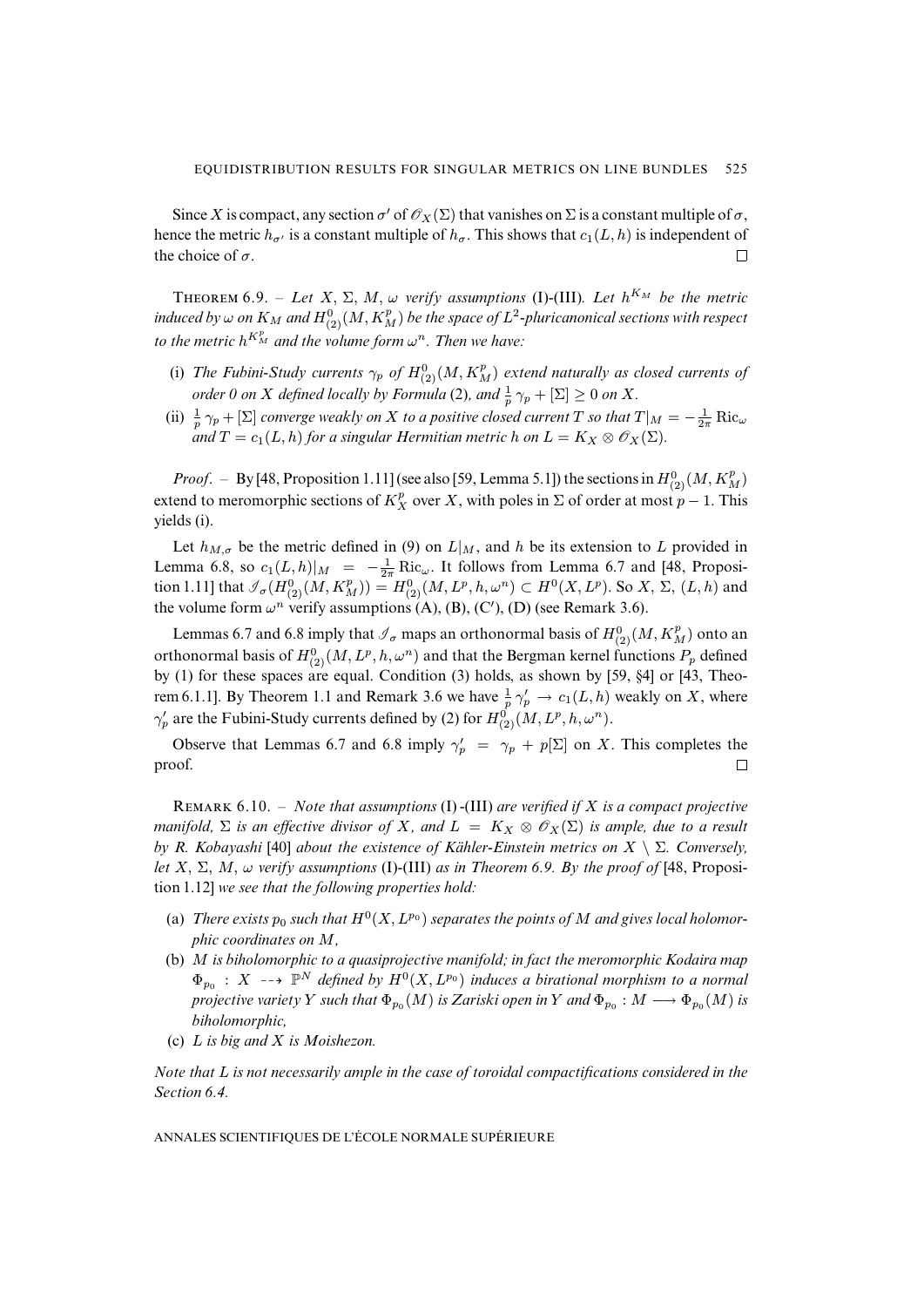#### <span id="page-31-0"></span>**6.4. Arithmetic quotients**

Let D be a bounded symmetric domain in  $\mathbb{C}^n$  and let  $\Gamma$  be a neat arithmetic group acting properly discontinuously on D (see [\[47,](#page-40-15) p. 253]). Then  $U := D/\Gamma$  is a smooth quasi-projective variety, called an arithmetic variety. By  $[2]$ , U admits a smooth toroidal compactification X. In particular,  $\Sigma := X \setminus U$  is a divisor with normal crossings. The Bergman metric  $\omega_D^{\mathcal{B}}$ on D descends to a complete Kähler metric  $\omega := \omega_U^{\mathcal{B}}$  on U. Moreover,  $\omega$  is Kähler-Einstein with  $\text{Ric}_{\omega} = -\omega$  (since the metric  $\omega_D^{\mathcal{B}}$  has this property). We denote by  $h^{K_U}$  the Hermitian metric induced by  $\omega$  on  $K_U$ . We wish to study the spaces  $H^0_{(2)}(U, K_U^p)$  of  $L^2$ -pluricanonical sections with respect to the metric  $h^{K_U^p}$  and the volume form  $\omega^n$ .

As in Section [6.3,](#page-28-0) consider the line bundle  $L := K_X \otimes \mathscr{O}_X(\Sigma)$  and the metric  $h_{U,\sigma}$  on  $L|_U$ defined in [\(9\)](#page-29-0). By Lemma [6.8](#page-0-0)  $h_{U,\sigma}$  extends uniquely to a positively curved metric h on L and  $c_1(L, h)|_U = \frac{\omega}{2\pi}$ . Clearly, Theorem [6.9](#page-0-0) holds in this setting:

THEOREM 6.11. - Let X be a smooth toroidal compactification of an arithmetic quo*tient*  $U = D/\Gamma$  *and set*  $\Sigma = X \setminus U$ ,  $L = K_X \otimes \mathscr{O}_X(\Sigma)$ *. Let*  $\omega$  *be the induced Bergman metric*  $\rho$  *on U and let*  $h^{K_U}$  *be the metric induced by*  $\omega$  *on*  $K_U$ *. Then we have:* 

- (i) The metric  $h^{K_U}$  defines a singular metric h on L such that  $c_1(L, h)$  is a positive current *on X* which extends  $\frac{\omega}{2\pi}$ .
- (ii)  $H^0_{(2)}(U, L^p, h, \omega^n)$  $H^0_{(2)}(U, L^p, h, \omega^n)$  $H^0_{(2)}(U, L^p, h, \omega^n)$   $\subset$   $H^0(X, L^p)$  *for all*  $p \geq 1$ *, so the currents*  $\gamma_p$  *given by* (2) for  $H^0_{(2)}(U,L^p,h,\omega^n)$  extend naturally to positive closed currents on  $X.$
- (iii)  $\frac{1}{p} \gamma_p \rightarrow c_1(L, h)$  and  $\frac{1}{p} [\sigma_p = 0] \rightarrow c_1(L, h)$  in the weak sense of currents on X, *for*  $\lambda_{\infty}$ -a.e. sequence  $\{\sigma_p\}_{p>1} \in \mathcal{S}_{\infty}$ , where  $\mathcal{S}_{\infty}, \lambda_{\infty}$  are as in Theorem [4.3.](#page-0-0)

By Lemma [6.7,](#page-0-0)  $H^0_{(2)}(U, K_U^p) \cong H^0_{(2)}(U, L^p, h, \omega^n)$ . Let us describe this space in more detail. By [\[47,](#page-40-15) Proposition 3.3, 3.4(b)],

 $H^0(X, L^p) \cong \{$  modular forms with respect to the p th power

of the canonical automorphy factor $\},$ 

so  $H_{(2)}^{0}(U, K_{U}^{p}) \subset H^{0}(X, L^{p})$  are modular forms. The space

$$
H^0(X, L^p \otimes \mathscr{O}_X(\Sigma)^{-1}) = H^0(X, K_X^p \otimes \mathscr{O}_X(\Sigma)^{p-1})
$$

of modular forms vanishing on the boundary is called the space of cusp forms.

We will need the following definition from Mumford [\[47,](#page-40-15) p. 242]. Let  $\mathbb D$  be the unit disc in  $\mathbb C$ . Every  $x \in \Sigma$  has a coordinate neighborhood  $V_x \cong \mathbb D^n$  such that for some  $1 \leq l \leq n$ ,

<span id="page-31-1"></span> $(10)$  $\cong \mathbb{D}^n$ ,  $x = 0$ ,  $V_x \cap \Sigma \cong \{z = (z_1, \ldots, z_n) : z_1 z_2 \ldots z_l = 0\}.$ 

DEFINITION 6.12. – *A smooth Hermitian metric h* on  $L|_U$  *is said to be good on X if for*  $all\ x\in\Sigma$  *and all holomorphic frames*  $e$  *of*  $L$  *in a neighborhood*  $V_x\cong\mathbb{D}^n$  *of*  $x$  *as in* [\(10\)](#page-31-1) we have

- (i)  $|e|_h^2, |e|_h^{-2} \le C \left| \sum_{k=1}^l \log |z_k| \right|$  $2\alpha$ , for some  $C > 0$ ,  $\alpha \geq 1$ ,
- (ii) *the forms*  $\eta = \partial \log |e|_h^2$  *and dn have Poincaré growth on*  $V_x$ *.*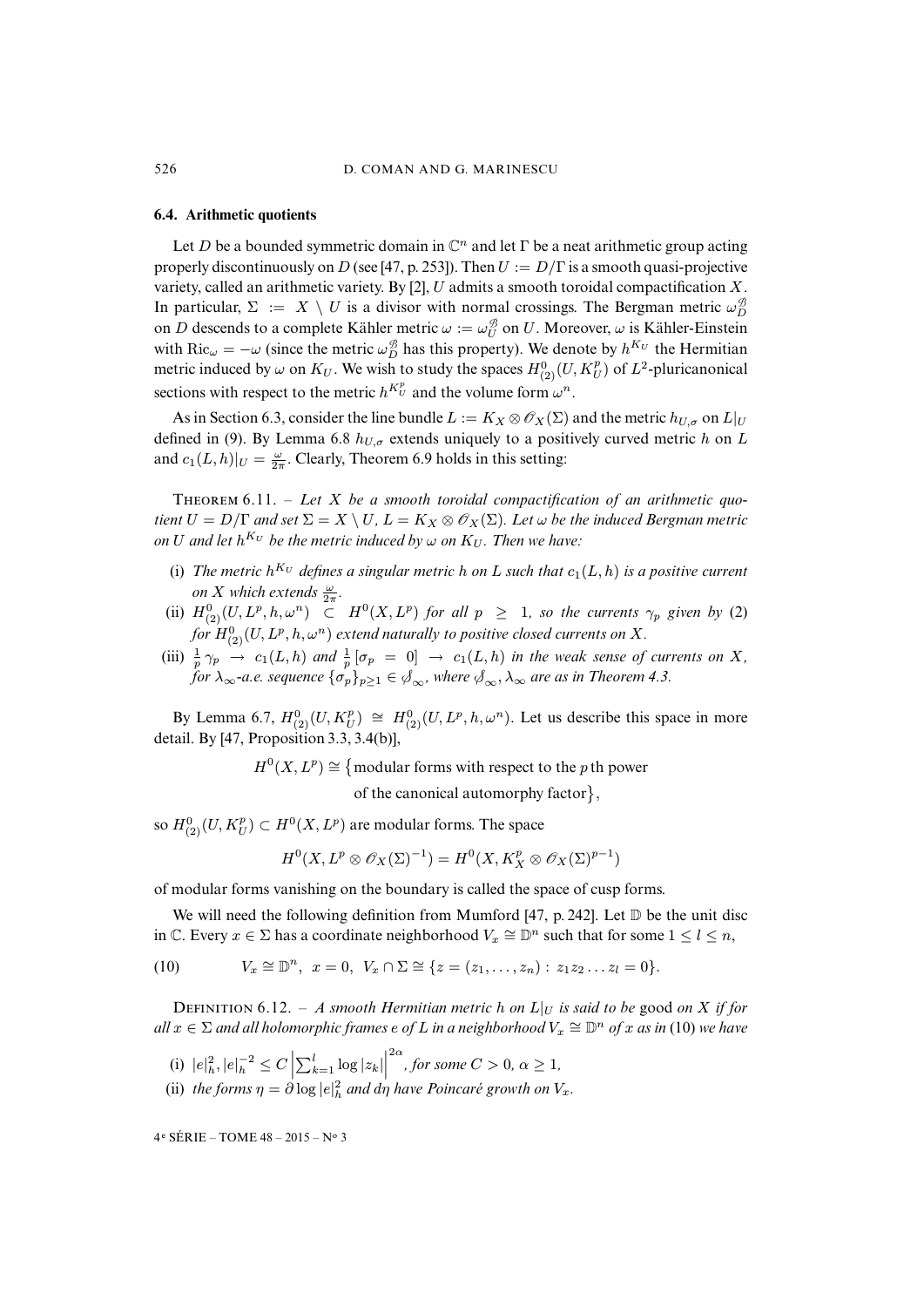Examples of Hermitian line bundles with good metrics are provided by the following class of line bundles over arithmetic quotients considered by Mumford in [\[47,](#page-40-15) p. 256]. Namely, if D is a bounded symmetric domain, then  $D \cong K\backslash G$ , where G is a semi-simple adjoint group (i.e., isomorphic to its adjoint group) and  $K$  a maximal compact subgroup (see e.g., [\[2,](#page-38-13) p. 106]). Let  $E_0$  be a G-equivariant holomorphic line bundle over D. Let  $U = D/\Gamma$  be an arithmetic quotient and X be a smooth toroidal compactification of U. Then  $\Gamma$  acts on  $E_0$ and  $E_U = E_0/\Gamma$  is a holomorphic line bundle on U. Moreover,  $E_0$  carries a G-invariant Hermitian metric  $h_0$  which induces a Hermitian metric  $h_U$  on  $E_U$ . By [\[47,](#page-40-15) Main Theorem 3.1],  $E_U$  admits a unique extension to a holomorphic line bundle  $\overline{E}$  over X such that the metric  $h_U$  on  $\overline{E}|_U = E_U$  is good on X.

Consider the G-invariant line bundle  $(E_0, h_0) = (K_D, h^{K_D})$  on D, where  $h^{K_D}$  is induced by  $\omega_D^{\mathcal{B}}$ . Note that the Bergman metric  $\omega_D^{\mathcal{B}}$  is *G*-invariant and so is  $h^{K_D}$ . Then  $(E_U, h_U) = (K_U, h^{K_U})$ , where  $h^{K_U}$  is induced by  $\omega_U^{\mathcal{B}}$ . By [\[47,](#page-40-15) Main Theorem 3.1, Proposition 3.4] the extension  $\overline{K}_U$  of  $K_U$  satisfies the following condition: for any  $x \in \Sigma$  and any open coordinate neighborhood  $V_x \cong \mathbb{D}^n$  of x as in [\(10\)](#page-31-1), a holomorphic frame of  $\overline{K}_U|_{V_x}$  is of the form  $e = (z_1 z_2 ... z_l)^{-1} dz_1 \wedge \cdots \wedge dz_n$ . This shows that  $\overline{K}_U \cong K_X \otimes \mathscr{O}_X(\Sigma) =: L$ and the metric  $h_{U,\sigma}$  induced by  $h^{K_U}$  (see [\(9\)](#page-29-0)) on  $L|_U \cong K_U$  is good on X. Hence we obtain by condition (i) of Definition [6.12](#page-0-0) that

<span id="page-32-1"></span>(11) 
$$
\omega^{n} \gtrsim \prod_{j=1}^{l} |z_{j}|^{-2} \Big(\sum_{k=1}^{l} \log |z_{k}|\Big)^{-2\alpha} \Omega^{n} \text{ on } V_{x} \setminus \Sigma,
$$

where  $\alpha \geq 1$  and  $\Omega$  is a positive (1,1) form on X, and

thus

<span id="page-32-0"></span>(12) 
$$
|e|^2_{h_{U,\sigma}} \lesssim \Big(\sum_{k=1}^l \log |z_k|\Big)^{2\alpha} \quad \text{on } V_x \setminus \Sigma.
$$

LEMMA 6.13. – Let  $U = D/\Gamma$  be an arithmetic quotient and let X be a smooth toroidal *compactification of* U. Then  $H_{(2)}^0(U, K_U^p) \cong H^0(X, K_X^p \otimes \mathscr{O}_X(\Sigma)^{p-1})$ , i.e., the space *of* L 2 *-pluricanonical sections is the space of cusp forms.*

*Proof.* – By [\[48,](#page-40-13) Proposition 1.11] we have  $H_{(2)}^0(U, K_U^p) \subset H^0(X, K_X^p \otimes \mathscr{O}_X(\Sigma)^{p-1})$ . If  $S \in H^0(X, K_X^p \otimes \mathscr{O}_X(\Sigma)^{p-1})$ , then  $S = fe^{\otimes p}$ , in a neighborhood  $V_x$  of  $x \in \Sigma$  as in [\(10\)](#page-31-1), where  $f \in \mathcal{O}_X(V_x)$  vanishes on  $\Sigma$  and e is a frame of L over  $V_x$ . Estimate [\(12\)](#page-32-0) together with the fact that  $\omega^n$  is integrable over X [\[48,](#page-40-13) Proposition 1.10] imply that

$$
\int_{V_x \backslash \Sigma} |S|^2_{h_{U,\sigma}} \omega^n = \int_{V_x \backslash \Sigma} |f|^2 |e^{\otimes p}|^2_{h_{U,\sigma}} \omega^n \lesssim \int_{V_x \backslash \Sigma} |f|^2 \left| \sum_{k=1}^l \log |z_k| \right|^{2p\alpha} \omega^n < \infty,
$$
  

$$
S \in H^0_{(2)}(U, L^p, h, \omega^n) \cong H^0_{(2)}(U, K_U^p).
$$

 $\Box$ 

Theorem [6.11](#page-0-0) shows that the zero-divisors of random cusp forms  $\{\sigma_p\}$  (where  $\sigma_p$  is a p-pluricanonical section) are equidistributed with respect to the extension of the Bergman metric on a smooth toroidal compactification of an arithmetic quotient. The equidistribution on the arithmetic quotient  $D/\Gamma$  itself was shown in [\[23\]](#page-39-5). In this framework the equidistribution of zeros is a variant of the Quantum Unique Ergodicity conjecture of Rudnick-Sarnak [\[52\]](#page-40-16), cf. Rudnick [\[51\]](#page-40-17), Holowinsky and Soundararajan [\[36\]](#page-40-18), Marshall [\[46\]](#page-40-19).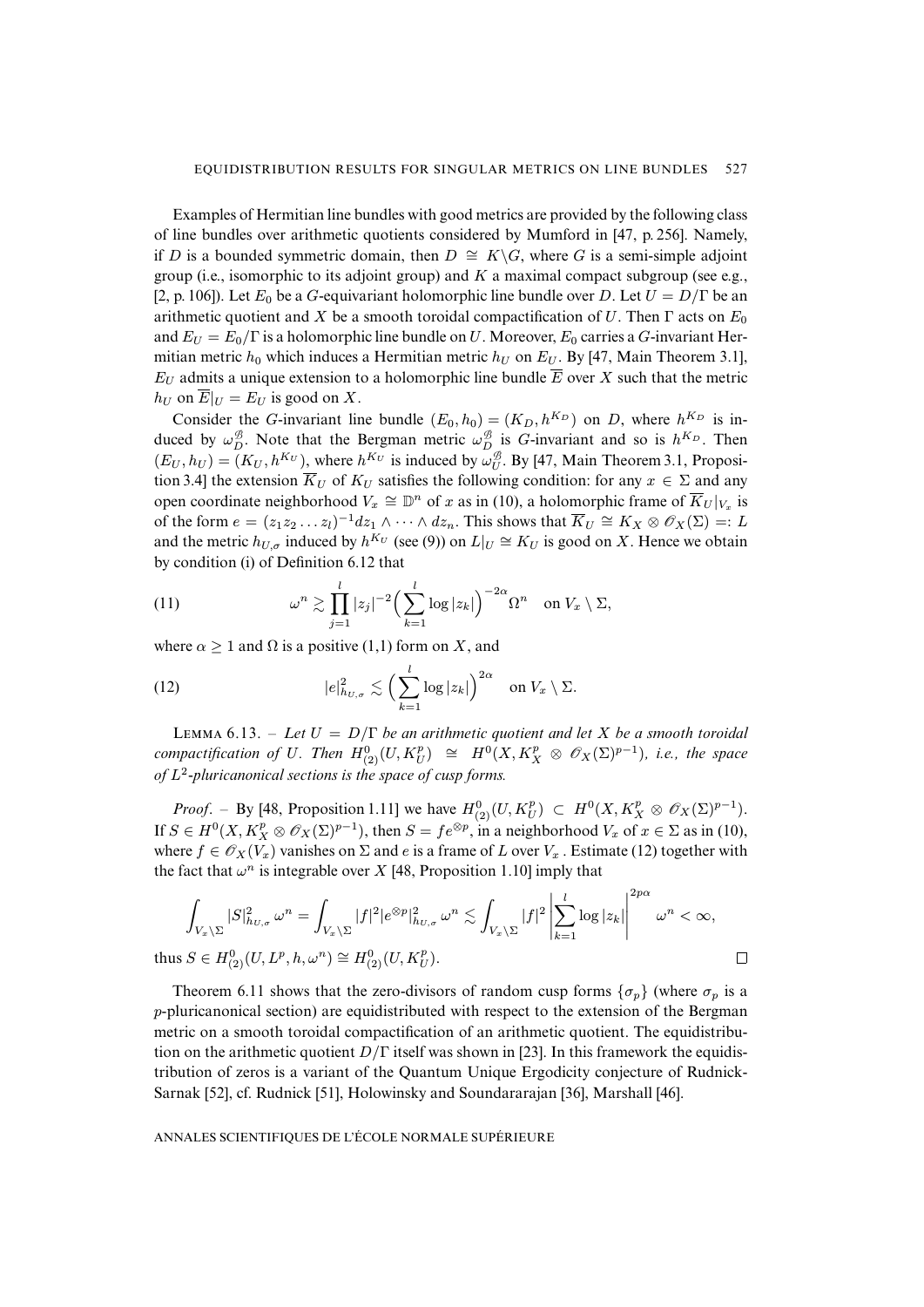The case of arithmetic quotients of dimension 1 is particularly interesting.

COROLLARY 6.14. – Let  $\Gamma \subset SL_2(\mathbb{Z})$  be a subgroup of finite index acting freely and *properly discontinuously on the hyperbolic plane* H *via linear fractional transformations. Set* U = H/Γ *and let* ω *be the induced Poincaré metric on* U*. Let* X *be a compact Riemann surface such that*  $U \subset X$  *and*  $X \setminus U = \Sigma$  *is a finite set. Let*  $L = K_X \otimes \mathscr{O}_X(\Sigma)$ *. Then the space*  $S_{2p}(\Gamma)$  *of cusp forms of weight*  $2p$  *of*  $\Gamma$  *is isomorphic to*  $H_{(2)}^{0}(U, K_{U}^{p})$  *and assertions* (i)-(iii) *of Theorem [6.11](#page-0-0) hold for the Fubini-Study currents*  $\gamma_p$  *defined by*  $S_{2p}(\Gamma)$  *and for the zero-sets of random sequences of cusp forms.*

We can extend the results of this section for the class of invariant line bundles considered by Mumford [\[47,](#page-40-15) p. 256].

THEOREM 6.15. – Let D, U, X,  $(E_0, h_0)$  be as above and assume that  $iR^{(E_0, h_0)} \geq \varepsilon \omega_D^{\mathcal{B}}$ *on* D, for some  $\varepsilon > 0$ . Let  $(E_U, h_U)$  be the induced line bundle on U and E be its unique extension *to* X so that the metric  $h_U$  on  $E|_U$  is good on X. Then  $h_U$  extends to a singular Hermitian *metric* h on E such that  $c_1(E, h)$  is a positive current on X which extends  $c_1(E_U, h_U)$ , and the  $conclusions of Theorems 1.1, 1.2 and 4.3 hold for the spaces  $H^0_{(2)}(U,E^p,h,\omega^n)$  and for  $c_1(E,h).$$  $conclusions of Theorems 1.1, 1.2 and 4.3 hold for the spaces  $H^0_{(2)}(U,E^p,h,\omega^n)$  and for  $c_1(E,h).$$  $conclusions of Theorems 1.1, 1.2 and 4.3 hold for the spaces  $H^0_{(2)}(U,E^p,h,\omega^n)$  and for  $c_1(E,h).$$  $conclusions of Theorems 1.1, 1.2 and 4.3 hold for the spaces  $H^0_{(2)}(U,E^p,h,\omega^n)$  and for  $c_1(E,h).$$  $conclusions of Theorems 1.1, 1.2 and 4.3 hold for the spaces  $H^0_{(2)}(U,E^p,h,\omega^n)$  and for  $c_1(E,h).$$  $conclusions of Theorems 1.1, 1.2 and 4.3 hold for the spaces  $H^0_{(2)}(U,E^p,h,\omega^n)$  and for  $c_1(E,h).$$  $conclusions of Theorems 1.1, 1.2 and 4.3 hold for the spaces  $H^0_{(2)}(U,E^p,h,\omega^n)$  and for  $c_1(E,h).$$ 

*Proof.* – Let  $x \in \Sigma$  and  $V_x$  be a coordinate neighborhood of x as in [\(10\)](#page-31-1) on which there exists a holomorphic frame  $e$  of  $E.$  Then the local weights  $\varphi = -\log|e|_{h_U}$  verify

$$
-\log \left|\sum_{k=1}^l \log |z_k|\right| - \frac{\log C}{2\alpha} \leq \frac{\varphi}{\alpha} \leq \log \left|\sum_{k=1}^l \log |z_k|\right| + \frac{\log C}{2\alpha} \text{ on } V_x \setminus \Sigma.
$$

Since the metric  $h_U$  is positively curved, the function  $\varphi$  is psh on  $U \cap V_x = V_x \setminus \Sigma$ . Hence  $\varphi$  is psh on  $V_x$ , in view of the previous upper bound and of Lemma [6.16](#page-0-0) hereafter. Thus  $c_1(E, h) \geq 0$  and condition (B) is fulfilled.

To prove that (C) holds, we write  $\omega^n = f\Omega^n$  for some fixed positive (1,1) form  $\Omega$  on X. Let  $x \in \sum_{reg}^{n-1}$  and local coordinates  $z_1, \ldots, z_n$  be chosen so that  $x = 0, \Sigma = \{z_1 = 0\}.$ Estimate [\(11\)](#page-32-1) implies that  $f \gtrsim |z_1|^{-2} |\log |z_1||^{-2\alpha}$  near x, where  $\alpha \geq 1$ . Hence  $f \geq c_x > 0$  $\Omega^n$ -a.e. in a neighborhood  $U_x$  of each  $x \in (X \setminus \Sigma) \cup \Sigma^{n-1}_{\text{reg}}$ .

Condition [\(3\)](#page-4-1) holds due to [\[43,](#page-40-2) Theorem 6.1.1], which applies since  $iR^{(E,h)} \geq \varepsilon \omega_U^{\mathcal{B}}$  on U. By Theorem [1.1](#page-0-0) we infer the conclusion.  $\Box$ 

LEMMA 6.16. – Let  $V \subset \mathbb{C}^n$  *be an open set and*  $\Sigma$  *be a proper analytic subvariety of* V. *Suppose that* u *is a psh function on* V \ Σ *which verifies*

 $u(z) \leq C_{z_0} \log |\log dist(z, \Sigma)|$ 

*for*  $z \in V \setminus \Sigma$  *near each point*  $z_0 \in \Sigma_{\mathrm{reg}}^{n-1}$ , with a constant  $C_{z_0} > 0$ . Then u is locally upper *bounded near each point of* Σ *hence it extends to a psh function on* V *.*

*Proof.* – It suffices to show that u is locally upper bounded near each point  $z_0 \in \sum_{reg}^{n-1}$ . We may assume that  $z_0 = 0$ ,  $\Sigma = \{z_1 = 0\} \subset V = \mathbb{D}^n$  and that  $u(z_1, z') \leq C \log |\log |z_1||$ for  $z \in V$  with  $0 < |z_1| < e^{-1}$ , where  $C > 0$  is a constant. The function  $u(\cdot, z')$  is subharmonic on  $\mathbb{D}\setminus\{0\}$ , so  $r \to f(r;z') := \max_{|z_1|=r} u(z_1,z')$  is a convex function of log r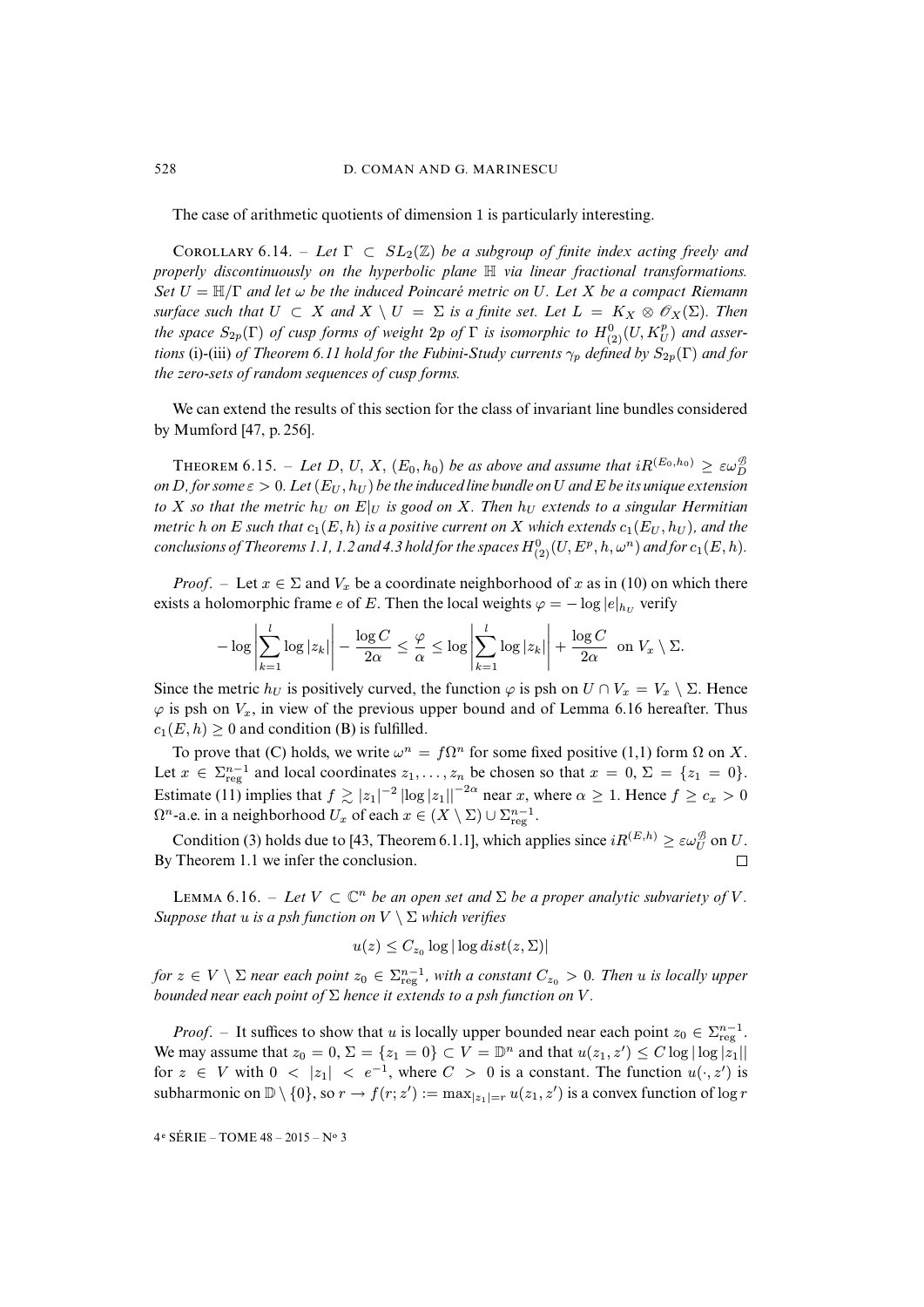for  $r > 0$  [\[37,](#page-40-9) Corollary 3.2.22]. If  $0 < t < r < s < e^{-1}$  we have by the growth assumption on u and the convexity property of  $f(r)$  that

$$
\frac{f(r;z') - C \log |\log t|}{\log r - \log t} \le \frac{f(r;z') - f(t;z')}{\log r - \log t} \le \frac{f(s;z') - f(r;z')}{\log s - \log r}.
$$

Letting  $t \searrow 0$  it follows that  $f(r; z') \leq f(s; z')$ , hence the functions  $f(\cdot; z')$  are increasing. This implies that u is upper bounded in a neighborhood of  $z_0 = 0$ .  $\Box$ 

#### <span id="page-34-0"></span>**6.5.** 1**-convex manifolds**

A complex manifold X is called 1*-convex* if there exists a smooth exhaustion function  $\psi: X \to \mathbb{R}$  which is strictly psh outside a compact set of X. This is equivalent to the following condition (see e.g., [\[1\]](#page-38-14)): There exist a Stein space Y, a proper holomorphic surjective map  $\rho: X \to Y$  satisfying  $\rho_* \mathcal{O}_X = \mathcal{O}_Y$ , and a finite set  $A \subset Y$  such that the induced map  $X \setminus \rho^{-1}(A) \to Y \setminus A$  is biholomorphic. The Stein space Y is called the Remmert reduction of X and  $\Sigma := \rho^{-1}(A)$  the exceptional set of X.

Consider a strictly psh smooth exhaustion function  $\varphi_Y$  of Y, such that  $\varphi_Y \geq 0$  and  $\{\varphi_Y = 0\} = A$  (see e.g., [\[13,](#page-38-15) p. 563]). Then  $\varphi = \varphi_Y \circ \rho$  is a smooth psh exhaustion function of X, such that  $\varphi \ge 0$ ,  $\{\varphi = 0\} = \Sigma$  and  $\varphi$  is strictly psh on  $X \setminus \Sigma$ .

We consider in the sequel a holomorphic line bundle  $(L, h)$  on X with singular metric h, which is smooth outside the exceptional set  $\Sigma$  and has strictly positive curvature current in a neighborhood U of  $\Sigma$ . By using a modification  $\pi: \widetilde{X} \to X$  of X we construct as in Section [2.3](#page-7-1) the Poincaré metric  $\Theta$  on  $X \setminus \Sigma$  and also the metric  $h_{\varepsilon}$  on  $L|_{X \setminus \Sigma}$ . We may suppose that  $\Theta$  is complete on  $X \setminus \Sigma$  (the metric  $\widetilde{\Omega}$  on  $\widetilde{X}$  may be taken to be complete, by setting  $\Omega = \Omega \exp(\eta \circ \varphi \circ \pi)$ , where  $\Omega$  is an arbitrary metric on X and  $\eta : \mathbb{R} \to \mathbb{R}$  is a fast increasing function at infinity).

Let us consider a convex increasing function  $\chi : \mathbb{R} \to \mathbb{R}$  and endow L with the Hermitian metric  $h_\varepsilon e^{-\chi(\varphi)}$ . Consider the  $L^2$  inner product on the space  $\Omega_0^{0,*}(X\setminus\Sigma,L^p)$  of sections with compact support, induced by the metrics  $h_{\varepsilon}e^{-\chi(\varphi)}$  on  $L$  and  $\Theta$  on  $X \setminus \Sigma$ . Set

$$
L^2_{0,*}(X \setminus \Sigma, L^p) := L^2_{0,*}(X \setminus \Sigma, L^p, h_{\varepsilon}e^{-\chi(\varphi)}, \Theta^n),
$$
  

$$
H^0_{(2)}(X \setminus \Sigma, L^p) := L^2_{0,0}(X \setminus \Sigma, L^p) \cap \ker \overline{\partial}.
$$

We denote by  $\overline{\partial}_x^*$  and  $\Box_{p,\chi}$  the adjoint of  $\overline{\partial}$  with respect to this  $L^2$  inner product and the corresponding Kodaira Laplace operator.

Let us denote by  $\mathcal{T} = [i(\Theta), \partial \Theta]$  the Hermitian torsion of the Poincaré metric  $\Theta$ . Set  $\overline{L^p} = L^p \otimes K_X^*$ . There exists a natural isometry

$$
\Psi = \sim: \Lambda^{0,q}(T^*X) \otimes L^p \longrightarrow \Lambda^{n,q}(T^*X) \otimes \widetilde{L^p},
$$
  

$$
\Psi s = \widetilde{s} = (w^1 \wedge \cdots \wedge w^n \wedge s) \otimes (w_1 \wedge \cdots \wedge w_n),
$$

where  $\{w_j\}_{j=1}^n$  is a local orthonormal frame of  $T^{(1,0)}X$  and  $\{w^j\}_{j=1}^n$  is the dual frame. The Bochner-Kodaira-Nakano formula [\[43,](#page-40-2) Cor. 1.4.17] shows that for any  $s \in \Omega_0^{0,1}(X \setminus \Sigma, L^p)$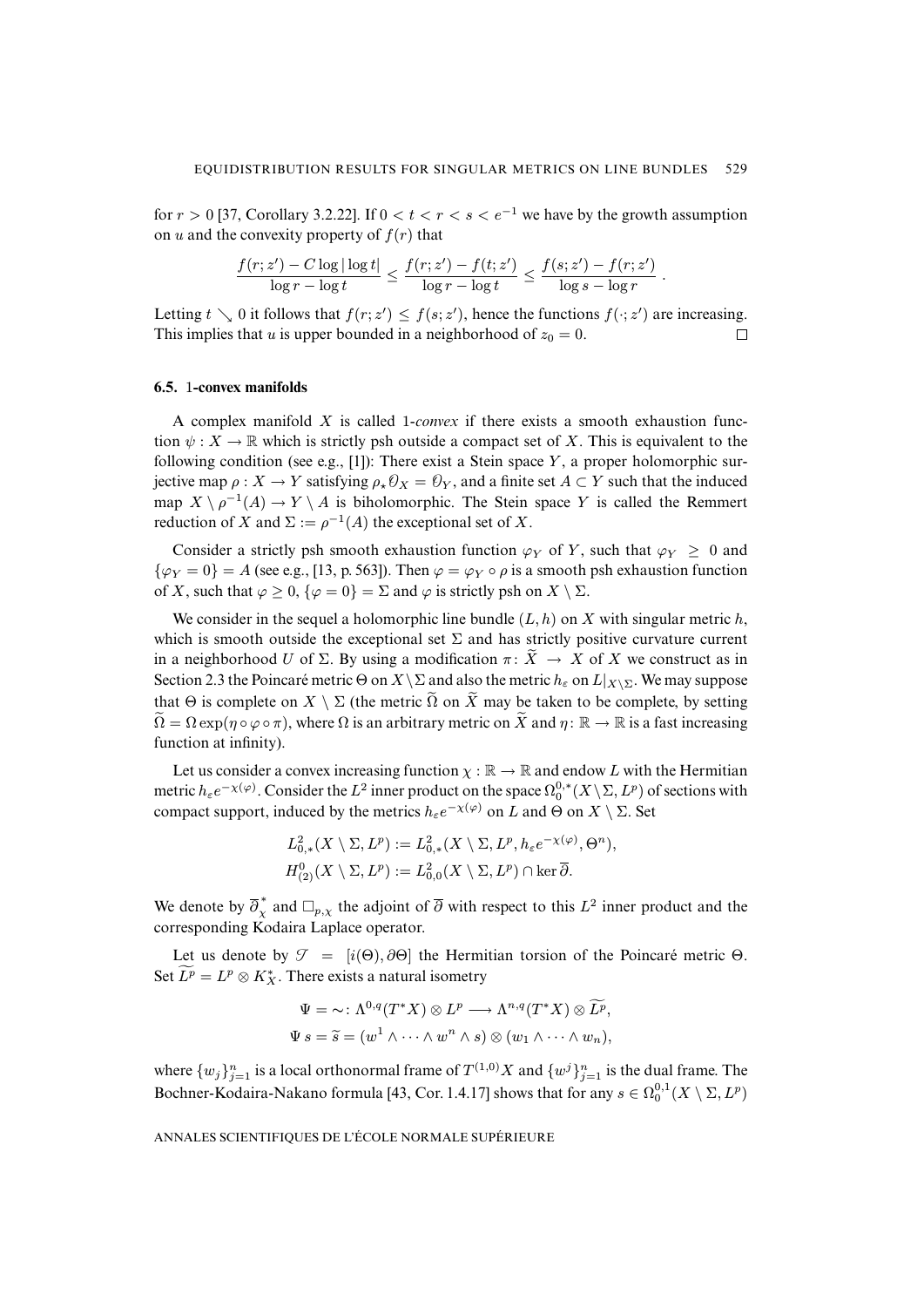we have

<span id="page-35-0"></span>(13) 
$$
\frac{3}{2} \left( \|\overline{\partial}s\|^2 + \|\overline{\partial}_{x}^{*} s\|^2 \right) \geq \left( R^{L^p \otimes K_x^*}(w_j, \overline{w}_k) \overline{w}^k \wedge i_{\overline{w}_j} s, s \right) - \frac{1}{2} (\|\mathcal{J}^*\tilde{s}\|^2 + \|\overline{\mathcal{J}}\tilde{s}\|^2 + \|\overline{\mathcal{J}}^*\tilde{s}\|^2).
$$

Set  $T = \frac{1}{2}(\mathcal{F}\mathcal{F}^* + \overline{\mathcal{F}}^*\overline{\mathcal{F}} + \overline{\mathcal{F}}\overline{\mathcal{F}}^*)$ . Define the continuous function

<span id="page-35-5"></span>(14) 
$$
\tau: X \setminus \Sigma \to \mathbb{R}, \quad \tau(x) = \sup \{ \langle T\alpha, \alpha \rangle / \langle \alpha, \alpha \rangle : \alpha \in \Lambda^{n,1} T_x^* X \setminus \{0\} \}.
$$

Then for any  $x \in X \setminus \Sigma$ ,  $p \in \mathbb{N}$  and  $\alpha \in L_x^p \otimes \Lambda^{n,1} T_x^* X$  we have

$$
\langle T\alpha, \alpha \rangle \le \tau(x) \langle \alpha, \alpha \rangle.
$$

Hence [\(13\)](#page-35-0) gives for all  $s \in \Omega_0^{0,1}(X \setminus \Sigma, L^p)$ 

<span id="page-35-4"></span>
$$
(15) \qquad \frac{3}{2}\left(\|\overline{\partial}s\|^2+\|\overline{\partial}^*_Xs\|^2\right)\geq \left(R^{L^p\otimes K_X^*}(w_j,\overline{w}_k)\overline{w}^k\wedge i_{\overline{w}_j}s,s\right)-\int_{X\setminus\Sigma}\tau(x)|s|^2.
$$

**LEMMA 6.17.** – *There exist an increasing convex function*  $\chi : \mathbb{R} \to \mathbb{R}$  *and constants*  $a, b > 0$ *, such that:*

<span id="page-35-1"></span>(16a) 
$$
c_1(L, h_\varepsilon e^{-\chi(\varphi)}) \geq a\Theta,
$$

<span id="page-35-2"></span>(16b) 
$$
c_1(L, h_\varepsilon e^{-\chi(\varphi)}) + iR^{K_X^*} - \tau \Theta \ge -b\Theta,
$$

*on*  $X \setminus \Sigma$ *.* 

*Proof*. – We have

$$
c_1(L, h_\varepsilon e^{-\chi(\varphi)}) = c_1(L, h_\varepsilon) + \frac{1}{2} dd^c \chi(\varphi) = c_1(L, h_\varepsilon) + \frac{i}{2\pi} \left( \chi'(\varphi) \partial \overline{\partial} \varphi + \chi''(\varphi) \partial \varphi \wedge \overline{\partial} \varphi \right).
$$

Since  $\varphi$  is psh, for any increasing convex function  $\chi$  this is  $\geq c_1(L, h_{\varepsilon})$ , hence positive on U. Thus [\(16a\)](#page-35-1) holds on U by the construction of  $h_{\varepsilon}$ . Moreover, [\[43,](#page-40-2) Lemma 6.2.1] shows that  $iR^{K_X^*}$  and the torsion operators of  $\Theta$ , hence  $\tau$ , are bounded with respect to  $\Theta$  on U. Thus [\(16b\)](#page-35-2) also holds on  $U$ , thanks to [\(16a\)](#page-35-1).

Consider  $c > 0$  such that  $\Sigma \subset X_c \Subset U$ , where  $X_c := \{\varphi < c\}$ . Note that  $\varphi$  is strictly psh outside  $X_c$ . Thus we can choose  $\chi$  increasing fast enough such that [\(16a\)](#page-35-1) -[\(16b\)](#page-35-2) are satisfied on  $X \setminus \overline{X}_c$ .  $\Box$ 

**LEMMA 6.18.** – *Let*  $\chi : \mathbb{R} \to \mathbb{R}$  *be as in Lemma [6.17.](#page-0-0) Then:* 

<span id="page-35-3"></span>(i) *There exist constants*  $a_1, b_1 > 0$  *such that for any*  $p \in \mathbb{N}$  *we have* 

 $(17)\ \|\overline{\partial}s\|^2 + \|\overline{\partial}_{\chi}^*s\|^2 \ge (p\ a_1 - a_1 - b_1)\|s\|^2\,,\quad s\in \text{Dom}(\overline{\partial})\cap \text{Dom}(\overline{\partial}_{\chi}^*)\cap L^2_{0,1}(X\setminus\Sigma, L^p).$ 

<span id="page-35-6"></span>(ii) The spectrum of  $\Box_{p,\chi}$  on  $L^2_{0,0}(X \setminus \Sigma, L^p)$  satisfies

(18) 
$$
\text{Spec}(\Box_{p,\chi}) \subset \{0\} \cup (p \, a_1 - a_1 - b_1, +\infty).
$$

(iii) The Bergman density function  $P_p$  of  $H^0_{(2)}(X\setminus\Sigma,L^p)$  has a full asymptotic expansion on *any compact set of*  $X \setminus \Sigma$ *.*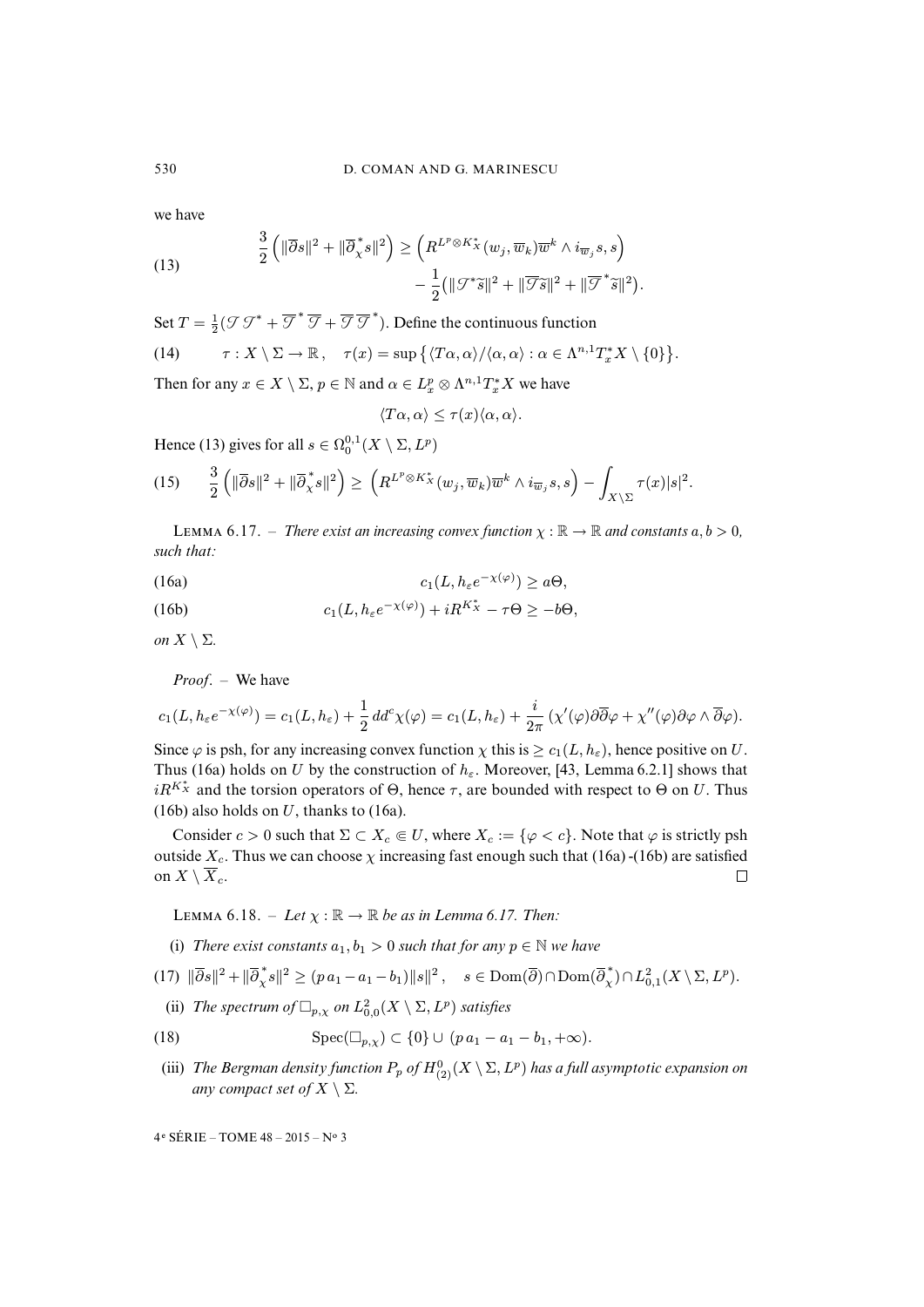*Proof.* – (i) Since  $\Omega_0^{0,1}(X \setminus \Sigma, L^p)$  is dense in  $Dom(\overline{\partial}) \cap Dom(\overline{\partial}_\chi^*) \cap L^2_{0,1}(X \setminus \Sigma, L^p)$ (Andreotti-Vesentini density lemma, see [\[43,](#page-40-2) Lemma 3.3.1]), it suffices to prove [\(17\)](#page-35-3) for  $s \in \Omega_0^{0,1}(X \setminus \Sigma, L^p)$ . But in this case, [\(17\)](#page-35-3) follows immediately from [\(15\)](#page-35-4) and [\(16a\)](#page-35-1)-[\(16b\)](#page-35-2).

(ii) Once we have [\(17\)](#page-35-3), the assertion about the spectrum of  $\Box_{p,\chi}$  on  $L^2_{0,0}(X\setminus\Sigma,L^p)$  follows as in the proof of [\[43,](#page-40-2) Theorem 6.1.1].

(iii) Since the Kodaira Laplacian  $\Box_{p,\chi}$  on  $L^2_{0,0}(X \setminus \Sigma, L^p)$  has a spectral gap, by the argument in [\[43,](#page-40-2) §4.1.2], we can localize the problem, and we obtain the result as in the proof of [\[43,](#page-40-2) Theorem 4.1.1] (cf. also [\[43,](#page-40-2) Theorem 6.1.1], where a similar situation is treated).  $\Box$ 

**THEOREM** 6.19. – Let X be a 1-convex manifold and  $(L, h)$  be a holomorphic line bundle *on* X *with singular metric* h*. Assume that* h *is smooth outside the exceptional set* Σ *and that it has strictly positive curvature current in a neighborhood of* Σ*. Let* Θ *be a complete Poincaré metric on*  $X$ *,*  $h_{\varepsilon}$  *be constructed in Section* 2.3*,* and let  $\chi$  *be as in Lemma* [6.17.](#page-0-0) *The conclusions of Theorem [1.1](#page-0-0) hold for the spaces*  $H^0_{(2)}(X \setminus \Sigma, L^p, h_\varepsilon e^{-\chi(\varphi)}, \Theta^n)$  *and for*  $\omega = c_1(L, h_\varepsilon e^{-\chi(\varphi)})$ .

*Proof*. – Conditions (A)-(C) are satisfied by construction and condition [\(3\)](#page-4-1) follows from Lemma [6.18.](#page-0-0)  $\Box$ 

#### <span id="page-36-0"></span>**6.6. Strongly pseudoconvex domains**

We give now a variant 'with boundary' of the previous result. Let  $M$  be a complex manifold and let  $X \in M$  be a strongly pseudoconvex domain with smooth boundary. We consider a defining function  $\varrho \in \mathcal{C}^{\infty}(M,\mathbb{R})$  of X, i.e.,  $X = \{x \in M : \varrho(x) < 0\}$  and  $d\rho \neq 0$  on  $\partial X$ . Since X is strongly pseudoconvex, the Levi form of  $\rho$  is positive definite on the complex tangent space to  $\partial X$ . It is well-known that one can modify the defining function  $\varrho$ such that in a neighborhood of  $\partial X$ ,  $\varrho$  is strictly psh and  $d\varrho \neq 0$  (see [\[34,](#page-39-17) Ch. 9, Sec. A, Proposition 4]). Thus, for  $c \ge 0$  small enough,  $X_c = \{x \in M : \varrho(x) < c\}$  is strongly pseudoconvex.

Let  $\eta_c : (-\infty, c) \to \mathbb{R}$  be a convex increasing function such that  $\eta_c(t) \to \infty$ , as  $t \to c$ . Then  $\eta_c \circ \varrho$  is an exhaustion function for  $X_c$ , which is strictly psh outside a compact set of  $X_c$ . Therefore  $X_c$  is a 1-convex manifold.

Let  $\Sigma$  be the exceptional set of  $X_c$  (it is the same exceptional set as for X) and let  $\varphi : X_c \to \mathbb{R}$ be a smooth psh exhaustion function of  $X_c$ , such that  $\varphi \geq 0$ ,  $\{\varphi = 0\} = \Sigma$  and  $\varphi$  is strictly psh on  $X_c \setminus \Sigma$ .

Let  $(L, h)$  be a holomorphic line bundle on M with singular metric h which is smooth outside the exceptional set  $\Sigma$  and which has strictly positive curvature current in a neighborhood U of  $\Sigma$ . By using a modification  $\widetilde{M}$  of M we construct as in Section [2.3](#page-7-1) the Poincaré metric  $\Theta$  on  $M \setminus \Sigma$  and also the metric  $h_{\varepsilon}$  on  $L|_{M \setminus \Sigma}$ .

Let  $A > 0$ . On the space  $\Omega_0^{0,*}(\overline{X} \setminus \Sigma, L^p)$  of sections with compact support in  $\overline{X} \setminus \Sigma$  we introduce the  $L^2$  inner product with respect to the metrics  $\Theta$  and  $h_{\varepsilon}e^{-A\varphi}$  and set

$$
L^2_{0,*}(X \setminus \Sigma, L^p) := L^2_{0,*}(X \setminus \Sigma, L^p, h_\varepsilon e^{-A\varphi}, \Theta^n),
$$
  

$$
H^0_{(2)}(X \setminus \Sigma, L^p) := L^2_{0,0}(X \setminus \Sigma, L^p) \cap \ker \overline{\partial}.
$$

We consider the  $L^2 \overline{\partial}$ -Neumann problem on  $\overline{X} \setminus \Sigma$  and show that the  $\overline{\partial}$ -Neumann Laplacian on  $L^2_{0,1}(X \setminus \Sigma, L^p)$  has a spectral gap. Here we work with  $\overline{\partial}$ -Neumann boundary conditions at the end  $\partial X$  of  $\overline{X} \setminus \Sigma$  and with a complete metric at the end corresponding to  $\Sigma$ . This kind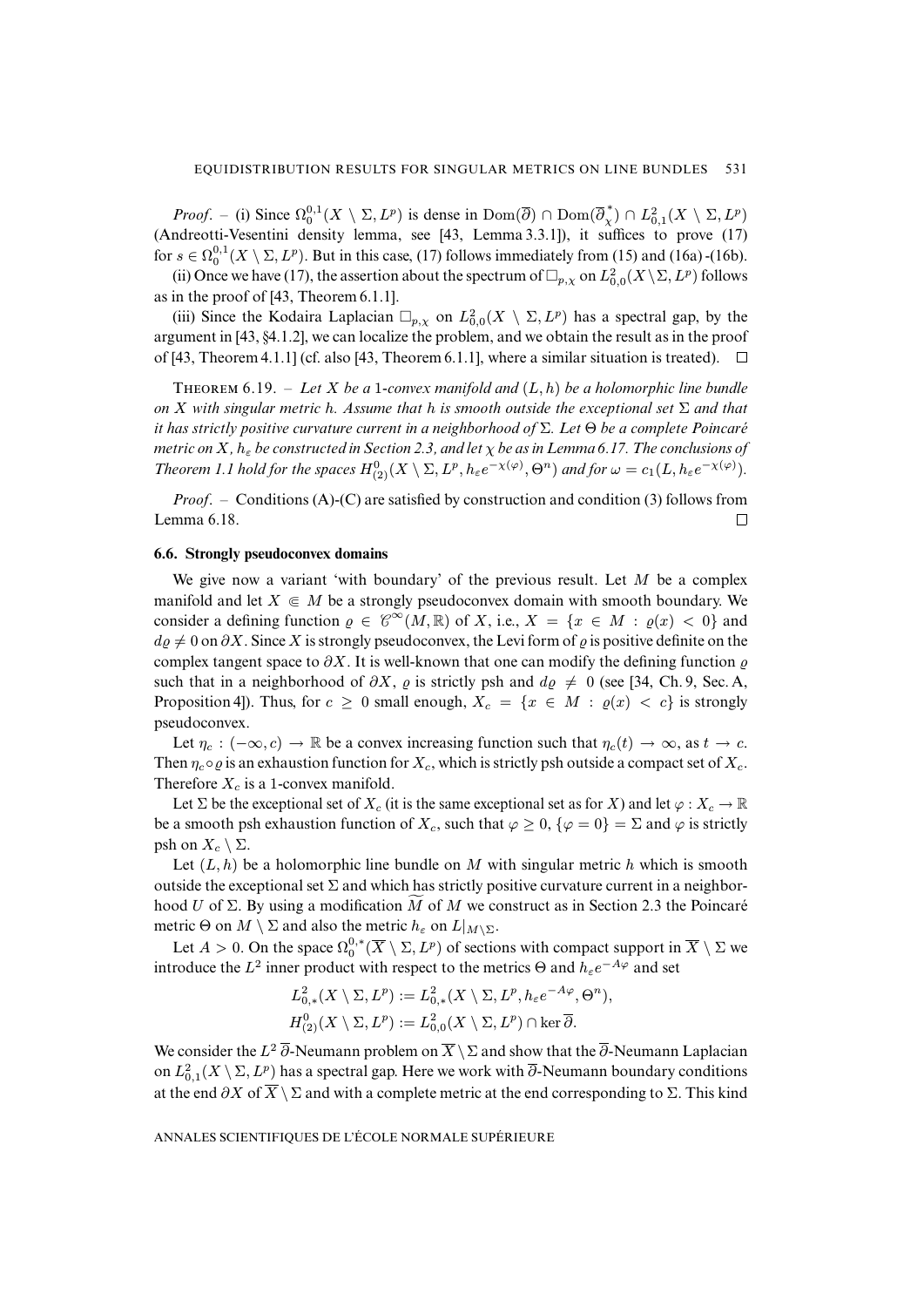of analysis was already used in [\[45\]](#page-40-20) in connection to the compactification of hyperconcave manifolds.

We denote by  $\overline{\partial}^* = \overline{\partial}^{L^p,*}$  the Hilbert space adjoint of the maximal extension of  $\overline{\partial}$ on  $L^2_{0,1}(X \setminus \Sigma, L^p)$ . Denoting by  $*$  the Hodge star operator, integration by parts as in [\[28,](#page-39-18) Proposition 1.3.1–2] yields

$$
B^{0,1}(\overline{X}\setminus\Sigma,L^p) := \{s \in \Omega_0^{0,1}(\overline{X}\setminus\Sigma,L^p) : * \partial \varrho \wedge *s = 0 \text{ on } \partial X\}
$$

$$
= \text{Dom}(\overline{\partial}^*) \cap \Omega_0^{0,1}(\overline{X}\setminus\Sigma,L^p).
$$

The space  $B^{0,1}(\overline{X} \setminus \Sigma, L^p)$  is dense in  $Dom(\overline{\partial})$   $\cap$   $Dom(\overline{\partial}^*)$  with respect to the graph norm  $s \mapsto (\|s\|^2 + \|\bar{\partial}s\|^2 + \|\bar{\partial}^*s\|^2)^{1/2}$  (cf. [\[45,](#page-40-20) Lemma 2.2]).

Let us consider a defining function  $\varrho$  of X such that  $|d\varrho| = 1$  on  $\partial X$ . We denote by  $\mathscr{L}_{\varrho}$  the Levi form of  $\rho$  (cf. [\[43,](#page-40-2) Def. 1.4.20]). The Bochner-Kodaira-Nakano formula with boundary term [\[43,](#page-40-2) Cor. 1.4.22] shows that for any  $s \in B^{0,1}(\overline{X} \setminus \Sigma, L^p)$  we have

$$
\frac{3}{2} \left( \|\overline{\partial}s\|^2 + \|\overline{\partial}^*s\|^2 \right) \ge \left( R^{L^p \otimes K_X^*}(w_j, \overline{w}_k) \overline{w}^k \wedge i_{\overline{w}_j} s, s \right) \n+ \int_{\partial X} \mathscr{L}_{\varrho}(s, s) dv_{\partial X} - \frac{1}{2} (\|\mathcal{J}^*\tilde{s}\|^2 + \|\overline{\mathcal{J}}\tilde{s}\|^2 + \|\overline{\mathcal{J}}^*\tilde{s}\|^2).
$$

Since  $X$  is strongly pseudoconvex the boundary integral is non-negative. Therefore we obtain for all  $s \in B^{0,1}(\overline{X} \setminus \Sigma, L^p)$  the estimate

$$
\frac{3}{2}\left(\|\overline{\partial}s\|^2+\|\overline{\partial}_x^*s\|^2\right)\geq \left(R^{L^p\otimes K_X^*}(w_j,\overline{w}_k)\overline{w}^k\wedge i_{\overline{w}_j}s\,,s\right)-\int_{\overline{X}\setminus\Sigma}\tau(x)|s|^2\,,
$$

where  $\tau$  is defined on  $X_c \setminus \Sigma$  as in [\(14\)](#page-35-5). Making use of the compactness of  $\overline{X}$  we obtain:

LEMMA 6.20. – *There exist constants*  $A_0$ ,  $a, b > 0$  *such that for any*  $A > A_0$  *the* (1, 1)  $\iota$ current  $c_1(L, h_\varepsilon e^{-A\varphi})$  is strictly positive on a neighborhood of  $\overline{X}$  and

<span id="page-37-0"></span>(19a) 
$$
c_1(L, h_\varepsilon e^{-A\varphi}) \geq a\Theta,
$$

<span id="page-37-1"></span>(19b) 
$$
c_1(L, h_\varepsilon e^{-A\varphi}) + iR^{K_X^*} - \tau \Theta \geq -b\Theta,
$$

*on*  $\overline{X} \setminus \Sigma$ *.* 

Let us now fix  $A > 0$  as in Lemma [6.20.](#page-0-0) Using [\(15\)](#page-35-4), [\(19a\)](#page-37-0) and [\(19b\)](#page-37-1), we deduce imme-diately the estimate [\(17\)](#page-35-3) for any  $s \in B^{0,1}(\overline{X} \setminus \Sigma, L^p)$  and, by density, for any  $s \in \text{Dom}(\overline{\partial}) \cap \text{Dom}(\overline{\partial}^*) \cap L^2_{0,1}(X \setminus \Sigma, L^p)$ . This shows that  $\square_p$  acting on  $L^2_{0,0}(X \setminus \Sigma, L^p)$ has a spectral gap as in [\(18\)](#page-35-6). Therefore, the Bergman density function  $P_p$  of  $H^0_{(2)}(X \setminus \Sigma, L^p)$ has a full asymptotic expansion on any compact set of  $X \setminus \Sigma$ .

The preceding discussion leads to the following:

T 6.21. – *Let* X *be a strongly pseudoconvex domain with smooth boundary in a complex manifold* M*. Let* (L, h) *be a holomorphic line bundle on* M *with singular metric* h which is smooth outside the exceptional set  $\Sigma$  and which has strictly positive cur*vature current in a neighborhood* U *of* Σ*. The conclusions of Theorem [1.1](#page-0-0) hold for the*  $spaces H^0_{(2)}(X \setminus \Sigma, L^p, h_\varepsilon e^{-A\varphi}, \Theta^n)$  and for  $\omega = c_1(L, h_\varepsilon e^{-A\varphi})$ , where A is sufficiently large.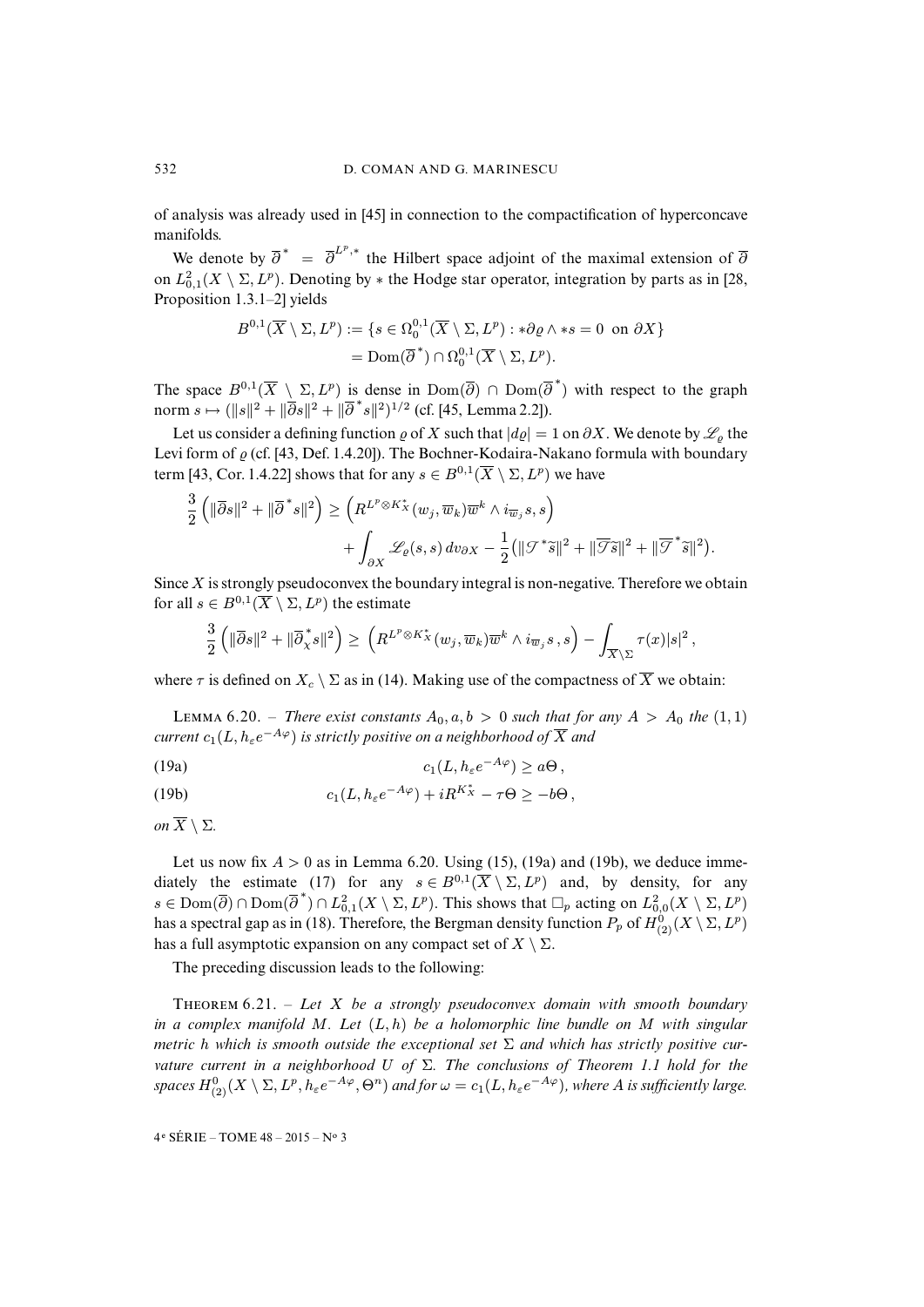R 6.22. – *In the same vein, we can obtain a variant of Theorem [6.21](#page-0-0) for Nadel multiplier ideal sheaves. Assume that*  $X \subseteq M$  *is a strongly pseudoconvex domain as above. Let* (L, h) *be a holomorphic line bundle on* M *with singular metric* h *which is smooth outside the exceptional set* Σ*. Assume for simplicity that the curvature current of* h *is strictly positive in a whole neighborhood of*  $\overline{X}$ *. The conclusions of Theorem [1.1](#page-0-0) hold for the spaces*  $H^0(X, L^p \otimes \mathscr{I}(h_p))$  (*defined as in* [\(8\)](#page-27-1)) *and for*  $\gamma = c_1(L, h)$ *.* 

#### BIBLIOGRAPHY

- <span id="page-38-14"></span>[\[1\]](http://smf.emath.fr/Publications/AnnalesENS/4_48/html/ens_ann-sc_48_3.html#1) A. ANDREOTTI, H. GRAUERT, Théorème de finitude pour la cohomologie des espaces complexes, *Bull. Soc. Math. France* **90** (1962), 193–259.
- <span id="page-38-13"></span>[\[2\]](http://smf.emath.fr/Publications/AnnalesENS/4_48/html/ens_ann-sc_48_3.html#2) A. Ash, D. MUMFORD, M. RAPOPORT, Y.-S. TAI, Smooth compactifications of lo*cally symmetric varieties*, second ed., Cambridge Mathematical Library, Cambridge Univ. Press, Cambridge, 2010.
- <span id="page-38-9"></span>[\[3\]](http://smf.emath.fr/Publications/AnnalesENS/4_48/html/ens_ann-sc_48_3.html#3) E. BEDFORD, B. A. TAYLOR, The Dirichlet problem for a complex Monge-Ampère equation, *Invent. Math.* **37** (1976), 1–44.
- <span id="page-38-10"></span>[\[4\]](http://smf.emath.fr/Publications/AnnalesENS/4_48/html/ens_ann-sc_48_3.html#4) E. BEDFORD, B. A. TAYLOR, A new capacity for plurisubharmonic functions, *Acta Math.* **149** (1982), 1–40.
- <span id="page-38-2"></span>[\[5\]](http://smf.emath.fr/Publications/AnnalesENS/4_48/html/ens_ann-sc_48_3.html#5) R. J. BERMAN, Bergman kernels and equilibrium measures for line bundles over projective manifolds, *Amer. J. Math.* **131** (2009), 1485–1524.
- <span id="page-38-1"></span>[\[6\]](http://smf.emath.fr/Publications/AnnalesENS/4_48/html/ens_ann-sc_48_3.html#6) R. J. BERMAN, B. BERNDTSSON, J. SJÖSTRAND, A direct approach to Bergman kernel asymptotics for positive line bundles, *Ark. Mat.* **46** (2008), 197–217.
- <span id="page-38-3"></span>[\[7\]](http://smf.emath.fr/Publications/AnnalesENS/4_48/html/ens_ann-sc_48_3.html#7) R. J. BERMAN, S. BOUCKSOM, Growth of balls of holomorphic sections and energy at equilibrium, *Invent. Math.* **181** (2010), 337–394.
- <span id="page-38-8"></span>[\[8\]](http://smf.emath.fr/Publications/AnnalesENS/4_48/html/ens_ann-sc_48_3.html#8) E. BIERSTONE, P. D. MILMAN, Canonical desingularization in characteristic zero by blowing up the maximum strata of a local invariant, *Invent. Math.* **128** (1997), 207– 302.
- <span id="page-38-4"></span>[\[9\]](http://smf.emath.fr/Publications/AnnalesENS/4_48/html/ens_ann-sc_48_3.html#9) Z. BLOCKI, On the definition of the Monge-Ampère operator in  $\mathbb{C}^2$ , *Math. Ann.* 328 (2004), 415–423.
- <span id="page-38-5"></span>[\[10\]](http://smf.emath.fr/Publications/AnnalesENS/4_48/html/ens_ann-sc_48_3.html#10) Z. BLOCKI, The domain of definition of the complex Monge-Ampère operator, *Amer. J. Math.* **128** (2006), 519–530.
- <span id="page-38-0"></span>[\[11\]](http://smf.emath.fr/Publications/AnnalesENS/4_48/html/ens_ann-sc_48_3.html#11) D. C, The Bergman kernel and a theorem of Tian, in *Analysis and geometry in several complex variables (Katata, 1997)*, Trends Math., Birkhäuser, 1999, 1–23.
- <span id="page-38-11"></span>[\[12\]](http://smf.emath.fr/Publications/AnnalesENS/4_48/html/ens_ann-sc_48_3.html#12) U. CEGRELL, The general definition of the complex Monge-Ampère operator, *Ann. Inst. Fourier (Grenoble)* **54** (2004), 159–179.
- <span id="page-38-15"></span>[\[13\]](http://smf.emath.fr/Publications/AnnalesENS/4_48/html/ens_ann-sc_48_3.html#13) M. COLTOIU, On the Oka-Grauert principle for 1-convex manifolds, *Math. Ann.* **310** (1998), 561–569.
- <span id="page-38-12"></span>[\[14\]](http://smf.emath.fr/Publications/AnnalesENS/4_48/html/ens_ann-sc_48_3.html#14) D. COMAN, V. GUEDJ, A. ZERIAHI, Domains of definition of Monge-Ampère operators on compact Kähler manifolds, *Math. Z.* **259** (2008), 393–418.
- <span id="page-38-6"></span>[\[15\]](http://smf.emath.fr/Publications/AnnalesENS/4_48/html/ens_ann-sc_48_3.html#15) D. COMAN, G. MARINESCU, Convergence of Fubini-study currents for orbifold line bundles, *Internat. J. Math.* **24** (2013), 1350051.
- <span id="page-38-7"></span>[\[16\]](http://smf.emath.fr/Publications/AnnalesENS/4_48/html/ens_ann-sc_48_3.html#16) D. COMAN, G. MARINESCU, On the approximation of positive closed currents on compact Kähler manifolds, *Math. Rep. (Bucur.)* **15** (2013), 373–386.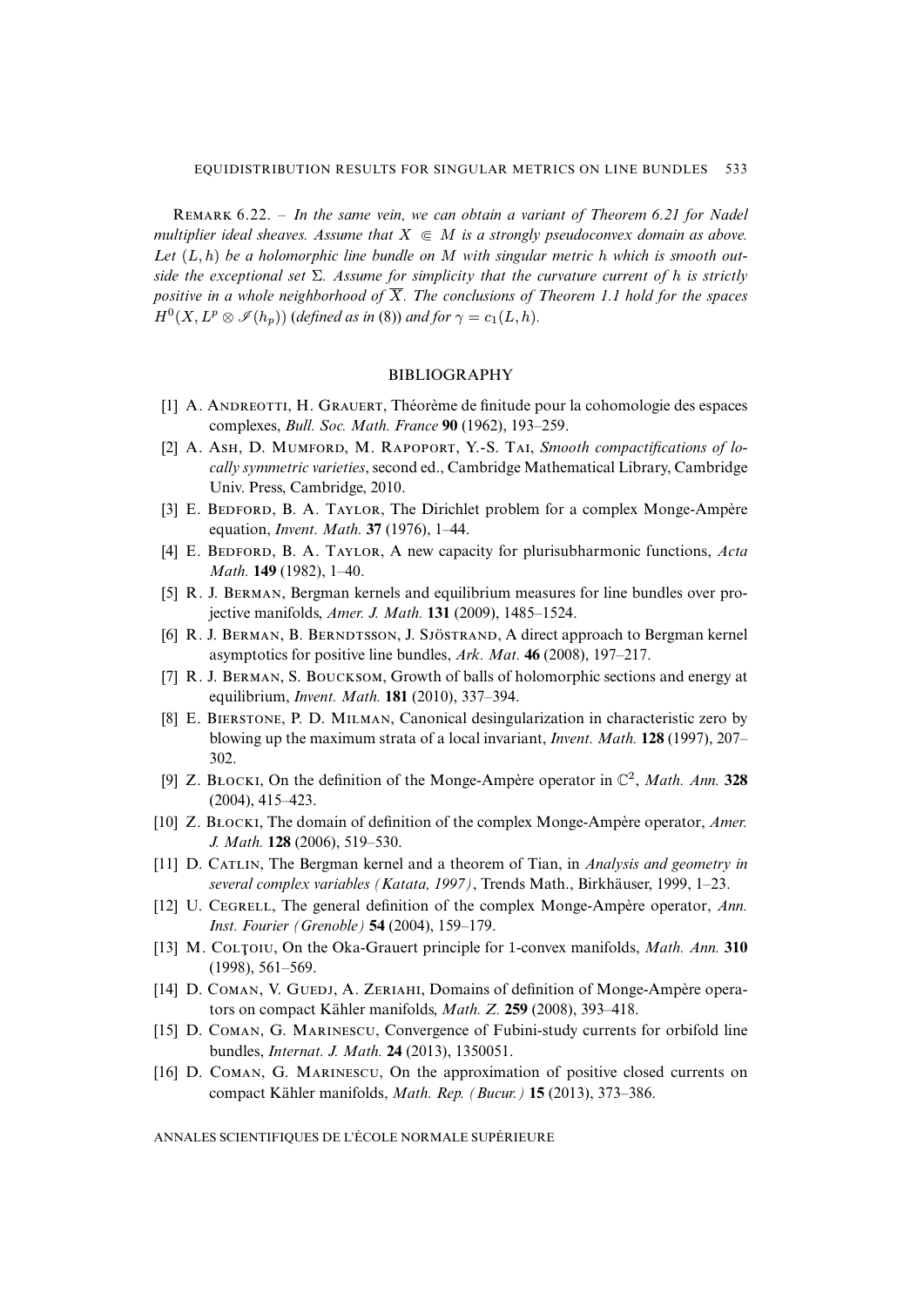- <span id="page-39-0"></span>[\[17\]](http://smf.emath.fr/Publications/AnnalesENS/4_48/html/ens_ann-sc_48_3.html#17) X. DAI, K. LIU, X. MA, On the asymptotic expansion of Bergman kernel, *J. Differential Geom.* **72** (2006), 1–41.
- <span id="page-39-16"></span>[\[18\]](http://smf.emath.fr/Publications/AnnalesENS/4_48/html/ens_ann-sc_48_3.html#18) J.-P. DEMAILLY, Estimations  $L^2$  pour l'opérateur  $\bar{\partial}$  d'un fibré vectoriel holomorphe semi-positif au-dessus d'une variété kählérienne complète, *Ann. Sci. École Norm. Sup.* **15** (1982), 457–511.
- <span id="page-39-1"></span>[\[19\]](http://smf.emath.fr/Publications/AnnalesENS/4_48/html/ens_ann-sc_48_3.html#19) J.-P. DEMAILLY, Regularization of closed positive currents and intersection theory, *J. Algebraic Geom.* **1** (1992), 361–409.
- <span id="page-39-6"></span>[\[20\]](http://smf.emath.fr/Publications/AnnalesENS/4_48/html/ens_ann-sc_48_3.html#20) J.-P. DEMAILLY, Singular Hermitian metrics on positive line bundles, in *Complex algebraic varieties (Bayreuth, 1990)*, Lecture Notes in Math. **1507**, Springer, 1992, 87– 104.
- <span id="page-39-7"></span>[\[21\]](http://smf.emath.fr/Publications/AnnalesENS/4_48/html/ens_ann-sc_48_3.html#21) J.-P. DEMAILLY, Monge-Ampère operators, Lelong numbers and intersection theory, in *Complex analysis and geometry*, Univ. Ser. Math., Plenum, New York, 1993, 115– 193.
- <span id="page-39-2"></span>[\[22\]](http://smf.emath.fr/Publications/AnnalesENS/4_48/html/ens_ann-sc_48_3.html#22) J.-P. DEMAILLY, A numerical criterion for very ample line bundles, *J. Differential Geom.* **37** (1993), 323–374.
- <span id="page-39-5"></span>[\[23\]](http://smf.emath.fr/Publications/AnnalesENS/4_48/html/ens_ann-sc_48_3.html#23) T.-C. DINH, G. MARINESCU, V. SCHMIDT, Equidistribution of zeros of holomorphic sections in the non-compact setting, *J. Stat. Phys.* **148** (2012), 113–136.
- <span id="page-39-4"></span>[\[24\]](http://smf.emath.fr/Publications/AnnalesENS/4_48/html/ens_ann-sc_48_3.html#24) T.-C. DINH, N. SIBONY, Distribution des valeurs de transformations méromorphes et applications, *Comment. Math. Helv.* **81** (2006), 221–258.
- <span id="page-39-13"></span>[\[25\]](http://smf.emath.fr/Publications/AnnalesENS/4_48/html/ens_ann-sc_48_3.html#25) T.-C. DINH, N. SIBONY, Geometry of currents, intersection theory and dynamics of horizontal-like maps, *Ann. Inst. Fourier (Grenoble)* **56** (2006), 423–457.
- <span id="page-39-12"></span>[\[26\]](http://smf.emath.fr/Publications/AnnalesENS/4_48/html/ens_ann-sc_48_3.html#26) H. F, *Geometric measure theory*, Grundl. math. Wiss. **153**, Springer, 1969.
- <span id="page-39-14"></span>[\[27\]](http://smf.emath.fr/Publications/AnnalesENS/4_48/html/ens_ann-sc_48_3.html#27) G. B. FOLLAND, *Real analysis*, second ed., Pure and Applied Mathematics (New York), John Wiley & Sons, Inc., New York, 1999.
- <span id="page-39-18"></span>[\[28\]](http://smf.emath.fr/Publications/AnnalesENS/4_48/html/ens_ann-sc_48_3.html#28) G. B. FOLLAND, J. J. KOHN, *The Neumann problem for the Cauchy-Riemann complex*, Ann. of Math. Studies **75**, Princeton Univ. Press, Princeton, N.J., 1972.
- <span id="page-39-3"></span>[\[29\]](http://smf.emath.fr/Publications/AnnalesENS/4_48/html/ens_ann-sc_48_3.html#29) J. E. FORNÆSS, N. SIBONY, Complex dynamics in higher dimension. II, in *Modern methods in complex analysis (Princeton, NJ, 1992)*, Ann. of Math. Stud. **137**, Princeton Univ. Press, Princeton, NJ, 1995, 135–182.
- <span id="page-39-8"></span>[\[30\]](http://smf.emath.fr/Publications/AnnalesENS/4_48/html/ens_ann-sc_48_3.html#30) J. E. FORNESS, N. SIBONY, Oka's inequality for currents and applications, *Math. Ann.* **301** (1995), 399–419.
- <span id="page-39-15"></span>[\[31\]](http://smf.emath.fr/Publications/AnnalesENS/4_48/html/ens_ann-sc_48_3.html#31) P. G, Le théorème de l'excentricité nulle, *C. R. Acad. Sci. Paris Sér. A-B* **285** (1977), A387–A390.
- <span id="page-39-9"></span>[\[32\]](http://smf.emath.fr/Publications/AnnalesENS/4_48/html/ens_ann-sc_48_3.html#32) V. GUEDJ, A. ZERIAHI, Intrinsic capacities on compact Kähler manifolds, *J. Geom. Anal.* **15** (2005), 607–639.
- <span id="page-39-10"></span>[\[33\]](http://smf.emath.fr/Publications/AnnalesENS/4_48/html/ens_ann-sc_48_3.html#33) V. GUEDJ, A. ZERIAHI, The weighted Monge-Ampère energy of quasiplurisubharmonic functions, *J. Funct. Anal.* **250** (2007), 442–482.
- <span id="page-39-17"></span>[\[34\]](http://smf.emath.fr/Publications/AnnalesENS/4_48/html/ens_ann-sc_48_3.html#34) R. C. GUNNING, H. ROSSI, *Analytic functions of several complex variables*, AMS Chelsea Publishing, Providence, RI, 2009.
- <span id="page-39-11"></span>[\[35\]](http://smf.emath.fr/Publications/AnnalesENS/4_48/html/ens_ann-sc_48_3.html#35) R. HARVEY, Holomorphic chains and their boundaries, in *Several complex variables (Proc. Sympos. Pure Math., Vol. XXX, Part 1, Williams Coll., Williamstown, Mass., 1975)*, Amer. Math. Soc., Providence, R. I., 1977, 309–382.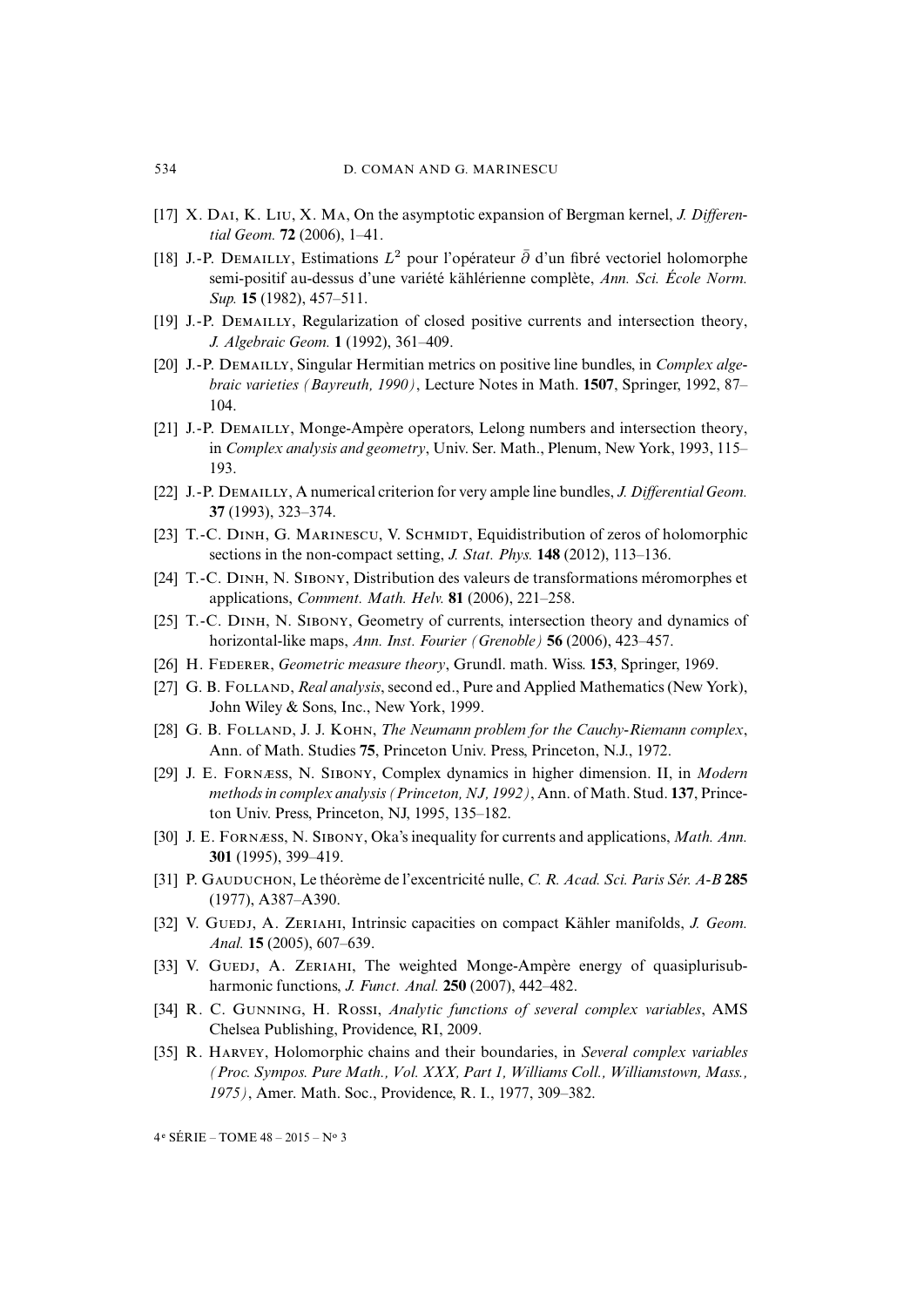- <span id="page-40-18"></span>[\[36\]](http://smf.emath.fr/Publications/AnnalesENS/4_48/html/ens_ann-sc_48_3.html#36) R. HOLOWINSKY, K. SOUNDARARAJAN, Mass equidistribution for Hecke eigenforms, *Ann. of Math.* **172** (2010), 1517–1528.
- <span id="page-40-9"></span>[\[37\]](http://smf.emath.fr/Publications/AnnalesENS/4_48/html/ens_ann-sc_48_3.html#37) L. H, *Notions of convexity*, Modern Birkhäuser Classics, Birkhäuser, 2007.
- <span id="page-40-12"></span>[\[38\]](http://smf.emath.fr/Publications/AnnalesENS/4_48/html/ens_ann-sc_48_3.html#38) C.-Y. HsIAO, G. MARINESCU, Asymptotics of spectral function of lower energy forms and Bergman kernel of semi-positive and big line bundles, *Comm. Anal. Geom.* **22** (2014), 1–108.
- <span id="page-40-11"></span>[\[39\]](http://smf.emath.fr/Publications/AnnalesENS/4_48/html/ens_ann-sc_48_3.html#39) S. Ji, B. SHIFFMAN, Properties of compact complex manifolds carrying closed positive currents, *J. Geom. Anal.* **3** (1993), 37–61.
- <span id="page-40-14"></span>[\[40\]](http://smf.emath.fr/Publications/AnnalesENS/4_48/html/ens_ann-sc_48_3.html#40) R. K, Kähler-Einstein metric on an open algebraic manifold, *Osaka J. Math.* **21** (1984), 399–418.
- <span id="page-40-8"></span>[\[41\]](http://smf.emath.fr/Publications/AnnalesENS/4_48/html/ens_ann-sc_48_3.html#41) P. LELONG, L. GRUMAN, *Entire functions of several complex variables*, Grundl. math. Wiss. **282**, Springer, 1986.
- <span id="page-40-1"></span>[\[42\]](http://smf.emath.fr/Publications/AnnalesENS/4_48/html/ens_ann-sc_48_3.html#42) X. MA, G. MARINESCU, Generalized Bergman kernels on symplectic manifolds, *C. R. Math. Acad. Sci. Paris* **339** (2004), 493–498.
- <span id="page-40-2"></span>[\[43\]](http://smf.emath.fr/Publications/AnnalesENS/4_48/html/ens_ann-sc_48_3.html#43) X. M, G. M, *HolomorphicMorse inequalities and Bergman kernels*, Progress in Math. **254**, Birkhäuser, 2007.
- <span id="page-40-3"></span>[\[44\]](http://smf.emath.fr/Publications/AnnalesENS/4_48/html/ens_ann-sc_48_3.html#44) X. MA, G. MARINESCU, Generalized Bergman kernels on symplectic manifolds, *Adv. Math.* **217** (2008), 1756–1815.
- <span id="page-40-20"></span>[\[45\]](http://smf.emath.fr/Publications/AnnalesENS/4_48/html/ens_ann-sc_48_3.html#45) G. MARINESCU, T.-C. DINH, On the compactification of hyperconcave ends and the theorems of Siu-Yau and Nadel, *Invent. Math.* **164** (2006), 233–248.
- <span id="page-40-19"></span>[\[46\]](http://smf.emath.fr/Publications/AnnalesENS/4_48/html/ens_ann-sc_48_3.html#46) S. MARSHALL, Mass equidistribution for automorphic forms of cohomological type on GL2, *J. Amer. Math. Soc.* **24** (2011), 1051–1103.
- <span id="page-40-15"></span>[\[47\]](http://smf.emath.fr/Publications/AnnalesENS/4_48/html/ens_ann-sc_48_3.html#47) D. MUMFORD, Hirzebruch's proportionality theorem in the noncompact case, *Invent. Math.* **42** (1977), 239–272.
- <span id="page-40-13"></span>[\[48\]](http://smf.emath.fr/Publications/AnnalesENS/4_48/html/ens_ann-sc_48_3.html#48) A. NADEL, On complex manifolds which can be compactified by adding finitely many points, *Invent. Math.* **101** (1990), 173–189.
- <span id="page-40-10"></span>[\[49\]](http://smf.emath.fr/Publications/AnnalesENS/4_48/html/ens_ann-sc_48_3.html#49) T. OHSAWA, K. TAKEGOSHI, On the extension of  $L^2$  holomorphic functions, *Math. Z.* **195** (1987), 197–204.
- <span id="page-40-0"></span>[\[50\]](http://smf.emath.fr/Publications/AnnalesENS/4_48/html/ens_ann-sc_48_3.html#50) W.-D. R, Canonical coordinates and Bergmann metrics, *Comm. Anal. Geom.* **6** (1998), 589–631.
- <span id="page-40-17"></span>[\[51\]](http://smf.emath.fr/Publications/AnnalesENS/4_48/html/ens_ann-sc_48_3.html#51) Z. R, On the asymptotic distribution of zeros of modular forms,*Int.Math. Res. Not.* **2005** (2005), 2059–2074.
- <span id="page-40-16"></span>[\[52\]](http://smf.emath.fr/Publications/AnnalesENS/4_48/html/ens_ann-sc_48_3.html#52) Z. RUDNICK, P. SARNAK, The behaviour of eigenstates of arithmetic hyperbolic manifolds, *Comm. Math. Phys.* **161** (1994), 195–213.
- <span id="page-40-7"></span>[\[53\]](http://smf.emath.fr/Publications/AnnalesENS/4_48/html/ens_ann-sc_48_3.html#53) B. SHIFFMAN, Convergence of random zeros on complex manifolds, *Sci. China Ser. A* **51** (2008), 707–720.
- <span id="page-40-4"></span>[\[54\]](http://smf.emath.fr/Publications/AnnalesENS/4_48/html/ens_ann-sc_48_3.html#54) B. SHIFFMAN, S. ZELDITCH, Distribution of zeros of random and quantum chaotic sections of positive line bundles, *Comm. Math. Phys.* **200** (1999), 661–683.
- <span id="page-40-5"></span>[\[55\]](http://smf.emath.fr/Publications/AnnalesENS/4_48/html/ens_ann-sc_48_3.html#55) B. SHIFFMAN, S. ZELDITCH, Random polynomials with prescribed Newton polytope, *J. Amer. Math. Soc.* **17** (2004), 49–108.
- <span id="page-40-6"></span>[\[56\]](http://smf.emath.fr/Publications/AnnalesENS/4_48/html/ens_ann-sc_48_3.html#56) B. SHIFFMAN, S. ZELDITCH, Number variance of random zeros on complex manifolds, *Geom. Funct. Anal.* **18** (2008), 1422–1475.